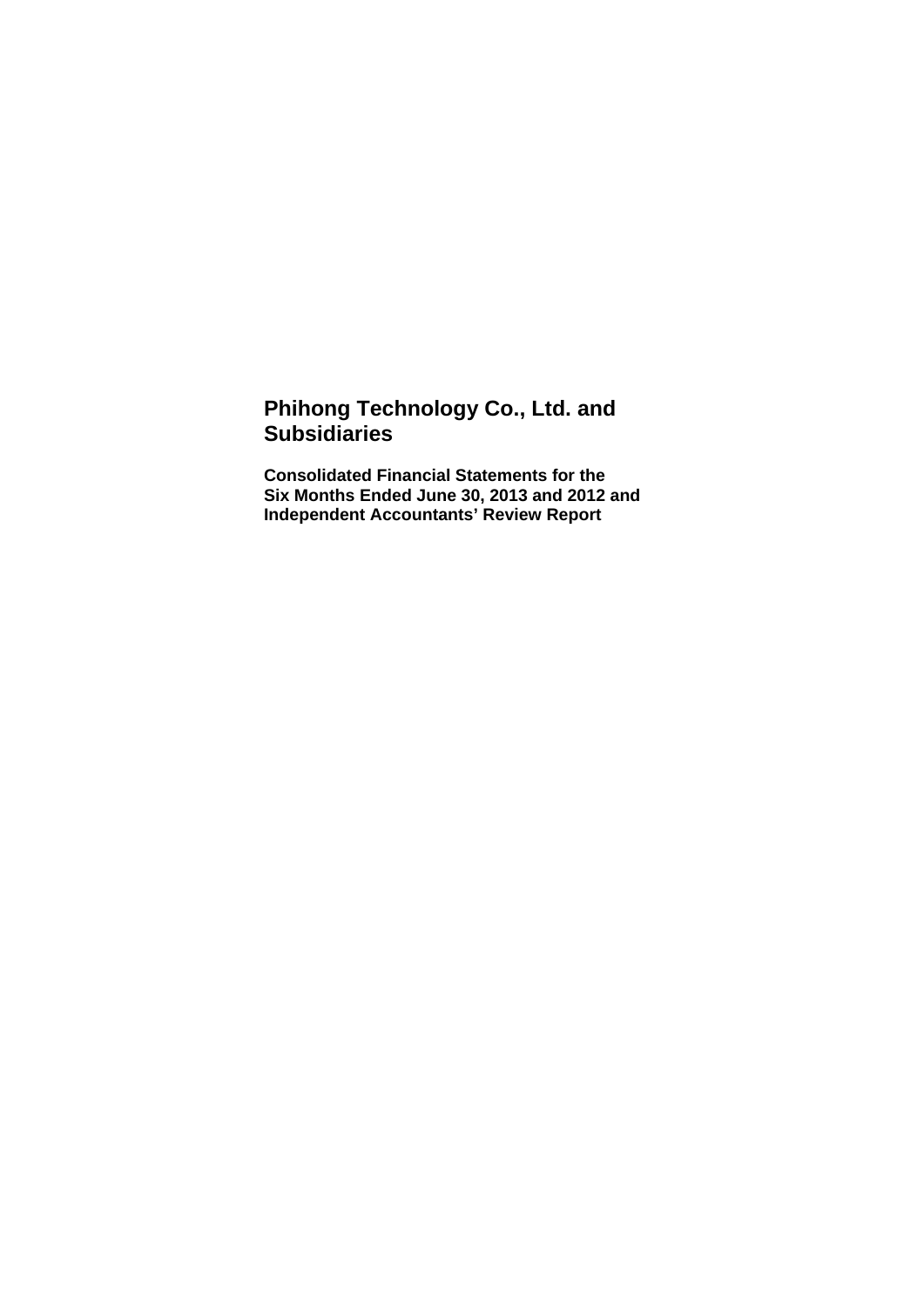#### **INDEPENDENT ACCOUNTANTS' REVIEW REPORT**

The Board of Directors and Stockholders Phihong Technology Co., Ltd.

We have reviewed the accompanying consolidated balance sheets of Phihong Technology Co., Ltd. (the "Company") and its subsidiaries (collectively referred to as the "Group") as of June 30, 2013, December 31, 2012, June 30, 2012 and January 1, 2012 and the related consolidated statements of comprehensive income for the three months and the six months ended June 30, 2013 and 2012 and changes in equity and cash flows for the six months ended June 30, 2013 and 2012. These consolidated financial statements are the responsibility of the Company's management. Our responsibility is to issue a report on these consolidated financial statements based on our reviews.

Except as discussed in the following paragraph, we conducted our reviews in accordance with Statement of Auditing Standards No. 36 "Engagements to Review Financial Statements" issued by the Auditing Standards Committee of the Accounting Research and Development Foundation of the Republic of China. A review consists principally of applying analytical procedures to financial data and of making inquiries of persons responsible for financial and accounting matters. It is substantially less in scope than an audit conducted in accordance with auditing standards generally accepted in the Republic of China, the objective of which is the expression of an opinion regarding the consolidated financial statements taken as a whole. Accordingly, we do not express such an opinion.

As mentioned in Note 12 to the consolidated financial statements, long-term equity investments accounted for under the equity method for the six months ended June 30, 2013 were based on unreviewed financial statements. As of June 30, 2013, the aggregate balances of the Company's investments in its investees had amounted to \$324,161 thousand. For the three months and the six months ended June 30, 2013, the Company's investment income from such investments amounted to gain \$0 thousand and \$1,100 thousand, respectively.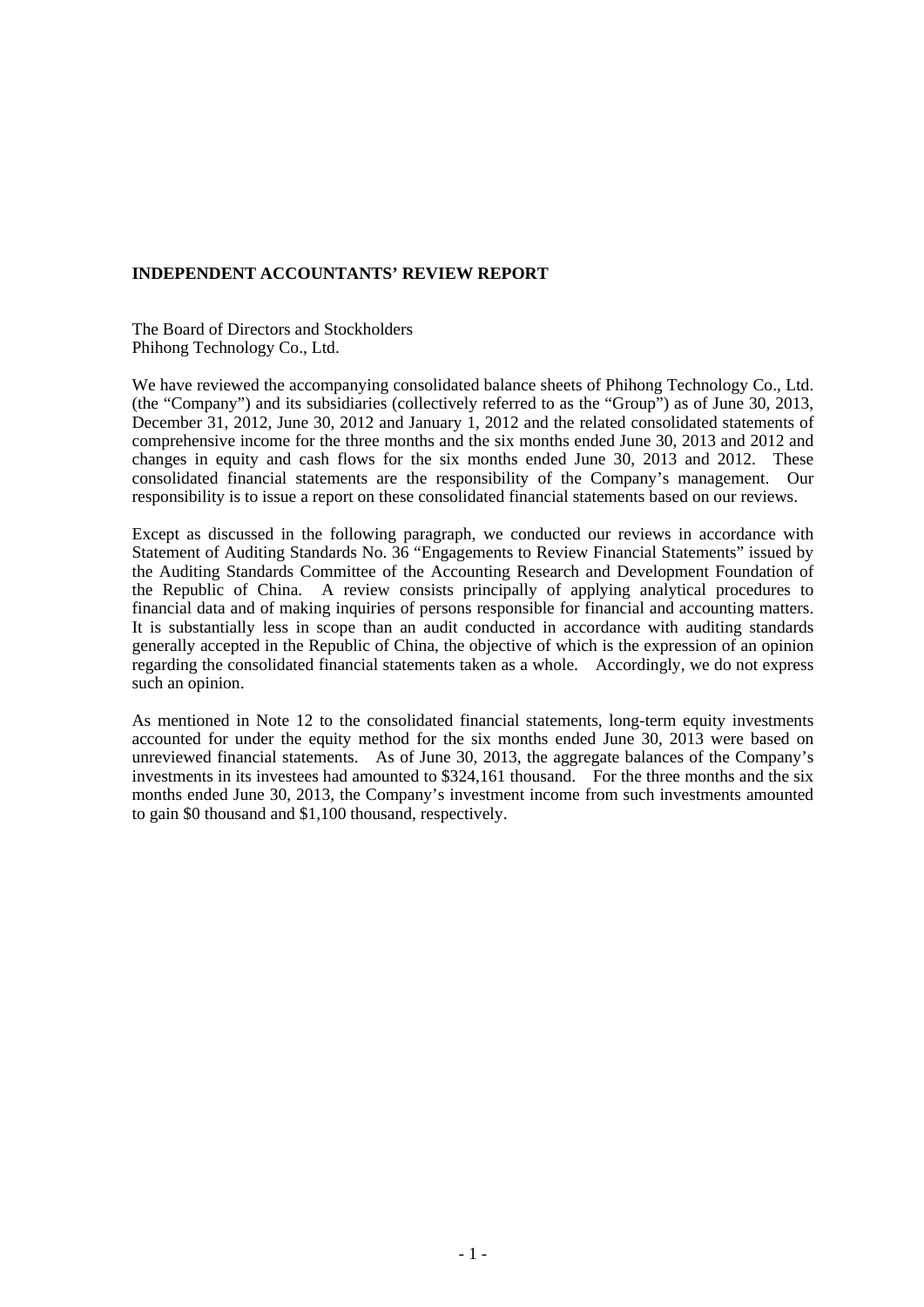Based on our reviews, except for the effects of such adjustments, if any, as might have been determined to be necessary had the long-term equity investments and investment income of investees mentioned above been recognized based on reviewed financial statements, we are not aware of any material modifications that should be made to the consolidated financial statements referred to above for them to be in conformity with the Regulations Governing the Preparation of Financial Reports by Securities Issuers issued by the Financial Supervisory Commission of the Republic of China, International Financial Reporting Standard 1 "First-time Adoption of International Financial Reporting Standards" and International Accounting Standard 34 "Interim Financial Reporting" endorsed by the Financial Supervisory Commission of the Republic of China.

August 9, 2013

#### *Notice to Readers*

*The accompanying consolidated financial statements are intended only to present the consolidated financial position, financial performance and cash flows in accordance with accounting principles and practices generally accepted in the Republic of China and not those of any other jurisdictions. The standards, procedures and practices to review such consolidated financial statements are those generally applied in the Republic of China.* 

*For the convenience of readers, the independent accountants' review report and the accompanying consolidated financial statements have been translated into English from the original Chinese version prepared and used in the Republic of China. If there is any conflict between the English version and the original Chinese version or any difference in the interpretation of the two versions, the Chinese-language independent accountants' review report and consolidated financial statements shall prevail.*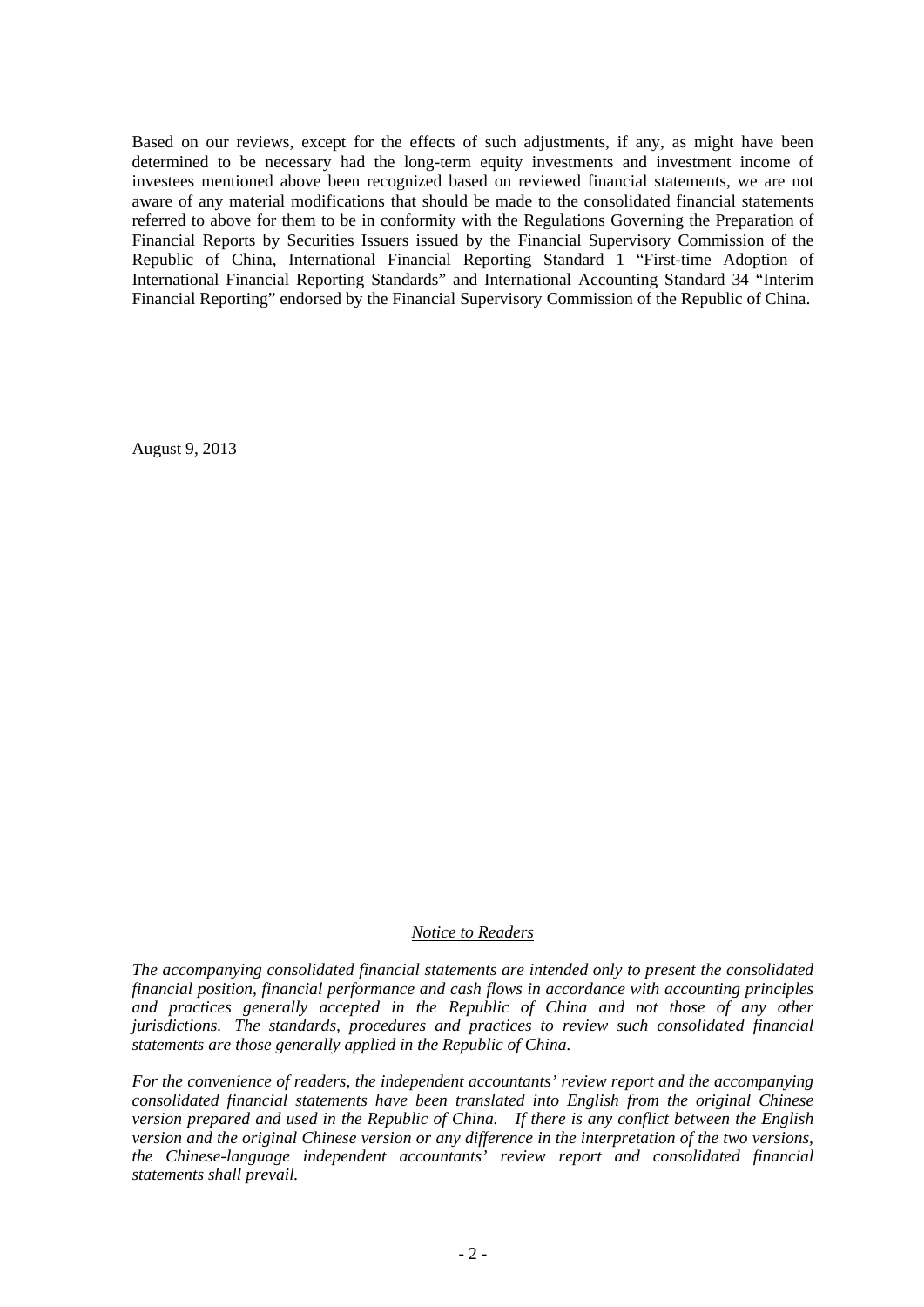# **CONSOLIDATED BALANCE SHEETS (In Thousands of New Taiwan Dollars) (Reviewed, Not Audited)**

|                                           | June 30, 2013 |                         | <b>December 31, 2012</b> |     | June 30, 2012 |                    | <b>January 1, 2012</b> |               |                                             | June 30, 2013 |     | <b>December 31, 2012</b> |               | June 30, 2012 |                    | <b>January 1, 2012</b> |                     |
|-------------------------------------------|---------------|-------------------------|--------------------------|-----|---------------|--------------------|------------------------|---------------|---------------------------------------------|---------------|-----|--------------------------|---------------|---------------|--------------------|------------------------|---------------------|
| <b>ASSETS</b>                             | Amount        | $\mathbf{O}_\mathbf{A}$ | Amount                   |     | Amount        | $\frac{0}{\alpha}$ | Amount                 | $\frac{0}{2}$ | <b>LIABILITIES AND EQUITY</b>               | Amount        | 0/2 | Amount                   | $\frac{0}{0}$ | Amount        | $\frac{0}{\alpha}$ | Amount                 | $\mathbf{O}_\alpha$ |
| <b>CURRENT ASSETS</b>                     |               |                         |                          |     |               |                    |                        |               | <b>CURRENT LIABILITIES</b>                  |               |     |                          |               |               |                    |                        |                     |
| Cash and cash equivalents (Note 6)        | \$1,207,165   |                         | 1,543,288                | 16  | 2,293,124     | 22                 | 2,119,386              | 20            | Short-term debt (Note 16)                   | 50,000        |     |                          |               |               |                    |                        |                     |
| Financial assets at fair value through    |               |                         |                          |     |               |                    |                        |               | Notes and trade payable                     | 2,098,135     | 21  | 2.088.302                | 22            | 2,011,190     | 19                 | 2,028,697              | 19                  |
| profit or loss - current (Note 7)         | 136,020       |                         |                          |     |               |                    |                        |               | Trade payables to related parties (Note 27) | 94.967        |     | 48.320                   |               | 25,638        |                    | 35,939                 |                     |
| Notes and trade receivables (Note 10)     | 2,091,107     | 21                      | 1,907,482                | 20  | 2,017,488     | 19                 | 1,936,108              | 18            | Other payables (Note 17)                    | 1,252,143     |     | 1,058,420                |               | 2,236,356     | 21                 | 1,259,299              |                     |
| Other receivables                         | 37,744        |                         | 54,641                   |     | 54.157        |                    | 81,406                 |               | Current tax liabilities (Note 22)           | 73,717        |     | 93,017                   |               | 136,103       |                    | 204,632                |                     |
| Inventories (Note 11)                     | 1,750,125     |                         | 1,680,224                |     | 1,782,105     |                    | 2,080,000              | 19            | Other current liabilities (Note 18)         | 90,613        |     | 94,130                   |               | 91.542        |                    | 115,377                |                     |
| Other current assets                      | 162,060       |                         | 154,722                  |     | 228,037       |                    | 219,118                |               |                                             |               |     |                          |               |               |                    |                        |                     |
|                                           |               |                         |                          |     |               |                    |                        |               | Total current liabilities                   | 3,659,575     | 37  | 3,382,189                | 35            | 4,500,829     | 43                 | 3,643,944              | 34                  |
| Total current assets                      | 5,384,221     | -54                     | 5,340,357                | -56 | 6,374,911     | 60                 | 6,436,018              | $-60$         |                                             |               |     |                          |               |               |                    |                        |                     |
|                                           |               |                         |                          |     |               |                    |                        |               | <b>NON-CURRENT LIABILITIES</b>              |               |     |                          |               |               |                    |                        |                     |
| <b>NON-CURRENT ASSETS</b>                 |               |                         |                          |     |               |                    |                        |               | Long-term borrowings (Note 16)              | 300,000       |     | 200,000                  |               | 200,000       |                    | 200,000                |                     |
| Available-for-sale financial assets -     |               |                         |                          |     |               |                    |                        |               | Deferred tax liabilities                    | 79.832        |     | 79.832                   |               | 79.832        |                    | 79,832                 |                     |
| non-current (Note 8)                      |               |                         | 30,620                   |     | 37.546        |                    | 33,357                 |               | Accrued pension liabilities (Note 19)       | 66,702        |     | 66,792                   |               | 73,428        |                    | 73,270                 |                     |
| Financial assets measured at cost-        |               |                         |                          |     |               |                    |                        |               | Other non-current liabilities               | 842           |     | 2,259                    |               | 964           |                    | 1,128                  |                     |
| non-current (Note 9)                      | 77,945        |                         | 90,945                   |     | 90,945        |                    | 93,254                 |               |                                             |               |     |                          |               |               |                    |                        |                     |
| Investments accounted for using equity    |               |                         |                          |     |               |                    |                        |               | Total non-current liabilities               | 447,376       |     | 348,883                  |               | 354,224       |                    | 354,230                |                     |
| method (Note 12)                          | 324,161       |                         | 339,761                  |     | 335,663       |                    | 355,603                |               |                                             |               |     |                          |               |               |                    |                        |                     |
| Property, plant and equipment (Note 13)   | 3,865,005     | 39                      | 3,517,009                | 37  | 3,557,599     | 34                 | 3,472,330              | 33            | <b>Total liabilities</b>                    | 4,106,951     |     | 3,731,072                | 39            | 4,855,053     | 46                 | 3,998,174              |                     |
| Intangible assets (Note 14)               | 47,520        |                         | 42,760                   |     | 28.114        |                    | 19,729                 |               |                                             |               |     |                          |               |               |                    |                        |                     |
| Deferred tax assets                       | 47.669        |                         | 48,419                   |     | 56,677        |                    | 67,496                 |               | EQUITY ATTRIBUTABLE TO OWNERS OF            |               |     |                          |               |               |                    |                        |                     |
| Long-term prepayments for lease (Note 15) | 137,082       |                         | 131,847                  |     | 114.958       |                    | 117,778                |               | THE COMPANY (Note 20)                       |               |     |                          |               |               |                    |                        |                     |
| Other non-current assets                  | 26,046        |                         | 32,057                   |     | 32,451        |                    | 50,744                 |               | Share capital                               |               |     |                          |               |               |                    |                        |                     |
|                                           |               |                         |                          |     |               |                    |                        |               | Common stock                                | 2,771,639     | 28  | 2,771,639                | 29            | 2,770,439     | 26                 | 2,749,329              | 26                  |
| Total non-current assets                  | 4,525,428     |                         | 4,233,418                |     | 4,253,953     |                    | 4,210,291              | $-40$         | Advance collections for common stock        |               |     |                          |               |               |                    | 16.154                 |                     |
|                                           |               |                         |                          |     |               |                    |                        |               | Total capital                               | 2,771,639     | 28  | 2,771,639                | 29            | 2,770,439     | 26                 | 2,765,483              | 26                  |

|                                           | June 30, 2013 |                            | December 31, 2012 |                          | June 30, 2012   |                            | <b>January 1, 2012</b> |               |                                             | June 30, 2013 |                 | <b>December 31, 2012</b> |                 | June 30, 2012 |                 | <b>January 1, 2012</b> |                          |
|-------------------------------------------|---------------|----------------------------|-------------------|--------------------------|-----------------|----------------------------|------------------------|---------------|---------------------------------------------|---------------|-----------------|--------------------------|-----------------|---------------|-----------------|------------------------|--------------------------|
| <b>ASSETS</b>                             | Amount        | $\frac{9}{6}$              | Amount            | $\frac{0}{n}$            | Amount          | $\frac{0}{0}$              | Amount                 | $\frac{0}{0}$ | <b>LIABILITIES AND EQUITY</b>               | Amount        | $\frac{0}{2}$   | Amount                   | $\frac{0}{0}$   | Amount        | $\frac{9}{6}$   | Amount                 | $\frac{0}{\alpha}$       |
| <b>CURRENT ASSETS</b>                     |               |                            |                   |                          |                 |                            |                        |               | <b>CURRENT LIABILITIES</b>                  |               |                 |                          |                 |               |                 |                        |                          |
| Cash and cash equivalents (Note 6)        | \$1,207,165   | 12                         | 1,543,288<br>-S   | 16                       | 2,293,124<br>S. | 22                         | 2,119,386<br>-S        | 20            | Short-term debt (Note 16)                   | 50,000<br>-S  |                 | -8                       |                 |               |                 | -8                     |                          |
| Financial assets at fair value through    |               |                            |                   |                          |                 |                            |                        |               | Notes and trade payable                     | 2.098.135     | 21              | 2.088.302                | 22              | 2.011.190     | 19              | 2.028.697              | 19                       |
| profit or loss - current (Note 7)         | 136,020       |                            |                   |                          |                 |                            |                        |               | Trade payables to related parties (Note 27) | 94,967        | -1              | 48,320                   | $\sim$          | 25.638        |                 | 35,939                 |                          |
| Notes and trade receivables (Note 10)     | 2,091,107     | 21                         | 1,907,482         | 20                       | 2,017,488       | 19                         | 1,936,108              | 18            | Other payables (Note 17)                    | 1,252,143     | 13              | 1,058,420                | 11              | 2,236,356     | 21              | 1,259,299              | $12\,$                   |
| Other receivables                         | 37,744        | $\sim$                     | 54,641            |                          | 54,157          | $\overline{\phantom{a}}$   | 81,406                 |               | Current tax liabilities (Note 22)           | 73,717        | $\mathbf{1}$    | 93,017                   |                 | 136,103       | 2               | 204,632                | 2                        |
| Inventories (Note 11)                     | 1,750,125     | 18                         | 1,680,224         | 17                       | 1,782,105       | 17                         | 2,080,000              | 19            | Other current liabilities (Note 18)         | 90,613        |                 | 94,130                   |                 | 91,542        |                 | 115,377                | $\overline{\phantom{0}}$ |
| Other current assets                      | 162,060       | $\overline{\phantom{0}}^2$ | 154,722           | $\overline{\phantom{0}}$ | 228,037         | $\overline{\phantom{0}}^2$ | 219,118                | $-2$          |                                             |               |                 |                          |                 |               |                 |                        |                          |
|                                           |               |                            |                   |                          |                 |                            |                        |               | Total current liabilities                   | 3,659,575     | - 37            | 3,382,189                | 35              | 4,500,829     | 43              | 3,643,944              | $-34$                    |
| Total current assets                      | 5,384,221     | 54                         | 5,340,357         | 56                       | 6,374,911       | 60                         | 6,436,018              | $-60$         |                                             |               |                 |                          |                 |               |                 |                        |                          |
|                                           |               |                            |                   |                          |                 |                            |                        |               | <b>NON-CURRENT LIABILITIES</b>              |               |                 |                          |                 |               |                 |                        |                          |
| <b>NON-CURRENT ASSETS</b>                 |               |                            |                   |                          |                 |                            |                        |               | Long-term borrowings (Note 16)              | 300,000       | 3               | 200,000                  | $\overline{2}$  | 200,000       | $\overline{2}$  | 200,000                | 2                        |
| Available-for-sale financial assets -     |               |                            |                   |                          |                 |                            |                        |               | Deferred tax liabilities                    | 79,832        |                 | 79,832                   |                 | 79,832        |                 | 79,832                 | $\overline{1}$           |
| non-current (Note 8)                      |               |                            | 30,620            |                          | 37,546          | $\sim$                     | 33,357                 |               | Accrued pension liabilities (Note 19)       | 66,702        |                 | 66,792                   |                 | 73,428        |                 | 73,270                 | $\overline{1}$           |
| Financial assets measured at cost -       |               |                            |                   |                          |                 |                            |                        |               | Other non-current liabilities               | 842           |                 | 2,259                    |                 | 964           |                 | 1,128                  | шń                       |
| non-current (Note 9)                      | 77,945        |                            | 90.945            |                          | 90,945          |                            | 93,254                 |               |                                             |               |                 |                          |                 |               |                 |                        |                          |
| Investments accounted for using equity    |               |                            |                   |                          |                 |                            |                        |               | Total non-current liabilities               | 447.376       |                 | 348,883                  |                 | 354,224       |                 | 354,230                |                          |
| method (Note 12)                          | 324,161       | $\mathbf{3}$               | 339,761           | $\overline{4}$           | 335,663         | $\mathcal{R}$              | 355,603                | $\mathbf{3}$  |                                             |               |                 |                          |                 |               |                 |                        |                          |
| Property, plant and equipment (Note 13)   | 3,865,005     | 39                         | 3,517,009         | 37                       | 3,557,599       | 34                         | 3,472,330              | 33            | <b>Total liabilities</b>                    | 4,106,951     | 41              | 3,731,072                | 39              | 4,855,053     | 46              | 3,998,174              | $-38$                    |
| Intangible assets (Note 14)               | 47,520        | $\overline{1}$             | 42,760            | $\sim$                   | 28,114          | $\sim$                     | 19,729                 | $\sim$        |                                             |               |                 |                          |                 |               |                 |                        |                          |
| Deferred tax assets                       | 47,669        |                            | 48,419            |                          | 56,677          |                            | 67,496                 |               | EQUITY ATTRIBUTABLE TO OWNERS OF            |               |                 |                          |                 |               |                 |                        |                          |
| Long-term prepayments for lease (Note 15) | 137,082       |                            | 131,847           |                          | 114,958         |                            | 117,778                |               | THE COMPANY (Note 20)                       |               |                 |                          |                 |               |                 |                        |                          |
| Other non-current assets                  | 26,046        |                            | 32,057            |                          | 32,451          |                            | 50,744                 |               | Share capital                               |               |                 |                          |                 |               |                 |                        |                          |
|                                           |               |                            |                   |                          |                 |                            |                        |               | Common stock                                | 2,771,639     | 28              | 2,771,639                | 29              | 2,770,439     | 26              | 2,749,329              | 26                       |
| Total non-current assets                  | 4,525,428     | 46                         | 4,233,418         | 44                       | 4,253,953       | 40                         | 4,210,291              | $-40$         | Advance collections for common stock        |               |                 |                          |                 |               |                 | 16,154                 |                          |
|                                           |               |                            |                   |                          |                 |                            |                        |               | Total capital                               | 2,771,639     | $\overline{28}$ | 2,771,639                | $\overline{29}$ | 2,770,439     | $\overline{26}$ | 2,765,483              | $\frac{1}{26}$           |
|                                           |               |                            |                   |                          |                 |                            |                        |               | Capital surplus                             | 949.615       | 10              | 949,615                  | 10              | 948.631       | $\overline{9}$  | 926,465                | $_{-8}$                  |
|                                           |               |                            |                   |                          |                 |                            |                        |               | Retained earnings                           |               |                 |                          |                 |               |                 |                        |                          |
|                                           |               |                            |                   |                          |                 |                            |                        |               | Legal reserve                               | 1,083,147     | 11              | 1,052,192                | 11              | 1,052,192     | 10              | 909,627                | $\mathbf{q}$             |
|                                           |               |                            |                   |                          |                 |                            |                        |               | Special reserve                             | 230,859       | 2               |                          |                 |               |                 |                        |                          |
|                                           |               |                            |                   |                          |                 |                            |                        |               | Unappropriated earnings                     | 755,081       | $\frac{8}{1}$   | 1,238,611                | 13              | 1,064,914     | 10              | 2,059,221              |                          |
|                                           |               |                            |                   |                          |                 |                            |                        |               | Total retained earnings                     | 2.069.087     | 21              | 2.290,803                | 24              | 2,117,106     | 20              | 2,968,848              | $\frac{19}{28}$          |
|                                           |               |                            |                   |                          |                 |                            |                        |               | Other equity                                |               |                 |                          |                 |               |                 |                        |                          |
|                                           |               |                            |                   |                          |                 |                            |                        |               | Exchange differences on translating         |               |                 |                          |                 |               |                 |                        |                          |
|                                           |               |                            |                   |                          |                 |                            |                        |               | foreign operations                          | 49,348        |                 | (148, 361)               | (2)             | (42, 695)     | (1)             |                        |                          |
|                                           |               |                            |                   |                          |                 |                            |                        |               | Unrealized (loss) gain on available-for-    |               |                 |                          |                 |               |                 |                        |                          |
|                                           |               |                            |                   |                          |                 |                            |                        |               | sale financial assets                       | (27,993)      |                 | (15,603)                 |                 | (19,978)      |                 | (22, 304)              |                          |
|                                           |               |                            |                   |                          |                 |                            |                        |               | Total other equity                          | 21,355        | $\sim 100$      | (163,964)                | (2)             | (62, 673)     | (1)             | (22.304)               | $\sim$ $-$               |
|                                           |               |                            |                   |                          |                 |                            |                        |               |                                             |               |                 |                          |                 |               |                 |                        |                          |
|                                           |               |                            |                   |                          |                 |                            |                        |               | Total equity attributable to owners of      |               |                 |                          |                 |               |                 |                        |                          |
|                                           |               |                            |                   |                          |                 |                            |                        |               | the company                                 | 5,811,696     | 59              | 5,848,093                | 61              | 5,773,503     | 54              | 6,638,492              | 62                       |
|                                           |               |                            |                   |                          |                 |                            |                        |               |                                             |               |                 |                          |                 |               |                 |                        |                          |
|                                           |               |                            |                   |                          |                 |                            |                        |               | NON-CONTROLLING INTEREST                    | (8,998)       |                 | (5.390)                  |                 | 308           |                 | 9.643                  | $-1$                     |
|                                           |               |                            |                   |                          |                 |                            |                        |               | Total equity                                | 5,802,698     | 59              | 5,842,703                | 61              | 5,773,811     | 54              | 6,648,135              | $-62$                    |
| <b>TOTAL</b>                              | \$9.909,649   | 100                        | \$ 9.573,775      | 100                      | \$10,628,864    | 100                        | \$10,646,309           | 100           | <b>TOTAL</b>                                | \$9.909,649   | 100             | 9.573.775<br>\$.         | 100             | \$10,628,864  | 100             | \$10,646,309           | 100                      |

The accompanying notes are an integral part of the consolidated financial statements.

(With Deloitte & Touche review report dated August 9, 2013)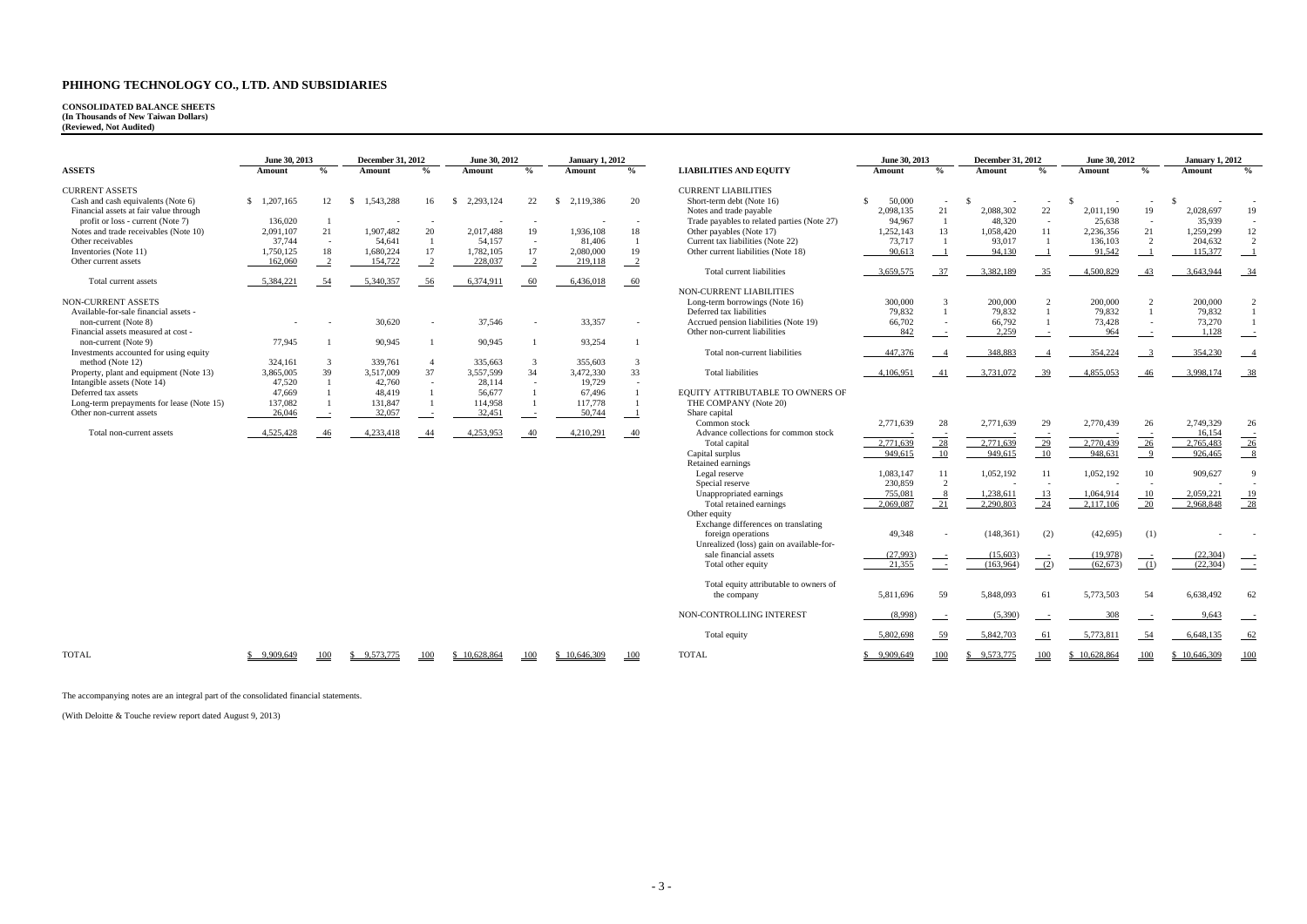**CONSOLIDATED STATEMENTS OF COMPREHENSIVE INCOME (In Thousands of New Taiwan Dollars, Except Earnings Per Share) (Reviewed, Not Audited)** 

|                                                                                                          |              |                          | For the Three Months Ended June 30 |                          | For the Six Months Ended June 30 |                          |               |                         |  |  |
|----------------------------------------------------------------------------------------------------------|--------------|--------------------------|------------------------------------|--------------------------|----------------------------------|--------------------------|---------------|-------------------------|--|--|
|                                                                                                          | 2013         |                          | 2012                               |                          | 2013                             |                          | 2012          |                         |  |  |
|                                                                                                          | Amount       | $\frac{0}{6}$            | Amount                             | $\frac{0}{0}$            | Amount                           | $\frac{0}{0}$            | Amount        | $\frac{0}{0}$           |  |  |
| NET SALES AND REVENUES                                                                                   |              |                          |                                    |                          |                                  |                          |               |                         |  |  |
| (Note 31)                                                                                                | \$3,023,301  | 100                      | \$3,130,761                        | 100                      | \$ 5,631,895                     | 100                      | \$5,781,177   | 100                     |  |  |
| COST OF GOODS SOLD                                                                                       | 2,581,248    | $-85$                    | 2,532,554                          | 81                       | 4,744,943                        | 84                       | 4,608,209     | 79                      |  |  |
| <b>GROSS PROFIT</b>                                                                                      | 442,053      | 15                       | 598,207                            | 19                       | 886,952                          | 16                       | 1,172,968     | 21                      |  |  |
| OPERATING EXPENSES                                                                                       |              |                          |                                    |                          |                                  |                          |               |                         |  |  |
| Sales and marketing                                                                                      | 164,554      | 5                        | 210,583                            | 6                        | 350,761                          | 6                        | 409,519       | 7                       |  |  |
| General and administration                                                                               | 128,341      | $\overline{4}$           | 120,390                            | 4                        | 259,773                          | 5                        | 256,627       | 5                       |  |  |
| Research and development                                                                                 | 139,191      | 5                        | 129,510                            | 4                        | 261,035                          | $\overline{5}$           | 244,435       | $\overline{4}$          |  |  |
| Total operating expenses                                                                                 | 432,086      | - 14                     | 460,483                            | 14                       | 871,569                          | - 16                     | 910,581       | 16                      |  |  |
| <b>INCOME FROM OPERATIONS</b>                                                                            | 9,967        | $\blacksquare$           | 137,724                            | $\overline{5}$           | 15,383                           | $\sim$                   | 262,387       | $\overline{5}$          |  |  |
| NONOPERATING INCOME<br>(EXPENSES)                                                                        |              |                          |                                    |                          |                                  |                          |               |                         |  |  |
| Other income                                                                                             | 62,946       | $\mathfrak{2}$           | 35,613                             | $\mathbf{1}$             | 95,517                           | $\mathfrak{2}$           | 74,125        | $\mathbf{1}$            |  |  |
| Other gains (losses) (Note 21)                                                                           | (2,627)      | $\overline{a}$           | 8,661                              |                          | 18,151                           | $\overline{\phantom{a}}$ | (53, 562)     | (1)                     |  |  |
| Finance costs                                                                                            | (1, 544)     |                          | (908)                              |                          | (2,854)                          |                          | (1,966)       | $\sim$                  |  |  |
| Share of the profit (loss) of                                                                            |              |                          |                                    |                          |                                  |                          |               |                         |  |  |
| associates                                                                                               |              |                          | (4,166)                            |                          | 1,100                            |                          | (1,815)       |                         |  |  |
| Total nonoperating                                                                                       |              |                          |                                    |                          |                                  |                          |               |                         |  |  |
| income (expenses)                                                                                        | 58,775       | $\boldsymbol{2}$         | 39,200                             | $\mathbf{1}$             | 111,914                          | $\overline{2}$           | 16,782        |                         |  |  |
|                                                                                                          |              |                          |                                    |                          |                                  |                          |               |                         |  |  |
| INCOME BEFORE INCOME                                                                                     |              |                          |                                    |                          |                                  |                          |               |                         |  |  |
| TAX                                                                                                      | 68,742       | 3                        | 176,924                            | 6                        | 127,297                          | 2                        | 279,169       | 5                       |  |  |
| <b>INCOME TAX EXPENSE</b>                                                                                |              |                          |                                    |                          |                                  |                          |               |                         |  |  |
| (Note 22)                                                                                                | (52, 591)    | (2)                      | (86, 642)                          | (3)                      | (73,961)                         | (1)                      | (144, 077)    | (2)                     |  |  |
|                                                                                                          |              |                          |                                    |                          |                                  |                          |               |                         |  |  |
| <b>NET INCOME</b>                                                                                        | 16,151       | - 1                      | 90,282                             | $\overline{3}$           | 53,336                           | $\blacksquare$           | 135,092       | $\overline{\mathbf{3}}$ |  |  |
| OTHER COMPREHENSIVE<br><b>INCOME (LOSS)</b><br>Exchange differences on<br>translating foreign operations |              |                          |                                    |                          |                                  |                          |               |                         |  |  |
| (Note 20)<br>Unrealized gain on                                                                          | 71,153       | $\overline{c}$           | 37,538                             | $\mathbf{1}$             | 196,213                          | 3                        | (42, 895)     | (1)                     |  |  |
| available-for-sale financial<br>assets (Note 20)<br>Share of the other                                   | (5,771)      |                          | (4,342)                            |                          | (1,876)                          |                          | 4,189         |                         |  |  |
| comprehensive income of                                                                                  |              |                          |                                    |                          |                                  |                          |               |                         |  |  |
| associates (Note 20)                                                                                     |              |                          | (5,201)                            |                          | (10,514)                         |                          | (1, 863)      |                         |  |  |
| Total other comprehensive                                                                                |              |                          |                                    |                          |                                  |                          |               |                         |  |  |
| income (loss)                                                                                            | 65,382       | $\overline{2}$           | 27,995                             | $\overline{1}$           | 183,823                          | $\overline{3}$           | (40, 569)     | (1)                     |  |  |
|                                                                                                          |              |                          |                                    |                          |                                  |                          |               |                         |  |  |
| TOTAL COMPREHENSIVE<br><b>INCOME (LOSS)</b>                                                              | 81,533<br>\$ | $\frac{3}{2}$            | 118,277<br>\$                      | $\overline{4}$           | \$<br>237,159                    | $\overline{\phantom{0}}$ | 94,523<br>\$  | $\frac{2}{2}$           |  |  |
|                                                                                                          |              |                          |                                    |                          |                                  |                          |               |                         |  |  |
| NET INCOME                                                                                               |              |                          |                                    |                          |                                  |                          |               |                         |  |  |
| ATTRIBUTABLE TO:                                                                                         |              |                          |                                    |                          |                                  |                          |               |                         |  |  |
| Owner of the Company                                                                                     | \$<br>13,143 | $\mathbf{1}$             | 94,650<br>\$                       | 3                        | \$<br>55,448                     | -1                       | 144,227<br>\$ | 2                       |  |  |
| Non-controlling interests                                                                                | 3,008        | $\overline{\phantom{a}}$ | (4,368)                            | $\overline{\phantom{a}}$ | (2,112)                          | $\overline{\phantom{a}}$ | (9,135)       |                         |  |  |
|                                                                                                          | 16,151<br>\$ |                          | 90,282<br>\$                       | $\overline{3}$           | 53,336                           | $\perp$                  | 135,092       |                         |  |  |
|                                                                                                          |              |                          |                                    |                          |                                  |                          |               | (Continued)             |  |  |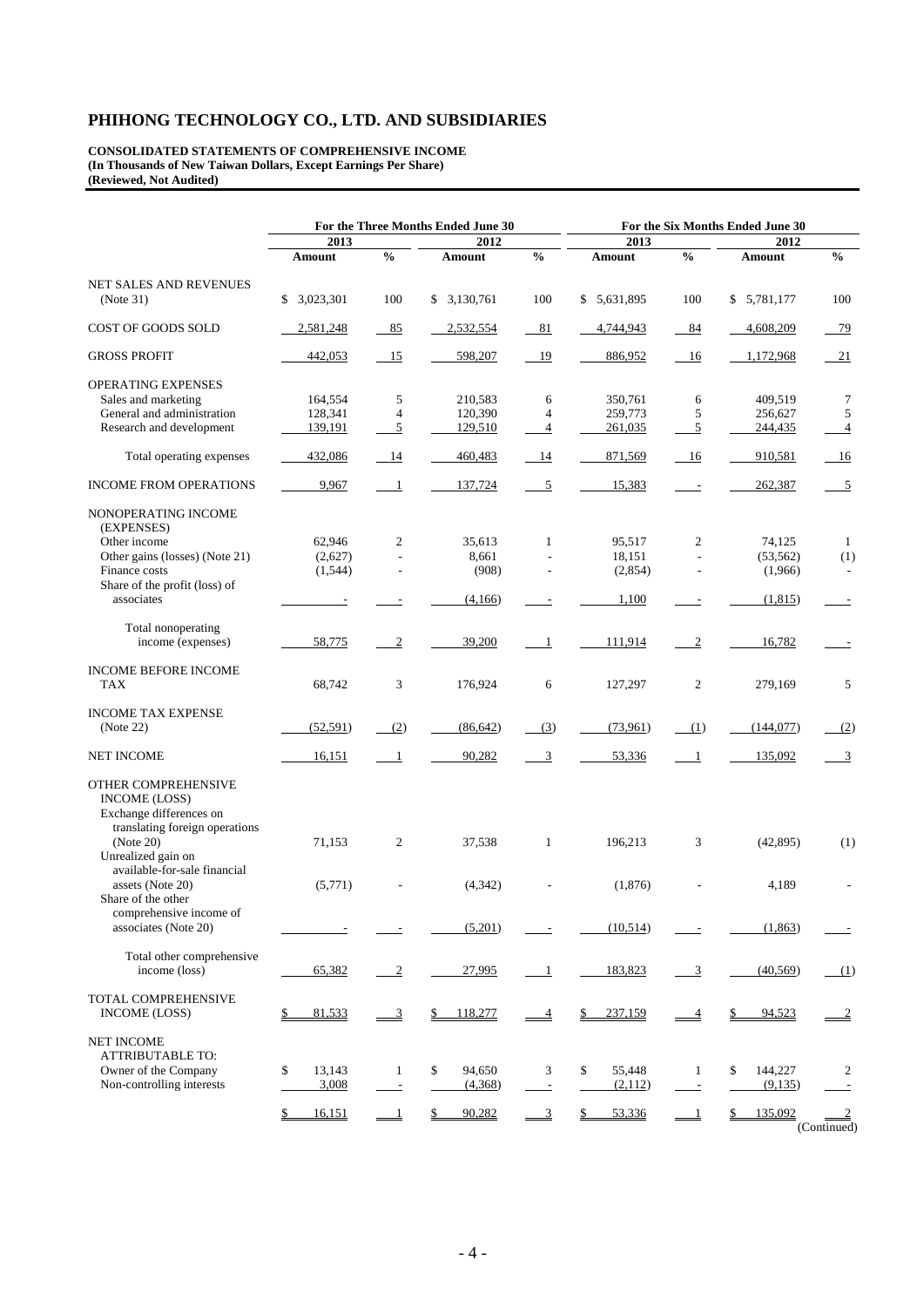**CONSOLIDATED STATEMENTS OF COMPREHENSIVE INCOME (In Thousands of New Taiwan Dollars, Except Earnings Per Share) (Reviewed, Not Audited)** 

|                                                                 |                       |               | For the Three Months Ended June 30 |                | For the Six Months Ended June 30 |               |                          |                |  |  |
|-----------------------------------------------------------------|-----------------------|---------------|------------------------------------|----------------|----------------------------------|---------------|--------------------------|----------------|--|--|
|                                                                 | 2013                  |               | 2012                               |                | 2013                             |               | 2012                     |                |  |  |
|                                                                 | Amount                | $\frac{0}{0}$ | Amount                             | $\frac{0}{0}$  | Amount                           | $\frac{6}{9}$ | Amount                   | $\frac{0}{0}$  |  |  |
| <b>TOTAL COMPREHENSIVE</b><br><b>INCOME ATTRIBUTABLE</b><br>TO: |                       |               |                                    |                |                                  |               |                          |                |  |  |
| Owner of the Company<br>Non-controlling interests               | \$<br>79,282<br>2,251 | 3             | \$<br>121,845<br>(3,568)           | $\overline{4}$ | \$.<br>240,767<br>(3,608)        | 4             | \$<br>103,858<br>(9,335) | $\overline{c}$ |  |  |
|                                                                 | 81,533                |               | 118,277                            |                | 237,159                          |               | 94,523                   |                |  |  |
| <b>EARNINGS PER SHARE</b><br>(Note 23)                          |                       |               |                                    |                |                                  |               |                          |                |  |  |
| <b>Basic</b><br>Diluted                                         | 0.05<br>0.05          |               | 0.34<br>0.33                       |                | 0.20<br>0.20                     |               | 0.52<br>0.50             |                |  |  |

The accompanying notes are an integral part of the consolidated financial statements.

(With Deloitte & Touche review report dated August 9, 2013) (Concluded)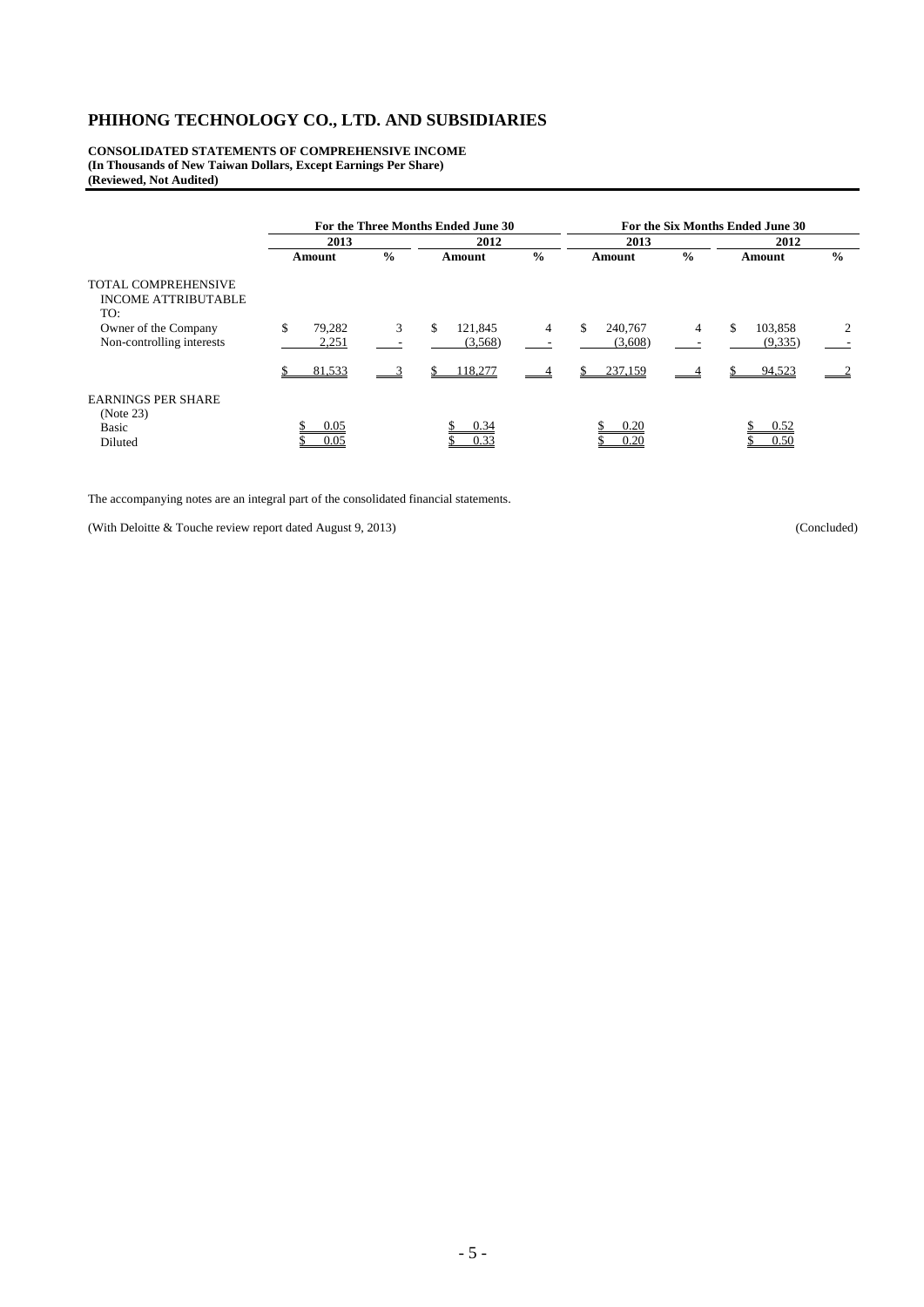#### **CONSOLIDATED STATEMENTS OF CHANGES IN EQUITY (In Thousands of New Taiwan Dollars) (Reviewed, Not Audited)**

|                                                                                                |                        |                                                  |                           |                      | <b>Equity Attributable to Owners of the Company</b>          |                                   |                                                                          |                                                   |              |                                    |                     |
|------------------------------------------------------------------------------------------------|------------------------|--------------------------------------------------|---------------------------|----------------------|--------------------------------------------------------------|-----------------------------------|--------------------------------------------------------------------------|---------------------------------------------------|--------------|------------------------------------|---------------------|
|                                                                                                |                        |                                                  |                           | <b>Other Equity</b>  |                                                              |                                   |                                                                          |                                                   |              |                                    |                     |
|                                                                                                |                        | <b>Share Capital</b><br><b>Advance</b>           |                           |                      |                                                              |                                   | <b>Exchange</b><br><b>Unrealized</b><br>Gain (Loss) on<br>Differences on |                                                   |              |                                    |                     |
|                                                                                                | Common<br><b>Stock</b> | <b>Collections</b><br>for Common<br><b>Stock</b> | Capital<br><b>Surplus</b> | <b>Legal Reserve</b> | <b>Retained Earnings</b><br><b>Special</b><br><b>Reserve</b> | Unappropriated<br><b>Earnings</b> | Translating<br>Foreign<br><b>Operations</b>                              | Available-for-<br>sale Financial<br><b>Assets</b> | <b>Total</b> | Non-controlling<br><b>Interest</b> | <b>Total Equity</b> |
| BALANCE, JANUARY 1, 2012                                                                       | \$2,749,329            | S<br>16,154                                      | $\mathbb{S}$<br>926,465   | \$909,627            | -\$                                                          | \$2,059,221                       | £.                                                                       | (22, 304)<br>£.                                   | \$ 6,638,492 | 9,643<br>\$                        | \$ 6,648,135        |
| Appropriation of the 2011 net income<br>Legal reserve<br>Cash dividend                         |                        |                                                  |                           | 142,565              |                                                              | (142, 565)<br>(995, 969)          |                                                                          |                                                   | (995, 969)   |                                    | (995, 969)          |
| Net income (loss) for the six months ended June 30, 2012                                       |                        |                                                  |                           |                      |                                                              | 144,227                           |                                                                          |                                                   | 144,227      | (9,135)                            | 135,092             |
| Other comprehensive income (loss) for the six months ended<br>June 30, 2012, net of income tax |                        |                                                  |                           |                      |                                                              |                                   | (42, 695)                                                                | 2,326                                             | (40, 369)    | (200)                              | (40, 569)           |
| Total comprehensive income (loss) for the six months ended<br>June 30, 2012                    |                        |                                                  |                           |                      |                                                              | 144,227                           | (42, 695)                                                                | 2,326                                             | 103,858      | (9, 335)                           | 94,523              |
| Advance collections for common stock transferred to capital<br>stock                           | 7,880                  | (16, 154)                                        | 8,274                     |                      |                                                              |                                   |                                                                          |                                                   |              |                                    |                     |
| Issue of common stock under employee share options                                             | 13,230                 |                                                  | 13,892                    |                      |                                                              |                                   |                                                                          |                                                   | 27,122       |                                    | 27,122              |
| BALANCE, JUNE 30, 2012                                                                         | \$2,770,439            |                                                  | 948,631                   | \$1,052,192          |                                                              | \$1,064,914                       | (42,695)                                                                 | (19,978)                                          | \$5,773,503  | 308                                | \$5,773,811         |
| BALANCE, JANUARY 1, 2013                                                                       | \$2,771,639            | -S                                               | \$<br>949,615             | \$1,052,192          | -\$                                                          | \$1,238,611                       | \$(148,361)                                                              | (15,603)<br>\$                                    | \$5,848,093  | (5,390)                            | \$5,842,703         |
| Appropriation of the 2012 net income<br>Legal reserve<br>Cash dividend                         |                        |                                                  |                           | 30,955               |                                                              | (30,955)<br>(277, 164)            |                                                                          |                                                   | (277, 164)   |                                    | (277, 164)          |
| Special reserve at first-time adoption of IFRSs                                                |                        |                                                  |                           |                      | 230,859                                                      | (230, 859)                        |                                                                          |                                                   |              |                                    |                     |
| Net income (loss) for the six months ended June 30, 2013                                       |                        |                                                  |                           |                      |                                                              | 55,448                            |                                                                          |                                                   | 55,448       | (2,112)                            | 53,336              |
| Other comprehensive income (loss) for the six months ended<br>June 30, 2013, net of income tax |                        |                                                  |                           |                      |                                                              |                                   | 197,709                                                                  | (12,390)                                          | 185,319      | (1, 496)                           | 183,823             |
| Total comprehensive income (loss) for the six months ended<br>June 30, 2013                    |                        |                                                  |                           |                      |                                                              | 55,448                            | 197,709                                                                  | (12,390)                                          | 240,767      | (3,608)                            | 237,159             |
| BALANCE, JUNE 30, 2013                                                                         | \$2.771,639            |                                                  | 949,615<br>£.             | \$1.083.147          | 230,859                                                      | 755.081                           | 49.348                                                                   | (27.993)                                          | \$5,811,696  | (8.998)                            | \$5.802,698         |

The accompanying notes are an integral part of the consolidated financial statements.

(With Deloitte & Touche review report dated August 9, 2013)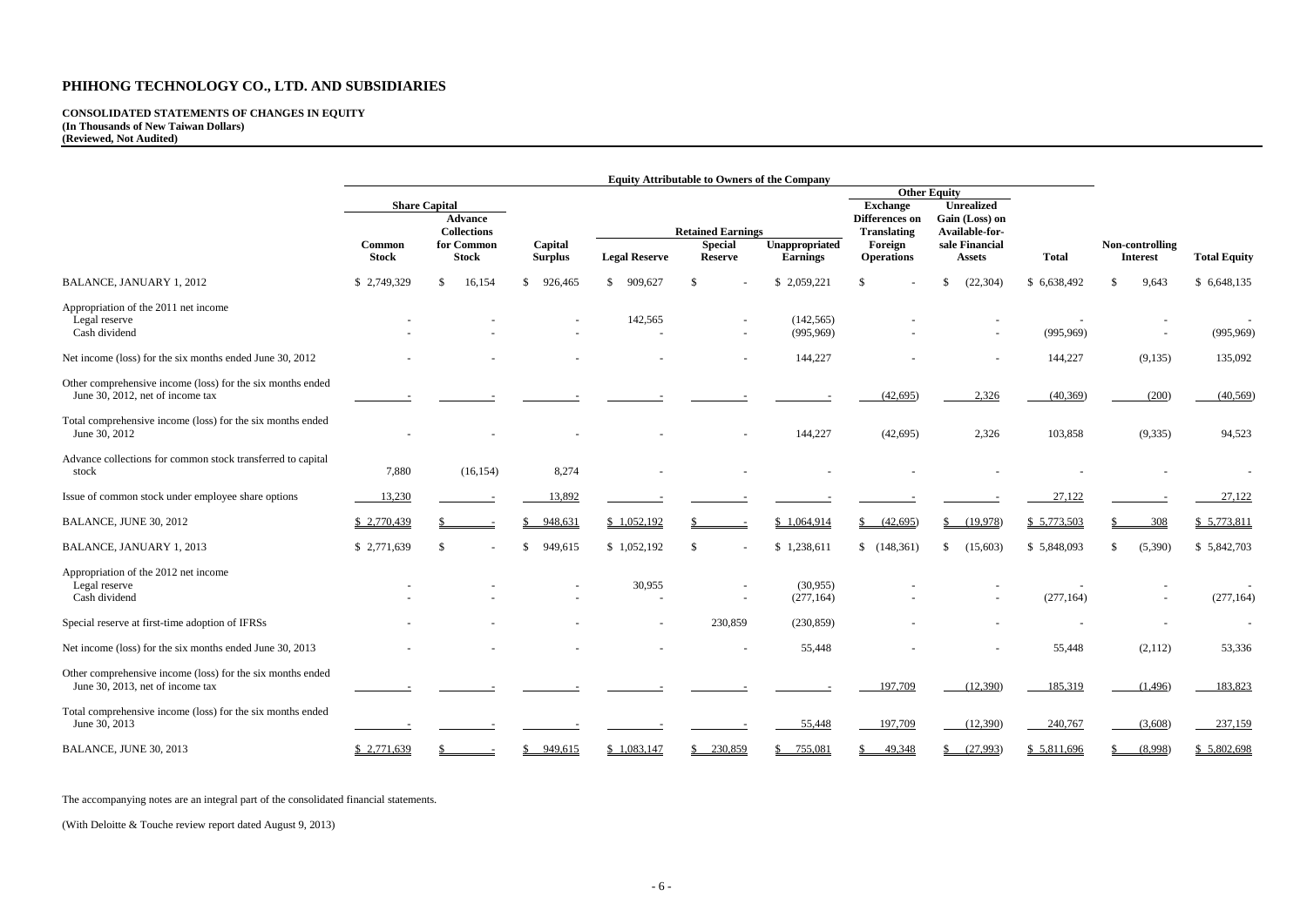#### **CONSOLIDATED STATEMENTS OF CASH FLOWS (In Thousands of New Taiwan Dollars) (Reviewed, Not Audited)**

| 2013<br>2012<br>CASH FLOWS FROM OPERATING ACTIVITIES<br>\$<br>127,297<br>Income before income tax<br>\$<br>279,169<br>Adjustments for:<br>Impairment loss recognized (reversal of impairment loss) on trade<br>receivables<br>6,071<br>(19, 187)<br>211,435<br>Depreciation expense<br>234,056<br>Amortization expense<br>7,498<br>5,247<br>Finance costs<br>2,854<br>1,966<br>Interest income<br>(4,371)<br>(9,349)<br>Dividend revenue<br>(2,285)<br>Share of profit of associates<br>(1,100)<br>1,815<br>Loss on disposal of property, plant and equipment<br>16,069<br>1,403<br>Loss on disposal of financial assets<br>169<br>Write-down of inventories<br>28,667<br>6,340<br>Amortization of prepayments for lease<br>1,616<br>1,365<br>Net changes in operating assets and liabilities<br>Notes and trade receivable<br>(189, 696)<br>(62, 193)<br>Other receivables<br>16,882<br>32,640<br>291,555<br>Inventories<br>(98, 568)<br>Other current assets<br>(1,461)<br>(8,919)<br>18,148<br>2,887<br>Other non-current assets<br>9,833<br>(17,507)<br>Notes and trade payable<br>Trade payable to related parties<br>46,647<br>(10, 301)<br>Other payables<br>(76, 219)<br>(18,506)<br>Other current liabilities<br>(3,517)<br>(23, 835)<br>Reserve for retirement plan<br>(90)<br>159<br>88,237<br>Cash generated from operating activities<br>716,447<br>Interest paid<br>(2,296)<br>(1,523)<br>Interest received<br>4,376<br>8,816<br>(92, 511)<br>(201, 499)<br>Income tax paid<br>(2,194)<br>522,241<br>Net cash (used in) provided by operating activities<br>CASH FLOWS FROM INVESTING ACTIVITIES<br>Purchase of financial assets at fair value through profit or loss<br>(136,020)<br>Proceeds on sale of available-for-sale financial assets<br>31,092<br>Proceeds on sale of financial assets measured at cost<br>10,483<br>Payments for property, plant and equipment<br>(417, 408)<br>(377, 400)<br>Proceeds from disposal of property, plant and equipment<br>6,442<br>2,105<br>Payments for intangible assets<br>(11, 862)<br>(13, 841)<br>Proceeds from disposal of intangible assets<br>99<br>Decrease in refundable deposits<br>3,124<br>145 | <b>For the Six Months Ended</b><br>June 30 |  |  |  |  |
|---------------------------------------------------------------------------------------------------------------------------------------------------------------------------------------------------------------------------------------------------------------------------------------------------------------------------------------------------------------------------------------------------------------------------------------------------------------------------------------------------------------------------------------------------------------------------------------------------------------------------------------------------------------------------------------------------------------------------------------------------------------------------------------------------------------------------------------------------------------------------------------------------------------------------------------------------------------------------------------------------------------------------------------------------------------------------------------------------------------------------------------------------------------------------------------------------------------------------------------------------------------------------------------------------------------------------------------------------------------------------------------------------------------------------------------------------------------------------------------------------------------------------------------------------------------------------------------------------------------------------------------------------------------------------------------------------------------------------------------------------------------------------------------------------------------------------------------------------------------------------------------------------------------------------------------------------------------------------------------------------------------------------------------------------------------------------------------------------------------------------------------------------------------------|--------------------------------------------|--|--|--|--|
|                                                                                                                                                                                                                                                                                                                                                                                                                                                                                                                                                                                                                                                                                                                                                                                                                                                                                                                                                                                                                                                                                                                                                                                                                                                                                                                                                                                                                                                                                                                                                                                                                                                                                                                                                                                                                                                                                                                                                                                                                                                                                                                                                                     |                                            |  |  |  |  |
|                                                                                                                                                                                                                                                                                                                                                                                                                                                                                                                                                                                                                                                                                                                                                                                                                                                                                                                                                                                                                                                                                                                                                                                                                                                                                                                                                                                                                                                                                                                                                                                                                                                                                                                                                                                                                                                                                                                                                                                                                                                                                                                                                                     |                                            |  |  |  |  |
|                                                                                                                                                                                                                                                                                                                                                                                                                                                                                                                                                                                                                                                                                                                                                                                                                                                                                                                                                                                                                                                                                                                                                                                                                                                                                                                                                                                                                                                                                                                                                                                                                                                                                                                                                                                                                                                                                                                                                                                                                                                                                                                                                                     |                                            |  |  |  |  |
|                                                                                                                                                                                                                                                                                                                                                                                                                                                                                                                                                                                                                                                                                                                                                                                                                                                                                                                                                                                                                                                                                                                                                                                                                                                                                                                                                                                                                                                                                                                                                                                                                                                                                                                                                                                                                                                                                                                                                                                                                                                                                                                                                                     |                                            |  |  |  |  |
|                                                                                                                                                                                                                                                                                                                                                                                                                                                                                                                                                                                                                                                                                                                                                                                                                                                                                                                                                                                                                                                                                                                                                                                                                                                                                                                                                                                                                                                                                                                                                                                                                                                                                                                                                                                                                                                                                                                                                                                                                                                                                                                                                                     |                                            |  |  |  |  |
|                                                                                                                                                                                                                                                                                                                                                                                                                                                                                                                                                                                                                                                                                                                                                                                                                                                                                                                                                                                                                                                                                                                                                                                                                                                                                                                                                                                                                                                                                                                                                                                                                                                                                                                                                                                                                                                                                                                                                                                                                                                                                                                                                                     |                                            |  |  |  |  |
|                                                                                                                                                                                                                                                                                                                                                                                                                                                                                                                                                                                                                                                                                                                                                                                                                                                                                                                                                                                                                                                                                                                                                                                                                                                                                                                                                                                                                                                                                                                                                                                                                                                                                                                                                                                                                                                                                                                                                                                                                                                                                                                                                                     |                                            |  |  |  |  |
|                                                                                                                                                                                                                                                                                                                                                                                                                                                                                                                                                                                                                                                                                                                                                                                                                                                                                                                                                                                                                                                                                                                                                                                                                                                                                                                                                                                                                                                                                                                                                                                                                                                                                                                                                                                                                                                                                                                                                                                                                                                                                                                                                                     |                                            |  |  |  |  |
|                                                                                                                                                                                                                                                                                                                                                                                                                                                                                                                                                                                                                                                                                                                                                                                                                                                                                                                                                                                                                                                                                                                                                                                                                                                                                                                                                                                                                                                                                                                                                                                                                                                                                                                                                                                                                                                                                                                                                                                                                                                                                                                                                                     |                                            |  |  |  |  |
|                                                                                                                                                                                                                                                                                                                                                                                                                                                                                                                                                                                                                                                                                                                                                                                                                                                                                                                                                                                                                                                                                                                                                                                                                                                                                                                                                                                                                                                                                                                                                                                                                                                                                                                                                                                                                                                                                                                                                                                                                                                                                                                                                                     |                                            |  |  |  |  |
|                                                                                                                                                                                                                                                                                                                                                                                                                                                                                                                                                                                                                                                                                                                                                                                                                                                                                                                                                                                                                                                                                                                                                                                                                                                                                                                                                                                                                                                                                                                                                                                                                                                                                                                                                                                                                                                                                                                                                                                                                                                                                                                                                                     |                                            |  |  |  |  |
|                                                                                                                                                                                                                                                                                                                                                                                                                                                                                                                                                                                                                                                                                                                                                                                                                                                                                                                                                                                                                                                                                                                                                                                                                                                                                                                                                                                                                                                                                                                                                                                                                                                                                                                                                                                                                                                                                                                                                                                                                                                                                                                                                                     |                                            |  |  |  |  |
|                                                                                                                                                                                                                                                                                                                                                                                                                                                                                                                                                                                                                                                                                                                                                                                                                                                                                                                                                                                                                                                                                                                                                                                                                                                                                                                                                                                                                                                                                                                                                                                                                                                                                                                                                                                                                                                                                                                                                                                                                                                                                                                                                                     |                                            |  |  |  |  |
|                                                                                                                                                                                                                                                                                                                                                                                                                                                                                                                                                                                                                                                                                                                                                                                                                                                                                                                                                                                                                                                                                                                                                                                                                                                                                                                                                                                                                                                                                                                                                                                                                                                                                                                                                                                                                                                                                                                                                                                                                                                                                                                                                                     |                                            |  |  |  |  |
|                                                                                                                                                                                                                                                                                                                                                                                                                                                                                                                                                                                                                                                                                                                                                                                                                                                                                                                                                                                                                                                                                                                                                                                                                                                                                                                                                                                                                                                                                                                                                                                                                                                                                                                                                                                                                                                                                                                                                                                                                                                                                                                                                                     |                                            |  |  |  |  |
|                                                                                                                                                                                                                                                                                                                                                                                                                                                                                                                                                                                                                                                                                                                                                                                                                                                                                                                                                                                                                                                                                                                                                                                                                                                                                                                                                                                                                                                                                                                                                                                                                                                                                                                                                                                                                                                                                                                                                                                                                                                                                                                                                                     |                                            |  |  |  |  |
|                                                                                                                                                                                                                                                                                                                                                                                                                                                                                                                                                                                                                                                                                                                                                                                                                                                                                                                                                                                                                                                                                                                                                                                                                                                                                                                                                                                                                                                                                                                                                                                                                                                                                                                                                                                                                                                                                                                                                                                                                                                                                                                                                                     |                                            |  |  |  |  |
|                                                                                                                                                                                                                                                                                                                                                                                                                                                                                                                                                                                                                                                                                                                                                                                                                                                                                                                                                                                                                                                                                                                                                                                                                                                                                                                                                                                                                                                                                                                                                                                                                                                                                                                                                                                                                                                                                                                                                                                                                                                                                                                                                                     |                                            |  |  |  |  |
|                                                                                                                                                                                                                                                                                                                                                                                                                                                                                                                                                                                                                                                                                                                                                                                                                                                                                                                                                                                                                                                                                                                                                                                                                                                                                                                                                                                                                                                                                                                                                                                                                                                                                                                                                                                                                                                                                                                                                                                                                                                                                                                                                                     |                                            |  |  |  |  |
|                                                                                                                                                                                                                                                                                                                                                                                                                                                                                                                                                                                                                                                                                                                                                                                                                                                                                                                                                                                                                                                                                                                                                                                                                                                                                                                                                                                                                                                                                                                                                                                                                                                                                                                                                                                                                                                                                                                                                                                                                                                                                                                                                                     |                                            |  |  |  |  |
|                                                                                                                                                                                                                                                                                                                                                                                                                                                                                                                                                                                                                                                                                                                                                                                                                                                                                                                                                                                                                                                                                                                                                                                                                                                                                                                                                                                                                                                                                                                                                                                                                                                                                                                                                                                                                                                                                                                                                                                                                                                                                                                                                                     |                                            |  |  |  |  |
|                                                                                                                                                                                                                                                                                                                                                                                                                                                                                                                                                                                                                                                                                                                                                                                                                                                                                                                                                                                                                                                                                                                                                                                                                                                                                                                                                                                                                                                                                                                                                                                                                                                                                                                                                                                                                                                                                                                                                                                                                                                                                                                                                                     |                                            |  |  |  |  |
|                                                                                                                                                                                                                                                                                                                                                                                                                                                                                                                                                                                                                                                                                                                                                                                                                                                                                                                                                                                                                                                                                                                                                                                                                                                                                                                                                                                                                                                                                                                                                                                                                                                                                                                                                                                                                                                                                                                                                                                                                                                                                                                                                                     |                                            |  |  |  |  |
|                                                                                                                                                                                                                                                                                                                                                                                                                                                                                                                                                                                                                                                                                                                                                                                                                                                                                                                                                                                                                                                                                                                                                                                                                                                                                                                                                                                                                                                                                                                                                                                                                                                                                                                                                                                                                                                                                                                                                                                                                                                                                                                                                                     |                                            |  |  |  |  |
|                                                                                                                                                                                                                                                                                                                                                                                                                                                                                                                                                                                                                                                                                                                                                                                                                                                                                                                                                                                                                                                                                                                                                                                                                                                                                                                                                                                                                                                                                                                                                                                                                                                                                                                                                                                                                                                                                                                                                                                                                                                                                                                                                                     |                                            |  |  |  |  |
|                                                                                                                                                                                                                                                                                                                                                                                                                                                                                                                                                                                                                                                                                                                                                                                                                                                                                                                                                                                                                                                                                                                                                                                                                                                                                                                                                                                                                                                                                                                                                                                                                                                                                                                                                                                                                                                                                                                                                                                                                                                                                                                                                                     |                                            |  |  |  |  |
|                                                                                                                                                                                                                                                                                                                                                                                                                                                                                                                                                                                                                                                                                                                                                                                                                                                                                                                                                                                                                                                                                                                                                                                                                                                                                                                                                                                                                                                                                                                                                                                                                                                                                                                                                                                                                                                                                                                                                                                                                                                                                                                                                                     |                                            |  |  |  |  |
|                                                                                                                                                                                                                                                                                                                                                                                                                                                                                                                                                                                                                                                                                                                                                                                                                                                                                                                                                                                                                                                                                                                                                                                                                                                                                                                                                                                                                                                                                                                                                                                                                                                                                                                                                                                                                                                                                                                                                                                                                                                                                                                                                                     |                                            |  |  |  |  |
|                                                                                                                                                                                                                                                                                                                                                                                                                                                                                                                                                                                                                                                                                                                                                                                                                                                                                                                                                                                                                                                                                                                                                                                                                                                                                                                                                                                                                                                                                                                                                                                                                                                                                                                                                                                                                                                                                                                                                                                                                                                                                                                                                                     |                                            |  |  |  |  |
|                                                                                                                                                                                                                                                                                                                                                                                                                                                                                                                                                                                                                                                                                                                                                                                                                                                                                                                                                                                                                                                                                                                                                                                                                                                                                                                                                                                                                                                                                                                                                                                                                                                                                                                                                                                                                                                                                                                                                                                                                                                                                                                                                                     |                                            |  |  |  |  |
|                                                                                                                                                                                                                                                                                                                                                                                                                                                                                                                                                                                                                                                                                                                                                                                                                                                                                                                                                                                                                                                                                                                                                                                                                                                                                                                                                                                                                                                                                                                                                                                                                                                                                                                                                                                                                                                                                                                                                                                                                                                                                                                                                                     |                                            |  |  |  |  |
|                                                                                                                                                                                                                                                                                                                                                                                                                                                                                                                                                                                                                                                                                                                                                                                                                                                                                                                                                                                                                                                                                                                                                                                                                                                                                                                                                                                                                                                                                                                                                                                                                                                                                                                                                                                                                                                                                                                                                                                                                                                                                                                                                                     |                                            |  |  |  |  |
|                                                                                                                                                                                                                                                                                                                                                                                                                                                                                                                                                                                                                                                                                                                                                                                                                                                                                                                                                                                                                                                                                                                                                                                                                                                                                                                                                                                                                                                                                                                                                                                                                                                                                                                                                                                                                                                                                                                                                                                                                                                                                                                                                                     |                                            |  |  |  |  |
|                                                                                                                                                                                                                                                                                                                                                                                                                                                                                                                                                                                                                                                                                                                                                                                                                                                                                                                                                                                                                                                                                                                                                                                                                                                                                                                                                                                                                                                                                                                                                                                                                                                                                                                                                                                                                                                                                                                                                                                                                                                                                                                                                                     |                                            |  |  |  |  |
|                                                                                                                                                                                                                                                                                                                                                                                                                                                                                                                                                                                                                                                                                                                                                                                                                                                                                                                                                                                                                                                                                                                                                                                                                                                                                                                                                                                                                                                                                                                                                                                                                                                                                                                                                                                                                                                                                                                                                                                                                                                                                                                                                                     |                                            |  |  |  |  |
|                                                                                                                                                                                                                                                                                                                                                                                                                                                                                                                                                                                                                                                                                                                                                                                                                                                                                                                                                                                                                                                                                                                                                                                                                                                                                                                                                                                                                                                                                                                                                                                                                                                                                                                                                                                                                                                                                                                                                                                                                                                                                                                                                                     |                                            |  |  |  |  |
|                                                                                                                                                                                                                                                                                                                                                                                                                                                                                                                                                                                                                                                                                                                                                                                                                                                                                                                                                                                                                                                                                                                                                                                                                                                                                                                                                                                                                                                                                                                                                                                                                                                                                                                                                                                                                                                                                                                                                                                                                                                                                                                                                                     |                                            |  |  |  |  |
|                                                                                                                                                                                                                                                                                                                                                                                                                                                                                                                                                                                                                                                                                                                                                                                                                                                                                                                                                                                                                                                                                                                                                                                                                                                                                                                                                                                                                                                                                                                                                                                                                                                                                                                                                                                                                                                                                                                                                                                                                                                                                                                                                                     |                                            |  |  |  |  |
|                                                                                                                                                                                                                                                                                                                                                                                                                                                                                                                                                                                                                                                                                                                                                                                                                                                                                                                                                                                                                                                                                                                                                                                                                                                                                                                                                                                                                                                                                                                                                                                                                                                                                                                                                                                                                                                                                                                                                                                                                                                                                                                                                                     |                                            |  |  |  |  |
|                                                                                                                                                                                                                                                                                                                                                                                                                                                                                                                                                                                                                                                                                                                                                                                                                                                                                                                                                                                                                                                                                                                                                                                                                                                                                                                                                                                                                                                                                                                                                                                                                                                                                                                                                                                                                                                                                                                                                                                                                                                                                                                                                                     |                                            |  |  |  |  |
|                                                                                                                                                                                                                                                                                                                                                                                                                                                                                                                                                                                                                                                                                                                                                                                                                                                                                                                                                                                                                                                                                                                                                                                                                                                                                                                                                                                                                                                                                                                                                                                                                                                                                                                                                                                                                                                                                                                                                                                                                                                                                                                                                                     |                                            |  |  |  |  |
|                                                                                                                                                                                                                                                                                                                                                                                                                                                                                                                                                                                                                                                                                                                                                                                                                                                                                                                                                                                                                                                                                                                                                                                                                                                                                                                                                                                                                                                                                                                                                                                                                                                                                                                                                                                                                                                                                                                                                                                                                                                                                                                                                                     |                                            |  |  |  |  |

(Continued)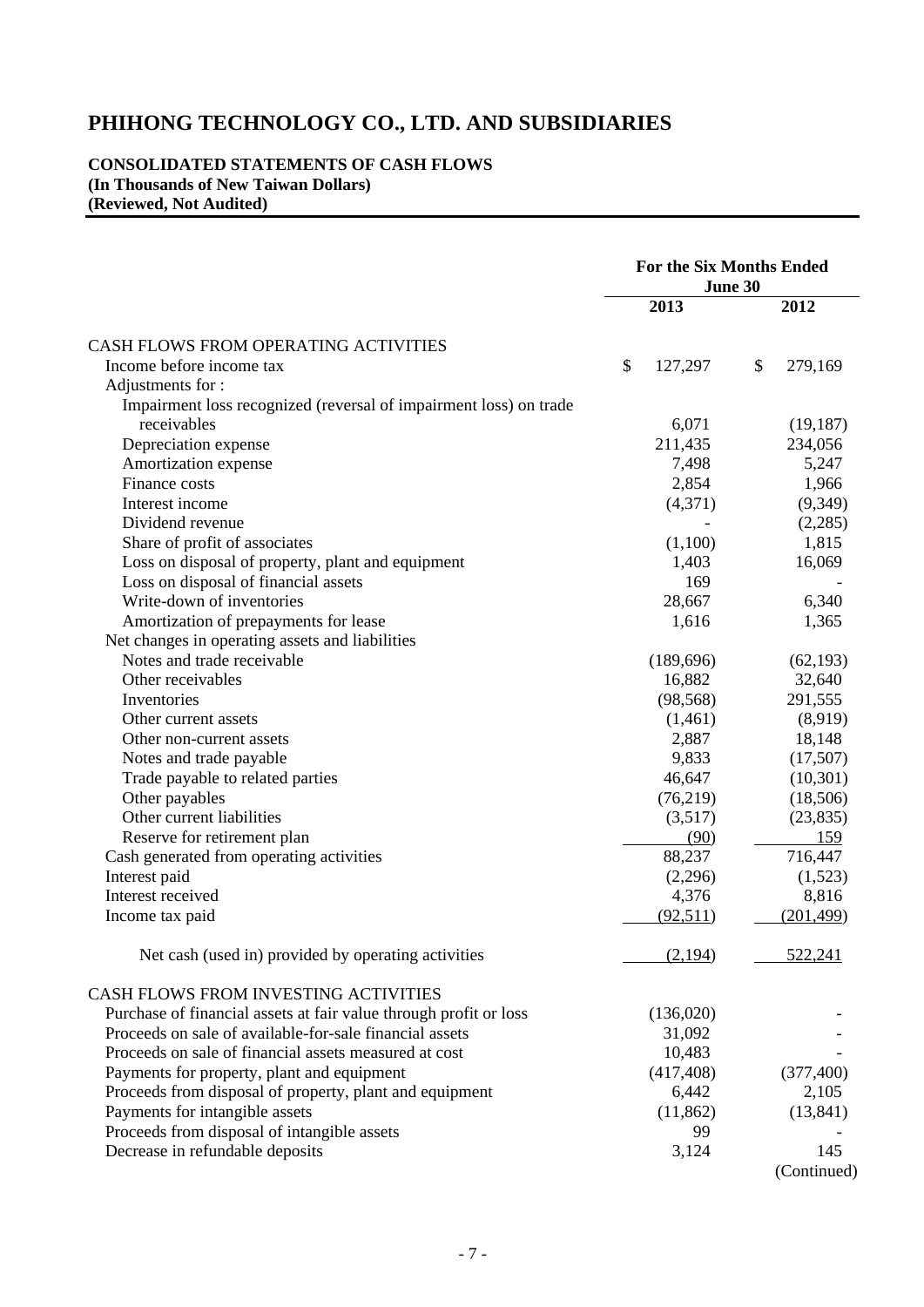#### **CONSOLIDATED STATEMENTS OF CASH FLOWS (In Thousands of New Taiwan Dollars) (Reviewed, Not Audited)**

|                                                                                                                                                                                              |                            | <b>For the Six Months Ended</b><br>June 30 |
|----------------------------------------------------------------------------------------------------------------------------------------------------------------------------------------------|----------------------------|--------------------------------------------|
|                                                                                                                                                                                              | 2013                       | 2012                                       |
| Dividend received<br>Return of capital from investees                                                                                                                                        | \$<br>6,185                | \$<br>18,547<br>2,309                      |
| Net cash used in investing activities                                                                                                                                                        | (507, 865)                 | (368, 135)                                 |
| CASH FLOWS FROM FINANCING ACTIVITIES<br>Proceeds from short-term debt<br>Proceeds from employee stock options<br>Proceeds from long-term borrowings<br>Decrease in advance deposits received | 50,000<br>100,000<br>(143) | 27,122<br>(164)                            |
| Net cash provided by financing activities<br>EFFECTS OF EXCHANGE RATE CHANGES ON THE BALANCE<br>OF CASH HELD IN FOREIGN CURRENCIES                                                           | 149,857<br>24,079          | 26,958<br>(7,326)                          |
| NET (DECREASE) INCREASE IN CASH AND CASH<br><b>EQUIVALENTS</b>                                                                                                                               | (336, 123)                 | 173,738                                    |
| CASH AND CASH EQUIVALENTS AT THE BEGINNING OF THE<br><b>PERIOD</b>                                                                                                                           | 1,543,288                  | 2,119,386                                  |
| CASH AND CASH EQUIVALENTS AT THE END OF THE PERIOD                                                                                                                                           | \$1,207,165                | \$2,293,124                                |

The accompanying notes are an integral part of the consolidated financial statements.

(With Deloitte & Touche review report dated August 9, 2013) (Concluded)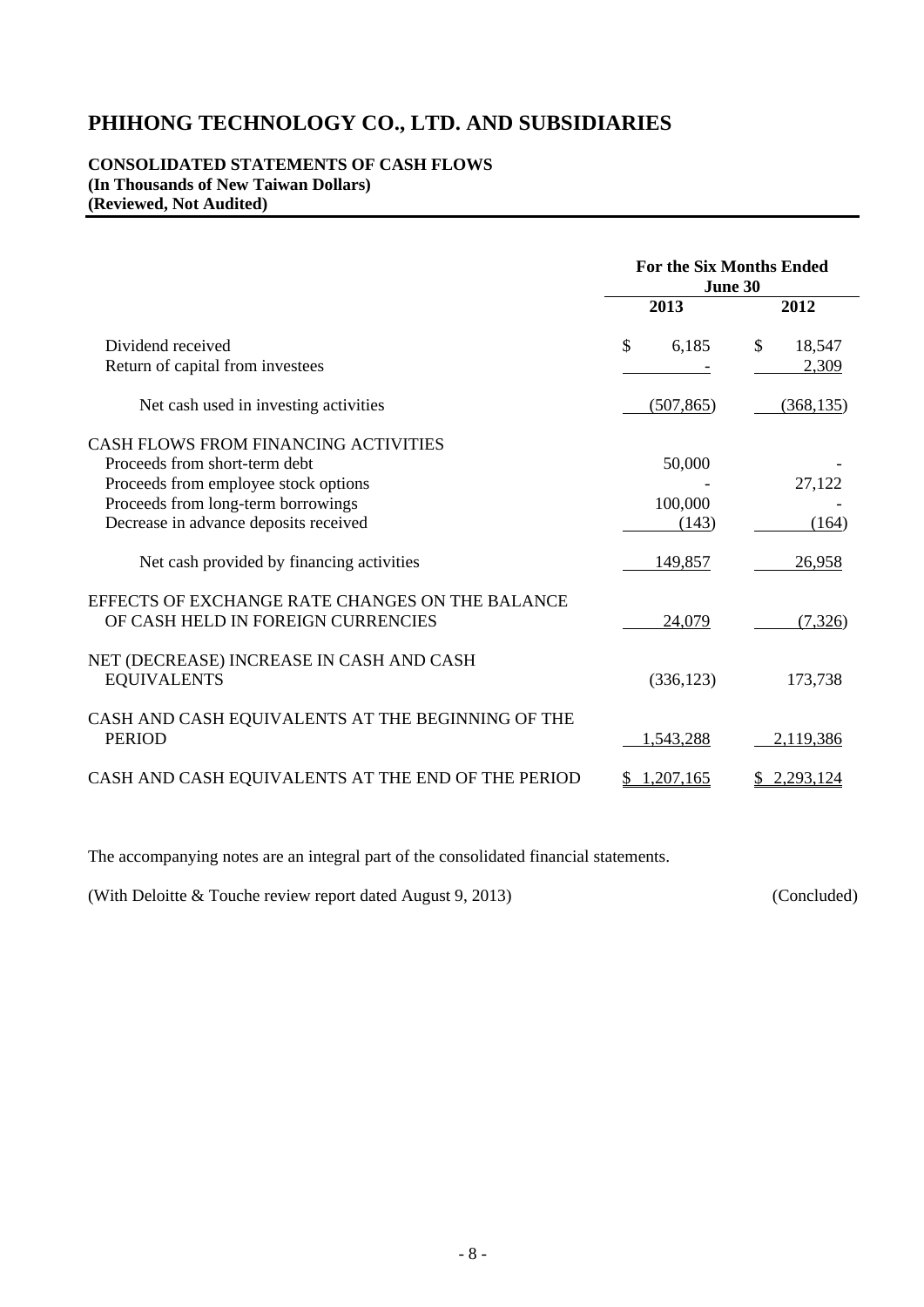#### **NOTES TO CONSOLIDATED FINANCIAL STATEMENTS SIX MONTHS ENDED JUNE 30, 2013 AND 2012 (In Thousands of New Taiwan Dollars, Except Per Share Data and Unless Stated Otherwise) (Reviewed, Not Audited)**

#### **1. GENERAL INFORMATION**

Phihong Technology Co., Ltd. ("Phihong" or "the Company"), which was formerly known as Phihong Enterprise Co., Ltd. was incorporated on December 12, 1972 under the laws of the Republic of China ("ROC"). Under a resolution approved in the stockholders' meeting in June 2003, Phihong changed its name to Phihong Technology Co., Ltd. Phihong primarily manufactures and sells AC/DC power adapters, charger bases, power supply modules, UPS (uninterruptible power supply) for computers, ballasts, etc.

In February 2000, Phihong was authorized to have its stocks traded on the over-the-counter (OTC) securities exchange in Taiwan. In September 2001, Phihong's stocks ceased to be OTC traded and Phihong later obtained authorization to have its stocks listed on the Taiwan Stock Exchange.

The functional currency of Phihong is New Taiwan dollars.

#### **2. APPROVAL OF FINANCIAL STATEMENTS**

The consolidated financial statements were reported to the board of directors and approved for issue on August 9, 2013.

#### **3. APPLICATION OF NEW AND REVISED STANDARDS, AMENDMENTS AND INTERPRETATIONS**

a. New and revised standards, amendments and interpretations in issue but not yet effective

In addition to the disclosure in Note 3 to the consolidated financial statements as of March 31, 2013, the Company and its entire controlled subsidiaries (the "Group") have not applied the following International Financial Reporting Standards (IFRS), International Accounting Standards (IAS), International Financial Reporting Interpretations (IFRIC), and Standing Interpretations (SIC) that have been issued by the IASB. As of the date that the consolidated financial statements were reported and authorized for issue, the Financial Supervisory Commission ("FSC") has not announced the effective dates for the following new and revised standards, amendments and interpretations:

|                             | <b>New, Revised Standards, Amendments and Interpretations</b>                              | <b>Effective Date</b><br><b>Announced by IASB</b><br>(Note) |
|-----------------------------|--------------------------------------------------------------------------------------------|-------------------------------------------------------------|
| Not yet endorsed by the FSC |                                                                                            |                                                             |
| Amendment to IAS 36         | Impairment of Assets: Recoverable<br><b>Amount Disclosures for Non-financial</b><br>Assets | January 1, 2014                                             |
| Amendment to IAS 39         | Novation of Derivatives and Continuation<br>of Hedge Accounting                            | January 1, 2014                                             |
| IFRIC 21                    | Levies                                                                                     | January 1, 2014                                             |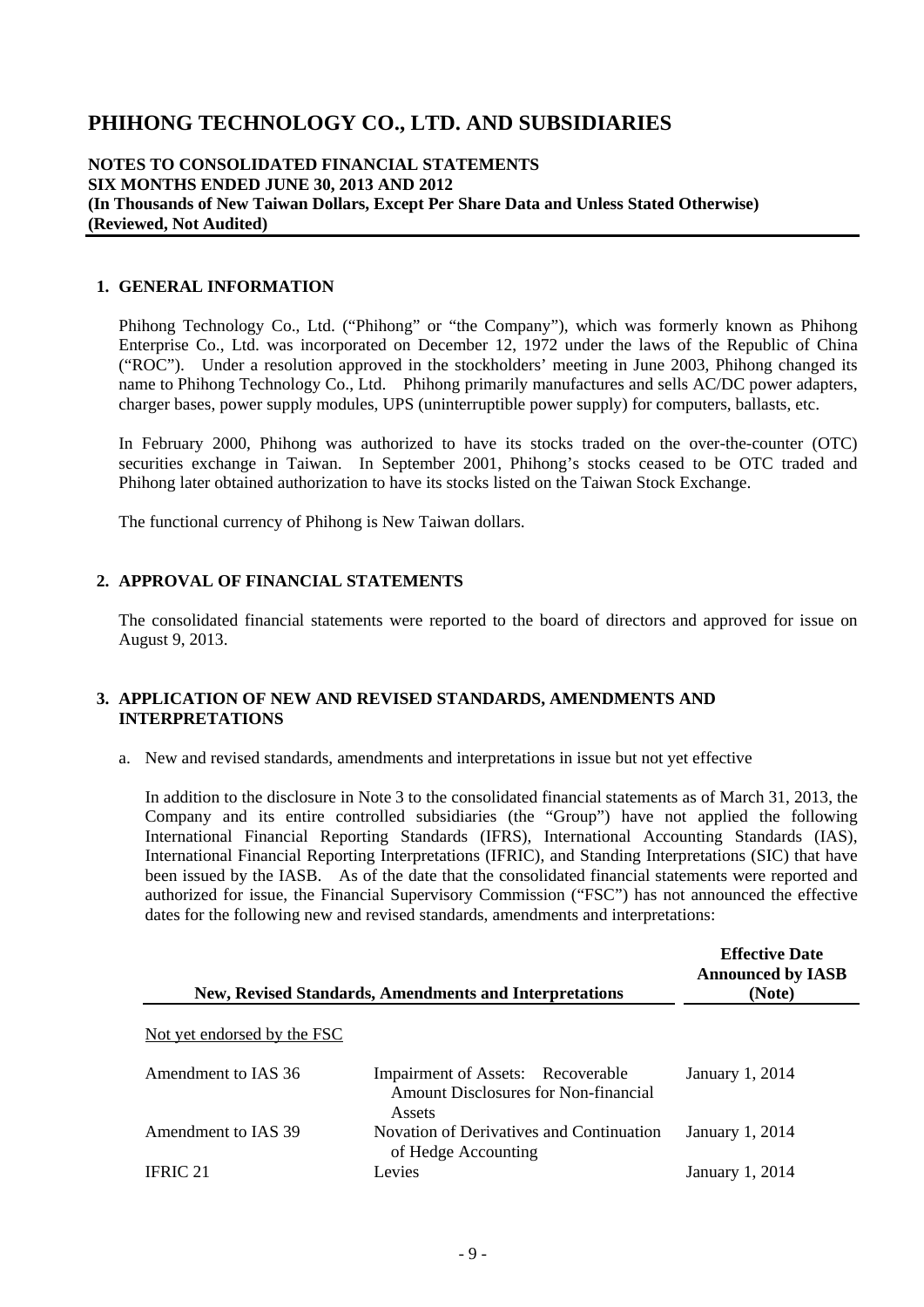- Note: Unless otherwise noted, the above new and revised standards, amendments and interpretations are effective for annual periods beginning on or after the respective effective dates.
- b. Significant impending changes in accounting policy resulted from new, amended and revised standards and interpretations in issue but not yet effective

Except for the following, the initial application of the above new, amended and revised standards and interpretations have not had any material impact on the Group's accounting policies:

1) IFRS 9 "Financial Instruments"

With regards to financial assets, all recognized financial assets that are within the scope of IAS 39 "Financial Instruments: Recognition and Measurement" to be subsequently measured at amortized cost or fair value. Specifically, financial assets that are held within a business model whose objective is to collect the contractual cash flows, and that have contractual cash flows that are solely payments of principal and interest on the principal outstanding are generally measured at amortized cost at the end of subsequent accounting periods. All other financial assets are measured at their fair values at the balance sheet date. However, the Group may make an irrevocable election to present subsequent changes in the fair value of an equity investment (that is not held for trading) in other comprehensive income, with only dividend income generally recognized in profit or loss.

2) IFRS 13 "Fair Value Measurement"

IFRS 13 establishes a single source of guidance for fair value measurements. It defines fair value, establishes a framework for measuring fair value, and requires disclosures about fair value measurements. The disclosure requirements in IFRS 13 are more extensive than those required in the current standards. For example, quantitative and qualitative disclosures based on the three-level fair value hierarchy currently required for financial instruments only will be extended by IFRS 13 to cover all assets and liabilities within its scope.

3) Amendments to IAS 1 "Presentation of Items of Other Comprehensive Income"

The amendments to IAS 1 require items of other comprehensive income to be grouped into those that (1) will not be reclassified subsequently to profit or loss; and (2) will be reclassified subsequently to profit or loss when specific conditions are met. Income taxes on related items of other comprehensive income are grouped on the same basis. Previously, there were no such requirements.

4) Amendments to IAS 36 "Recoverable Amount Disclosures for Non-financial Assets"

In issuing IFRS 13 "Fair Value Measurement", the IASB made some consequential amendments to the disclosure requirements in IAS 36 "Impairment of Assets", introducing a requirement to disclose in every reporting period the recoverable amount of an asset or each cash-generating unit. The amendment clarifies that the disclosure of such recoverable amount is required during the period when an impairment loss has been recognized or reversed. Furthermore, the Group is required to disclose the discount rate used in current and previous measurements of the recoverable amount based on fair value less costs of disposal measured using a present value technique.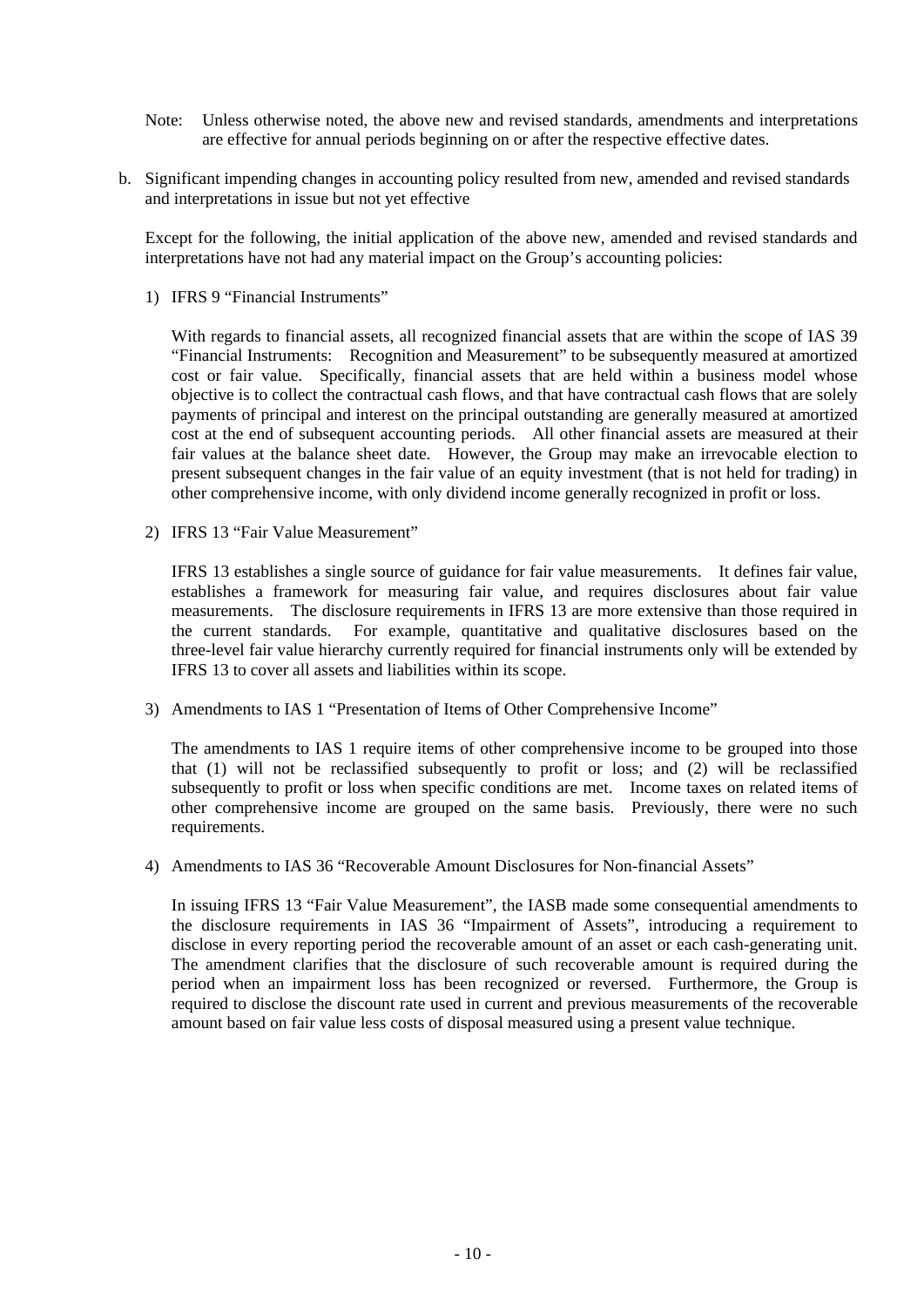c. Material impact on consolidated financial statements resulted from new and revised standards, amendments and interpretations in issue but not yet effective

The initial application of the standards, amendments and interpretations that caused significant changes in accounting policy, had the following impact on the financial position and operating results of the Group:

The Group is in the process of estimating the impact of the initial application of the standards, amendments and interpretations on its financial position and results of operations. Disclosures will be provided until a detailed review of the impact has been completed and the consolidated financial statements have been approved and authorized for issuance.

#### **4. SIGNIFICANT ACCOUNTING POLICIES**

On May 14, 2009, the FSC announced the "Framework for the Adoption of IFRSs by Companies in the ROC." In this framework, starting 2013, companies with shares listed on the Taiwan Stock Exchange or traded on the Taiwan GreTai Securities Market or Emerging Stock Market should prepare their consolidated financial statements in accordance with the Regulations Governing the Preparation of Financial Reports by Securities Issuers and the International Financial Reporting Standards, International Accounting Standards, and the Interpretations approved by the FSC.

The consolidated financial statements of the Company and its entire controlled subsidiaries are the IFRS interim financial statements for part of the period covered by its first IFRS financial statements, the consolidated financial statements for 2013. The date of transition to IFRSs was January 1, 2012. Refer to Note 32 for the impact of IFRS conversion on the consolidated financial statements.

a. Statement of compliance

The consolidated financial statements have been prepared in accordance with the Regulations Governing the Preparation of Financial Reports by Securities Issuers, IFRS 1 "First-time Adoption of International Financial Reporting Standards" and IAS 34 "Interim Financial Reporting" as endorsed by the FSC. Disclosure information included in interim financial reports is less than disclosures required in a full set of annual financial reports.

b. Basis of preparation

The consolidated financial statements have been prepared on the same basis as the consolidated financial statements as of March 31, 2013. Refer to the Note 4 to the consolidated financial statements as of March 31, 2013 for details.

Subsidiary included in consolidated financial statements:

|                 |                                       |                              |               | <b>Percentage of Ownership</b> |               |             |  |
|-----------------|---------------------------------------|------------------------------|---------------|--------------------------------|---------------|-------------|--|
|                 |                                       |                              |               | December 31.                   |               | January 1,  |  |
| <b>Investor</b> | <b>Investee</b>                       | <b>Business Nature</b>       | June 30, 2013 | 2012                           | June 30, 2012 | 2012        |  |
| Phihong         | Phihong International Corp.           | Makes investments            | 100.00        | 100.00                         | 100.00        | 100.00      |  |
|                 | Phitek International Co.,<br>Ltd.     | Makes investments            | 100.00        | 100.00                         | 100.00        | 100.00      |  |
|                 | Ascent Alliance Ltd.                  | Makes investments            | 100.00        | 100.00                         | 100.00        | 100.00      |  |
|                 | Phihong USA Corp.<br>$($ "PHA" $)$    | Sells various power supplies | 100.00        | 100.00                         | 100.00        | 100.00      |  |
|                 | American Ballast Corp.                | Sells various ballasts       | 100.00        | 100.00                         | 100.00        | 100.00      |  |
|                 | Phihong Technology Japan<br>Co., Ltd. | Sells power components       | 100.00        | 100.00                         | 100.00        | 100.00      |  |
|                 | Guang-Lai Investment Co.,<br>Ltd.     | Makes investments            | 100.00        | 100.00                         | 100.00        | 100.00      |  |
|                 |                                       |                              |               |                                |               | (Continued) |  |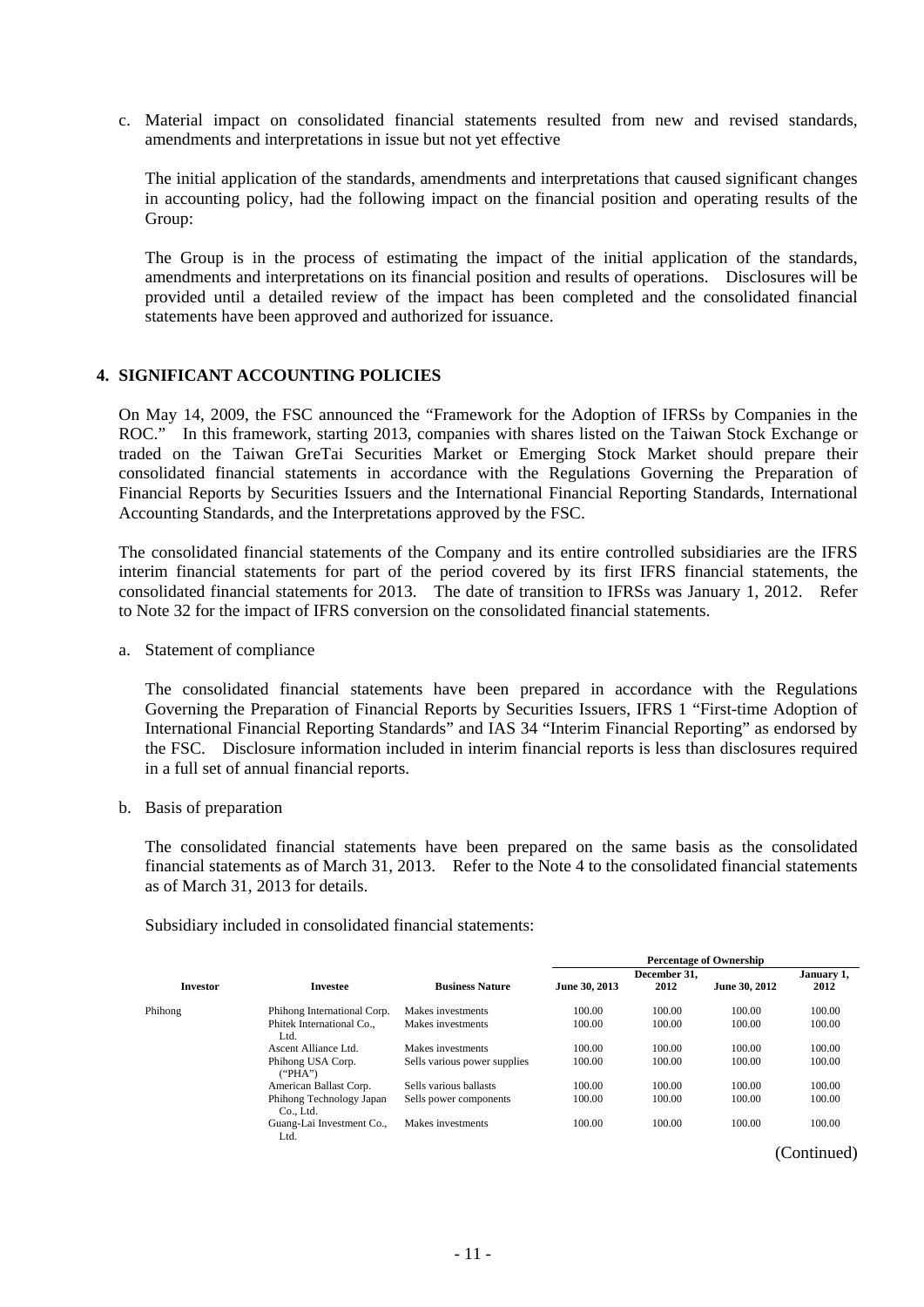|                                           |                                                   |                                                                       | <b>Percentage of Ownership</b> |              |               |             |  |  |  |
|-------------------------------------------|---------------------------------------------------|-----------------------------------------------------------------------|--------------------------------|--------------|---------------|-------------|--|--|--|
|                                           |                                                   |                                                                       |                                | December 31, |               | January 1,  |  |  |  |
| <b>Investor</b>                           | <b>Investee</b>                                   | <b>Business Nature</b>                                                | June 30, 2013                  | 2012         | June 30, 2012 | 2012        |  |  |  |
| Phihong International<br>Corp.            | Phihong (Dongguan)<br>Electronics Co., Ltd.       | Manufactures various power<br>supplies                                | 100.00                         | 100.00       | 100.00        | 100.00      |  |  |  |
|                                           | Phitek (Tianjin) Electronics<br>Co., Ltd.         | Manufactures various power<br>supplies                                | 100.00                         | 100.00       | 100.00        | 100.00      |  |  |  |
|                                           | <b>Phihong Electronics</b><br>(Suzhou) Co., Ltd.  | Manufactures various power<br>supplies and ballasts                   | 100.00                         | 100.00       | 100.00        | 100.00      |  |  |  |
|                                           | Value Dynamic Investment<br>Ltd.                  | Makes investments                                                     | 100.00                         | 100.00       | 100.00        | 100.00      |  |  |  |
|                                           | N-Lighten Technologies,<br>Inc.                   | Makes investments                                                     | 58.45                          | 58.45        | 58.45         | 58.45       |  |  |  |
| Value Dynamic<br>Investment Ltd.          | Yanghong Trade Co., Ltd.                          | Manufactures various lighting<br>supplies                             | 100.00                         | 100.00       | 100.00        | 100.00      |  |  |  |
| N-Lighten Technologies,<br>Inc.           | N-Lighten (Shanghai)<br>Trading Inc.              | Develops, manufactures and<br>sells various equipment and<br>monitors | 100.00                         | 100.00       | 100.00        | 100.00      |  |  |  |
| Phihong Electronics<br>(Suzhou) Co., Ltd. | Suzhou Xin Phihong<br>Electronics Co., Ltd.       | Manufactures and sells<br>lighting supplies                           | 89.88                          | 89.88        | 89.88         | 89.88       |  |  |  |
| Phitek International Co.,<br>Ltd.         | Dongguan Phitek<br>Electronics Co., Ltd.          | Manufactures various power<br>supplies                                | 100.00                         | 100.00       | 100.00        | 100.00      |  |  |  |
|                                           | Suzhou Xin Phihong<br>Electronics Co., Ltd.       | Manufactures and sells<br>lighting supplies                           | 10.12                          | 10.12        | 10.12         | 10.12       |  |  |  |
| Ascent Alliance Ltd.                      | Dongguan Shuang-Ying<br>Electronics Co., Ltd.     | Manufactures and sells<br>electronic materials                        | 100.00                         | 100.00       | 100.00        | 100.00      |  |  |  |
|                                           | Jin-Sheng-Hong (Jiangxi)<br>Electronics Co., Ltd. | Manufactures and sells<br>electronic materials and<br>transformers    | 100.00                         | 100.00       | 100.00        | 100.00      |  |  |  |
| Guang-Lai Investment<br>Co., Ltd.         | N-Lighten Technologies<br>Inc.                    | Makes investments                                                     | 19.78                          | 19.78        | 19.78         | 19.78       |  |  |  |
|                                           |                                                   |                                                                       |                                |              |               | (Concluded) |  |  |  |

#### c. Other significant accounting policies

The same accounting policies have been followed in these consolidated financial statements as were applied in the preparation of the consolidated financial statements for the three months ended March 31, 2013. Refer to Note 4 to the consolidated financial statements as of March 31, 2013 for the details of summary of significant accounting policy.

#### **5. CRITICAL ACCOUNTING JUDGMENTS AND KEY SOURCES OF ESTIMATION UNCERTAINTY**

In the application of the Group's accounting policies, management is required to make judgments, estimates and assumptions about the carrying amounts of assets and liabilities. The estimates and associated assumptions are based on historical experience and other factors that are considered to be relevant. Actual results may differ from these estimates.

The estimates and underlying assumptions are reviewed on an ongoing basis. Revisions to accounting estimates are recognized in the period in which the estimate is revised if the revision affects only that period or in the period of the revision and future periods if the revision affects both current and future periods.

a. Estimated impairment of notes and trade receivables

When there is objective evidence of impairment loss, the Group takes into consideration the estimation of future cash flows. The amount of the impairment loss is measured as the difference between the asset's carrying amount and the present value of estimated future cash flows (excluding future credit losses that have not been incurred) discounted at the financial asset's original effective interest rate. Where the actual future cash flows are less than expected, a material impairment loss may arise.

As of June 30, 2013, December 31, 2012, June 30, 2012 and January 1, 2012, the carrying amount of notes and trade receivables was \$2,091,107 thousand, \$1,907,482 thousand, \$2,017,488 thousand and \$1,936,108 thousand, respectively.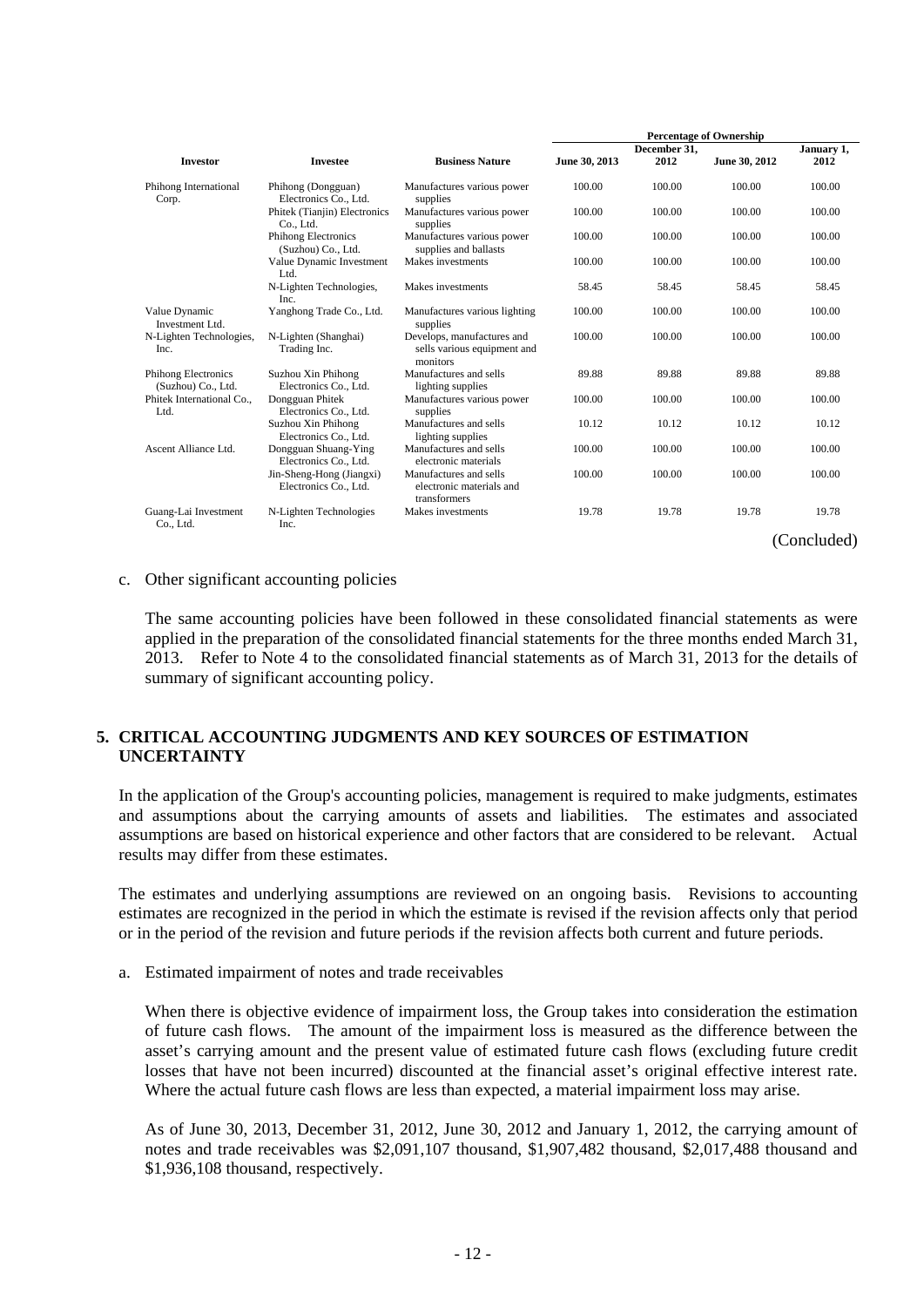#### b. Write-down of inventory

Net realizable value of inventory is the estimated selling price in the ordinary course of business less the estimated costs of completion and the estimated costs necessary to make the sale. The estimation of net realizable value was based on current market conditions and the historical experience of selling products of a similar nature. Changes in market conditions may have a material impact on the estimation of net realizable value.

As of June 30, 2013, December 31, 2012, June 30, 2012 and January 1, 2012, the carrying amount of inventory was \$1,750,125 thousand, \$1,680,224 thousand, \$1,782,105 thousand and \$2,080,000 thousand, respectively.

#### **6. CASH AND CASH EQUIVALENTS**

|                                                  | June 30, 2013  | December 31,<br>2012 | June 30, 2012 | January 1,<br>2012 |
|--------------------------------------------------|----------------|----------------------|---------------|--------------------|
| Cash on hand                                     | \$<br>2,706    | \$<br>1,727          | \$<br>2,468   | \$<br>2,073        |
| Checking accounts and demand                     |                |                      |               |                    |
| deposits                                         | 1,115,528      | 1,420,595            | 1,344,948     | 1,614,016          |
| Time deposits                                    | 88,931         | 57,000               | 197,000       | 164,060            |
| Repurchase agreements<br>collateralized by bonds |                | 63,966               | 748,708       | 339,237            |
|                                                  | <u>207,165</u> | 1,543,288            | 2,293,124     | 2,119,386          |

The ranges of market rates of demand deposits, time deposits and repurchase agreements collateralized by bonds at the end of the reporting period were as follows:

|                                                            | June 30, 2013            | December 31,<br>2012 | <b>June 30, 2012</b> | January 1,<br>2012 |
|------------------------------------------------------------|--------------------------|----------------------|----------------------|--------------------|
| Demand deposits and time deposits<br>Repurchase agreements | $0.01\% - 3.25\%$        | $0.01\% - 2.85\%$    | $0.01\% - 3.50\%$    | $0.01\% - 3.10\%$  |
| collateralized by bonds                                    | $\overline{\phantom{0}}$ | 0.76%                | $0.75\% - 0.76\%$    | 0.75%              |

### **7. FINANCIAL ASSETS AT FAIR VALUE THROUGH PROFIT OR LOSS**

|                                                   | <b>June 30, 2013</b> | December 31,<br>2012 | <b>June 30, 2012</b> | January 1,<br>2012 |
|---------------------------------------------------|----------------------|----------------------|----------------------|--------------------|
| Financial assets designated as at<br><b>FVTPL</b> |                      |                      |                      |                    |
| Guaranteed financial products                     | 136,020              |                      |                      |                    |

The Group entered into a 7 to 15 days guaranteed financial products contract with a bank in 2013. The Group designated the entire contract as financial asset at FVTPL on initial recognition.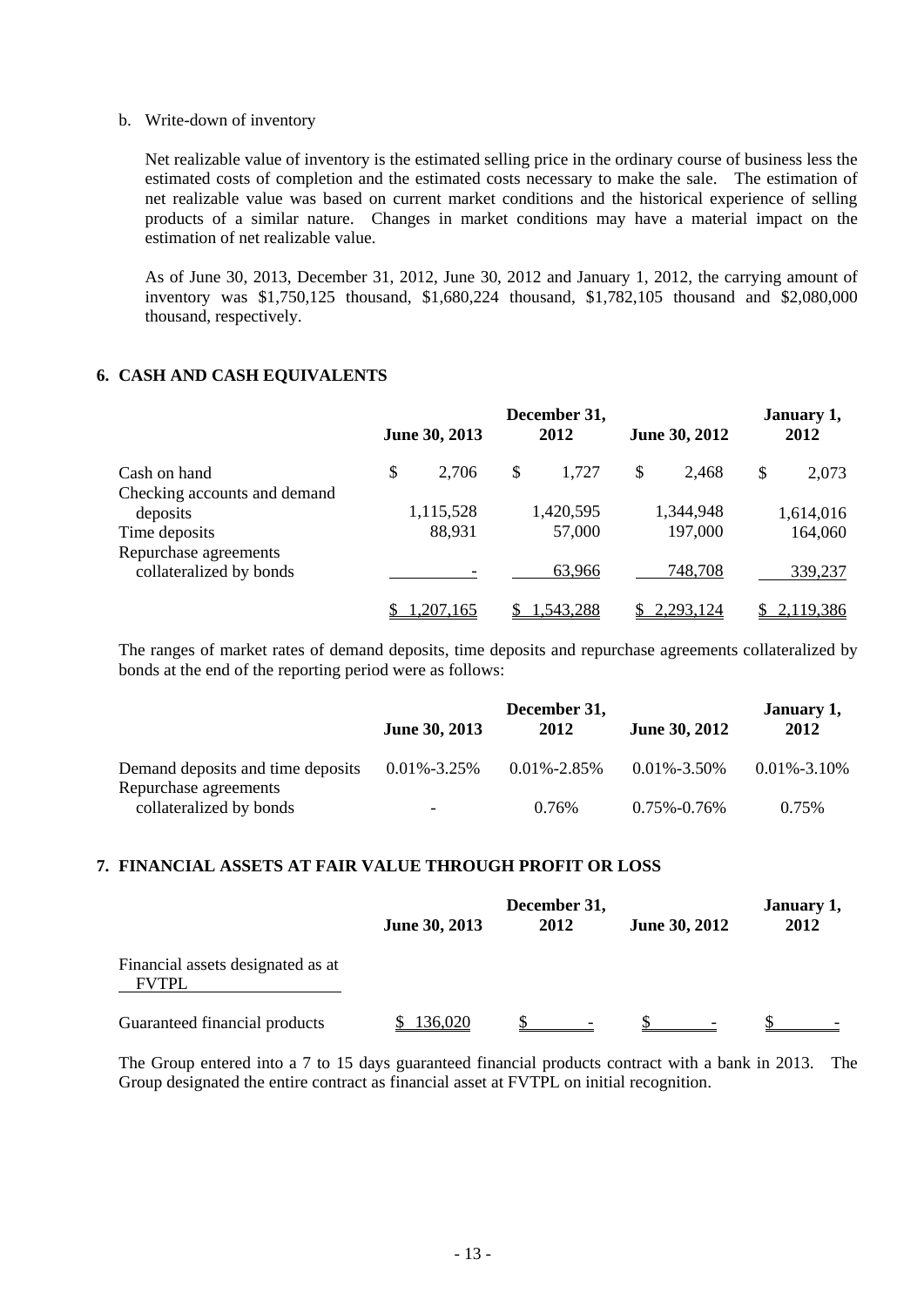### **8. AVAILABLE-FOR-SALE FINANCIAL ASSETS**

|                              | June 30, 2013 | December 31,<br>2012 | June 30, 2012 | January 1,<br>2012 |
|------------------------------|---------------|----------------------|---------------|--------------------|
| Quoted stocks                |               |                      |               |                    |
| Hua Jung Component Co., Ltd. |               | \$30,620             | \$37,546      | \$33,357           |
| Current<br>Noncurrent        | \$            | \$<br>30,620         | \$.<br>37,546 | S<br>33,357        |
|                              |               | \$30,620             | \$37,546      | 33,357<br>S.       |

### **9. FINANCIAL ASSETS MEASURED AT COST**

|                                                                      | June 30, 2013 | December 31,<br>2012 | June 30, 2012 | January 1,<br>2012 |
|----------------------------------------------------------------------|---------------|----------------------|---------------|--------------------|
| Unlisted stocks                                                      |               |                      |               |                    |
| Bao-Dian Venture Capital Co., Ltd.<br>Yuan-Jing Venture Capital Co., | 12,255        | 12,255<br>\$         | 12,255<br>\$. | \$<br>12,255       |
| Ltd.                                                                 | 31,500        | 31,500               | 31,500        | 31,500             |
| <b>Asiatech Taiwan Venture Fund</b>                                  | 2,748         | 2,748                | 2,748         | 5,057              |
| Neo Pac Lighting Limited                                             |               |                      |               |                    |
| Yong-Li Investment Ltd.                                              | 9,442         | 9,442                | 9,442         | 9,442              |
| TC-1 Culture Fund                                                    | 22,000        | 22,000               | 22,000        | 22,000             |
| Hui-Cheng Electronic Co., Ltd.                                       |               | 13,000               | 13,000        | 13,000             |
|                                                                      | 77,945        | \$90,945             | 90,945        | \$93,254           |
| Current                                                              | \$            | \$                   | \$            | $\mathcal{S}$      |
| Noncurrent                                                           | 77,945        | 90,945               | 90,945        | 93,254             |
|                                                                      | 77,945        | \$90,945             | 90,945        | 93,254             |
| Classified according to financial<br>asset measurement categories    |               |                      |               |                    |
| Available-for-sale financial assets                                  | 77,945<br>S.  | \$90,945             | 90,945<br>\$  | \$93,254           |
| Financial assets at FVTPL                                            |               |                      |               |                    |
|                                                                      | 77,945        | \$90,945             | \$90,945      | \$93,254           |

Management believed that the fair value of the above unlisted equity investments held by the Group cannot be reliably measured due to the very wide range of reasonable fair value estimates; therefore they were measured at cost less impairment at the end of reporting period.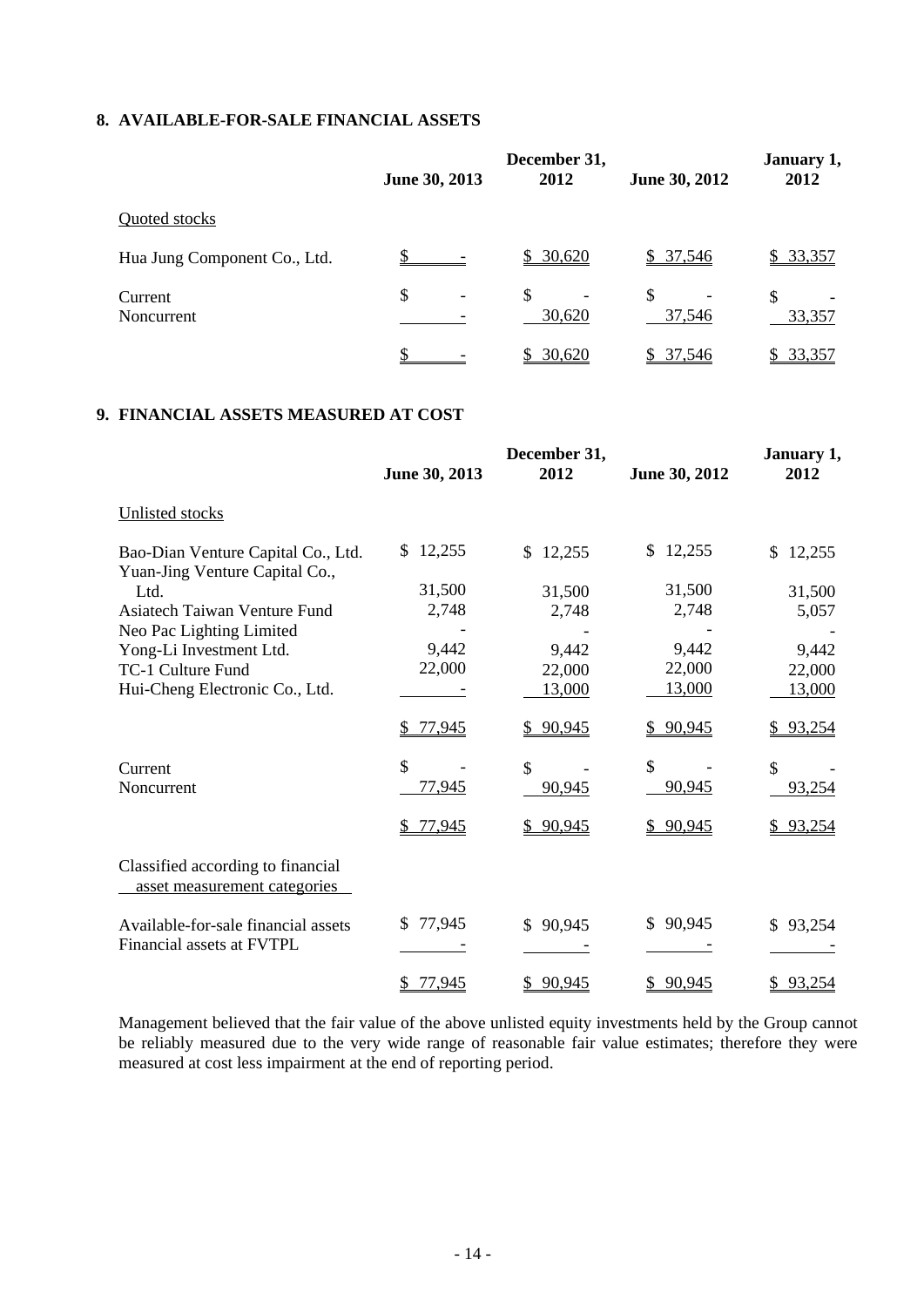#### **10. NOTES AND TRADE RECEIVABLE**

|                                    | June 30, 2013 | December 31,<br>2012 | June 30, 2012 | January 1,<br>2012 |
|------------------------------------|---------------|----------------------|---------------|--------------------|
| Notes receivable                   | \$<br>8       | \$                   | \$            | \$                 |
| Trade receivable                   | 2,127,672     | 1,937,679            | 2,049,932     | 1,987,812          |
| Allowance for doubtful<br>Less:    |               |                      |               |                    |
| accounts                           | (36, 698)     | (30, 197)            | (32,444)      | (51,704)           |
|                                    | 2,090,982     | 1,907,482            | 2,017,488     | 1,936,108          |
| Trade receivable - related parties | 125           |                      |               |                    |
|                                    | 2,091,107     | 1.907.482            | 2.017.488     | 1,936,108          |

The average credit period on sales of goods was 30-70 days. In determining the recoverability of a trade receivable, the Group considered any change in the credit quality of the trade receivable since the date credit was initially granted to the end of the reporting period. Allowance for doubtful accounts was recognized against trade receivables based on estimated irrecoverable amounts determined by reference to credit risk level of the counterparties and an analysis of their current financial position.

The aging of receivables that were past due but not impaired was as follows:

|                                                                                     | June 30, 2013                   | December 31,<br>2012                | June 30, 2012                   | January 1,<br>2012              |
|-------------------------------------------------------------------------------------|---------------------------------|-------------------------------------|---------------------------------|---------------------------------|
| Not overdue and not impaired<br>Overdue under 60 days<br>Overdue 60 days and longer | \$2,042,042<br>40,199<br>45,556 | 1,888,952<br>S.<br>20,827<br>27,900 | \$2,000,655<br>13,404<br>35,873 | \$1,871,321<br>64,954<br>51,537 |
|                                                                                     | \$2,127,797                     | 1.937.679                           | 2.049.932                       | 1.987.812                       |

Movements in the allowance for doubtful accounts recognized on trade receivables were as follows:

|                                                        | <b>Six Months Ended June 30</b> |                      |  |
|--------------------------------------------------------|---------------------------------|----------------------|--|
|                                                        | 2013                            | 2012                 |  |
| Balance, beginning of period                           | \$30,197                        | \$51,704             |  |
| Impairment losses recognized (reversed) on receivables | 6,071                           | (19, 187)            |  |
| Effect of exchange rate changes                        | 430                             | $\binom{13}{ }$      |  |
|                                                        | 36.698                          | $\frac{1}{2}$ 32.444 |  |

As of June 30, 2013, December 31, 2012, June 30, 2012 and January 1, 2012, accounts receivable of PHA in the amount of \$764,350 thousand, \$435,683 thousand, \$496,384 thousand and \$522,793 thousand, respectively, had been pledged to secure short-term debts (the amount was not used as of June 30, 2013, December 31, 2012, June 30, 2012 and January 1, 2012, respectively). See Note 28 to the consolidated financial statements.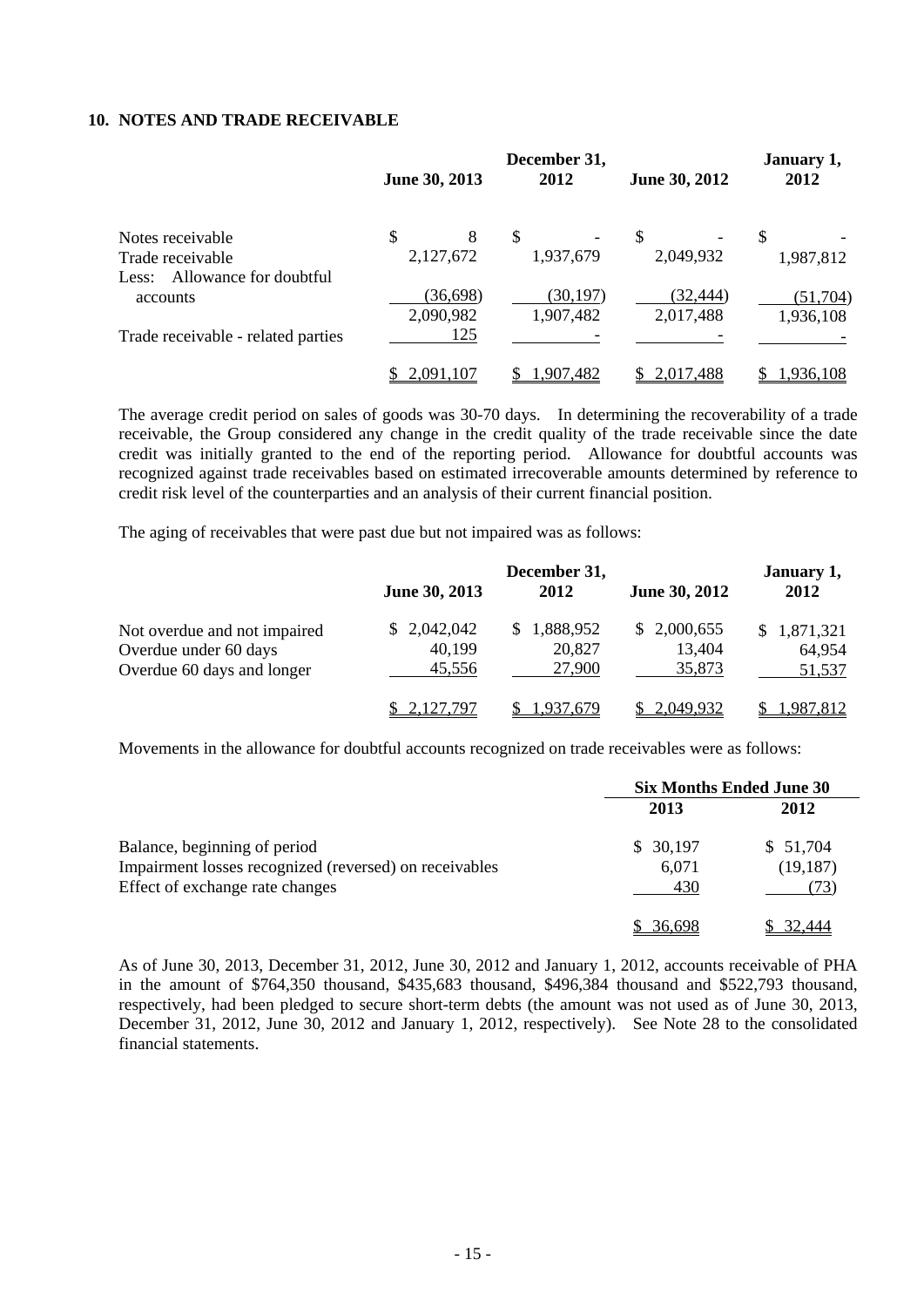#### **11. INVENTORIES**

|                 | June 30, 2013 | December 31,<br>2012 | June 30, 2012 | January 1,<br>2012 |
|-----------------|---------------|----------------------|---------------|--------------------|
| Raw materials   | 470,255<br>\$ | 527,235<br>S         | 615,749       | \$<br>617,296      |
| Work-in-process | 158,389       | 148,214              | 171,299       | 181,425            |
| Finished goods  | 344,596       | 351,712              | 295,826       | 427,637            |
| Merchandise     | 776,885       | 653,063              | 699,231       | 853,642            |
|                 | 750,125       | .680,224             | 1,782,105     | 2,080,000          |

As of June 30, 2013, December 31, 2012, June 30, 2012 and January 1, 2012, allowance of inventory devaluation was \$316,010 thousand, \$291,012 thousand, \$270,170 thousand and \$266,370 thousand, respectively.

For the three months ended June 30, 2013 and 2012 and the six months ended June 30, 2013 and 2012, the cost of inventories recognized as cost of goods sold was \$2,581,248 thousand, \$2,532,554 thousand, \$4,744,943 thousand and \$4,608,209 thousand, respectively. Provision for inventory devaluation and obsolescence in the amounts of \$21,117 thousand, \$1,724 thousand, \$28,667 thousand and \$6,340 thousand were included in the cost of goods sold for the three months ended June 30, 2013 and 2012, and the six months ended June 30, 2013 and 2012, respectively.

As of June 30, 2012 and January 1, 2012, inventories of PHA in the amounts of \$409,665 thousand and \$448,725 thousand, respectively, had been pledged to secure long-term debts (the credit was not used as of June 30, 2012 and January 1, 2012, respectively). See Note 28 to the consolidated financial statements.

#### **12. INVESTMENTS ACCOUNTED FOR USING EQUITY METHOD**

Investments in associates:

|                                        | June 30, 2013 | December 31,<br>2012 | June 30, 2012 | January 1,<br>2012 |
|----------------------------------------|---------------|----------------------|---------------|--------------------|
| Unlisted stocks                        |               |                      |               |                    |
| Hao-Xuan Venture Capital Co.,          |               |                      |               |                    |
| Ltd.                                   | 43,258        | S<br>55,052          | \$<br>65,091  | S<br>67,350        |
| H&P Venture Capital Co., Ltd.          | 151,049       | 152,762              | 146,138       | 147,560            |
| Han-Yu Venture Capital Co., Ltd.       | 93,616        | 99,243               | 92,553        | 109,986            |
| Spring City Resort Co., Ltd.           | 36,238        | 32,704               | 31,881        | 30,707             |
| Phihong PWM Brasil Ltda.               |               |                      |               |                    |
| <b>First International Computer Do</b> |               |                      |               |                    |
| Brasil Ltda                            |               |                      |               |                    |
|                                        | 324,161       | 339,761              | 335,663       | 355,603            |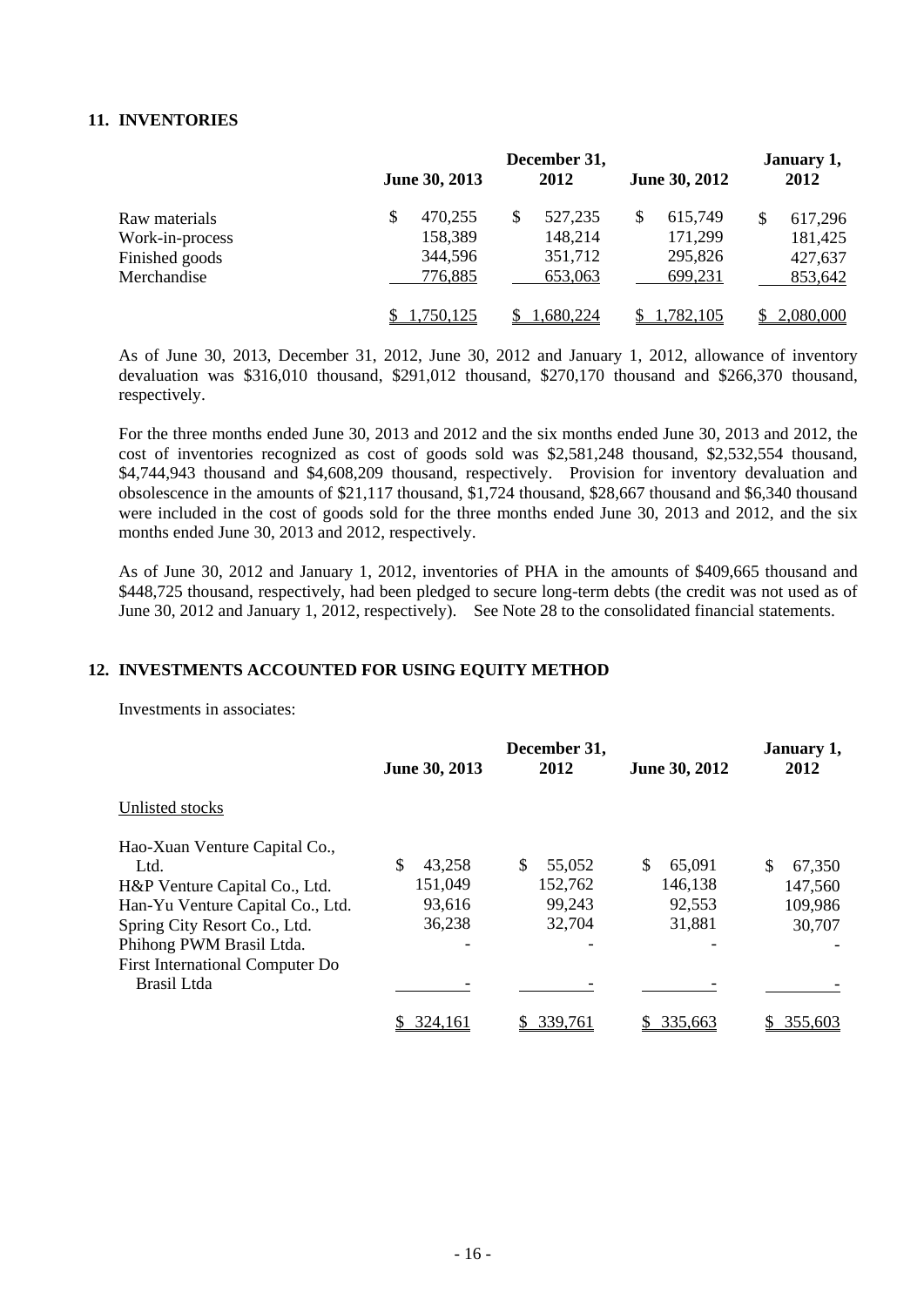At the end of the reporting period, the percentages of ownership and voting rights in associates held by the Group were as follows:

|                                        |               | December 31, |               | January 1, |  |
|----------------------------------------|---------------|--------------|---------------|------------|--|
|                                        | June 30, 2013 | 2012         | June 30, 2012 | 2012       |  |
| Hao-Xuan Venture Capital Co.,          |               |              |               |            |  |
| Ltd.                                   | 24.67%        | 24.67%       | 24.67%        | 24.67%     |  |
| H&P Venture Capital Co., Ltd.          | 32.26%        | 32.26%       | 32.26%        | 32.26%     |  |
| Han-Yu Venture Capital Co., Ltd.       | 22.22%        | 22.22\%      | 22.22%        | 22.22%     |  |
| Spring City Resort Co., Ltd.           | 25.33%        | 25.33%       | 25.33%        | 25.33%     |  |
| Phihong PWM Brasil Ltda.               | 60.00%        | 60.00%       | 60.00%        | 60.00%     |  |
| <b>First International Computer Do</b> |               |              |               |            |  |
| Brasil Ltda                            | 33.85%        | 33.85%       | 33.85%        | 33.85%     |  |

Phihong's investments in Brazil include 60% ownership interest of Phihong PWM Brasil Ltda. and 33.85% ownership interest of First International Computer Do Brasil Ltda. Additionally, Phihong PWM Brasil Ltda. also holds 21.15% ownership interest of First International Computer Do Brasil Ltda. The other 40% ownership interest of Phihong PWM Brasil Ltda. is held by the local management team. According to cooperation mode between the Company and the local management team and under Brazilian local laws, the Company has no controlling power over Phihong PWM Brasil Ltda. Because the recoverability of the investments in Phihong PWM Brasil Ltda. and First International Computer Do Brasil Ltda. is considered remote, the Company reduced the carrying value of both investments to zero.

The summarized financial information in respect of the Group's associates was set out below:

|                                                                                   | June 30, 2013                                | December 31,<br>2012     | June 30, 2012                              | January 1,<br>2012  |  |
|-----------------------------------------------------------------------------------|----------------------------------------------|--------------------------|--------------------------------------------|---------------------|--|
| Total assets<br><b>Total liabilities</b>                                          | .666,295<br>465,968                          | 775,974<br>503,534<br>\$ | 1,749,419<br>490,169                       | .863,220<br>516,588 |  |
|                                                                                   | <b>For the Three Months Ended</b><br>June 30 |                          | <b>For the Six Months Ended</b><br>June 30 |                     |  |
|                                                                                   | 2013                                         | 2012                     | 2013                                       | 2012                |  |
| Revenue for the period<br>Profit for the period<br>Other comprehensive income for | 68,230<br>(3,183)                            | 118,505<br>(16,919)      | 159,912<br>2,608                           | 278,953<br>(7.526)  |  |
| the period                                                                        | (10, 831)                                    | (31,241)                 | 10,148                                     | 236                 |  |

The equity-method investees' financial statements for the three months ended June 30, 2013 and the six months ended June 30, 2013, which had been used to determine the carrying amount of the Group's investments and the share of profit and other comprehensive income of associates, had not been reviewed. The Group believes that, had those investees' financial statements been reviewed, any adjustments would have had no material effect on the Group's financial statements.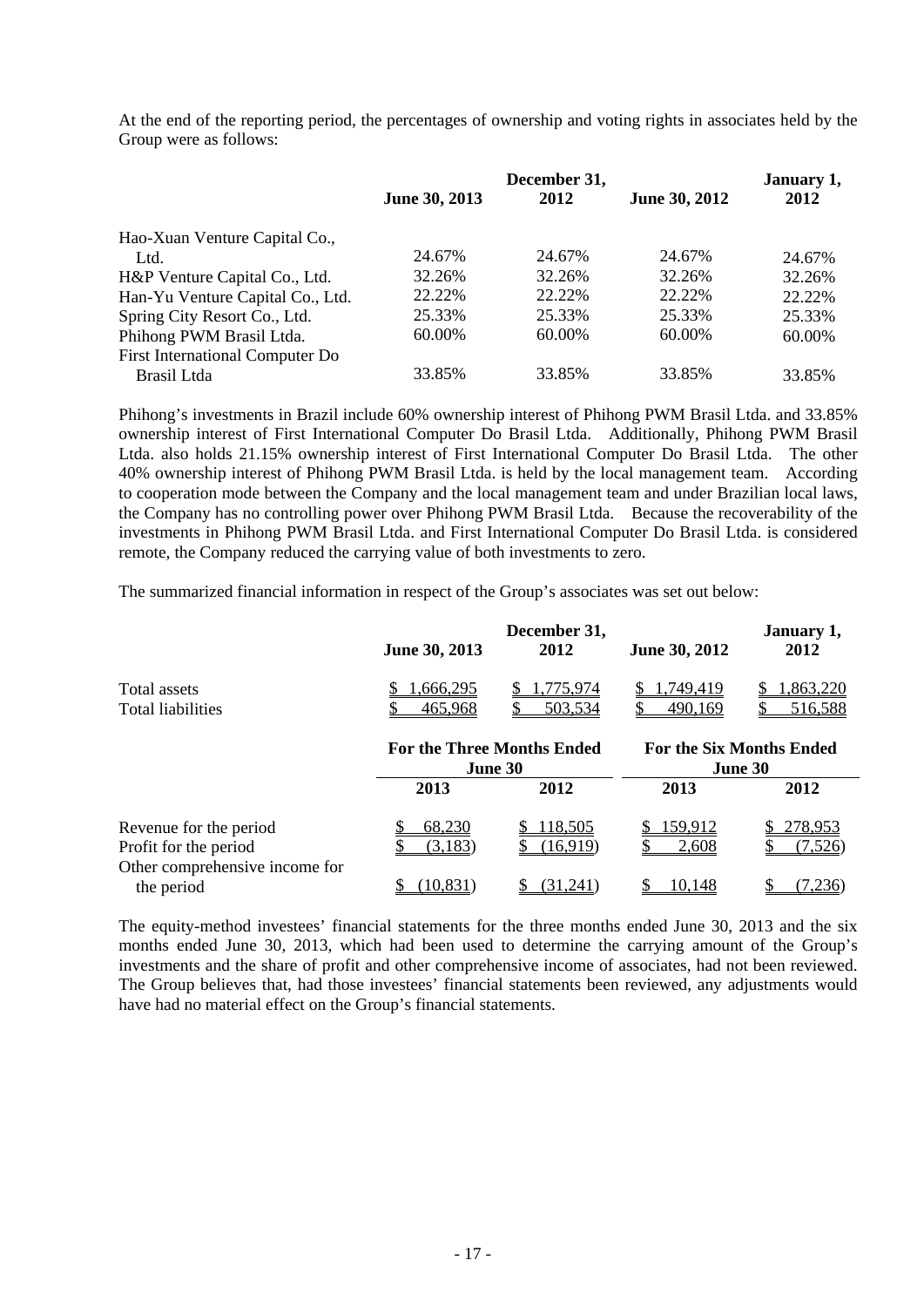## **13. PROPERTY, PLANT AND EQUIPMENT**

|                          | December 31,  |              |               | January 1,    |  |
|--------------------------|---------------|--------------|---------------|---------------|--|
|                          | June 30, 2013 | 2012         | June 30, 2012 | 2012          |  |
| Freehold land            | \$<br>272,976 | 254,350<br>S | 255,780<br>\$ | 256,353<br>\$ |  |
| <b>Buildings</b>         | 1,664,223     | 1,609,159    | 1,693,683     | 1,765,101     |  |
| Machinery and equipment  | 1,182,157     | 1,179,165    | 1,216,778     | 1,158,881     |  |
| Other equipment          | 154,226       | 166,673      | 173,116       | 198,681       |  |
| Advance payments and     |               |              |               |               |  |
| construction in progress | 591,423       | 307,662      | 218,242       | 93,314        |  |
|                          | 3,865,005     | 3.517.009    | 3,557,599     | 3,472,330     |  |

|                                                                                               | Freehold<br>Land                  | <b>Buildings</b>                   | <b>Machinery</b><br>and<br>Equipment | Other<br>Equipment                   | <b>Advance</b><br><b>Payments</b><br>and<br><b>Construction</b><br>in Progress | <b>Total</b>                        |
|-----------------------------------------------------------------------------------------------|-----------------------------------|------------------------------------|--------------------------------------|--------------------------------------|--------------------------------------------------------------------------------|-------------------------------------|
| Cost                                                                                          |                                   |                                    |                                      |                                      |                                                                                |                                     |
| Balance at January 1, 2012<br>Additions<br>Disposals<br>Effect of foreign currency            | \$<br>256,353                     | \$2,513,376<br>8,623<br>(2,320)    | \$2,164,464<br>198,878<br>(39, 156)  | \$<br>578,580<br>18,572<br>(8,691)   | \$<br>93,314<br>151,244                                                        | \$5,606,087<br>377,317<br>(50, 167) |
| exchange differences<br>Others                                                                | (573)                             | (27, 158)<br>2,506                 | (25, 884)<br>22,943                  | (5,300)<br>813                       | (353)<br>(25,963)                                                              | (59,268)<br>299                     |
| Balance at June 30, 2012                                                                      | 255,780                           | \$2,495,027                        | <u>\$2,321,245</u>                   | 583,974                              | 218,242                                                                        | \$5,874,268                         |
| Balance at January 1, 2013<br><b>Additions</b><br>Disposals<br>Effect of foreign currency     | \$<br>254,350<br>16,379           | \$2,446,205<br>31,291<br>(2,502)   | \$2,365,881<br>33,601<br>(17, 386)   | \$<br>604,405<br>23,859<br>(14, 472) | \$<br>307,662<br>304,457                                                       | \$5,978,503<br>409,587<br>(34,360)  |
| exchange differences<br>Others                                                                | 2,247<br>$\overline{\phantom{a}}$ | 110,750                            | 116,706<br>103,168                   | 17,749<br>(63,508)                   | 18,964<br>(39,660)                                                             | 266,416                             |
| Balance at June 30, 2013                                                                      | 272,976                           | \$2,585,744                        | \$2,601,970                          | 568,033                              | 591,423                                                                        | \$6,620,146                         |
| Accumulated depreciation<br>and impairment                                                    |                                   |                                    |                                      |                                      |                                                                                |                                     |
| Balance at January 1, 2012<br>Disposals<br>Depreciation expense<br>Effect of foreign currency | \$                                | \$<br>748,275<br>(1,796)<br>62,338 | \$1,005,583<br>(25, 446)<br>131,764  | \$<br>379,899<br>(4,751)<br>39,954   | \$                                                                             | \$2,133,757<br>(31,993)<br>234,056  |
| exchange differences<br>Others                                                                |                                   | (7, 473)                           | (12, 848)<br>5,414                   | (4,314)<br>70                        |                                                                                | (24, 635)<br>5.484                  |
| Balance at June 30, 2012                                                                      | \$                                | \$<br>801,344                      | \$1,104,467                          | 410,858                              | \$                                                                             | 2,316,669<br>\$                     |
| Balance at January 1, 2013<br>Disposals<br>Depreciation expense<br>Effect of foreign currency | \$                                | \$<br>837,046<br>(1,449)<br>49,941 | \$1,186,716<br>(12, 478)<br>127,624  | \$<br>437,732<br>(12,588)<br>33,870  | \$<br>$\overline{a}$                                                           | \$2,461,494<br>(26, 515)<br>211,435 |
| exchange differences<br>Others                                                                |                                   | 37,127<br>(1,144)                  | 58,274<br>59,677                     | 13,326<br>(58, 533)                  |                                                                                | 108,727                             |
| Balance at June 30, 2013                                                                      | \$                                | 921,521<br>\$                      | \$1,419,813                          | 413,807<br>\$                        | \$                                                                             | \$2,755,141                         |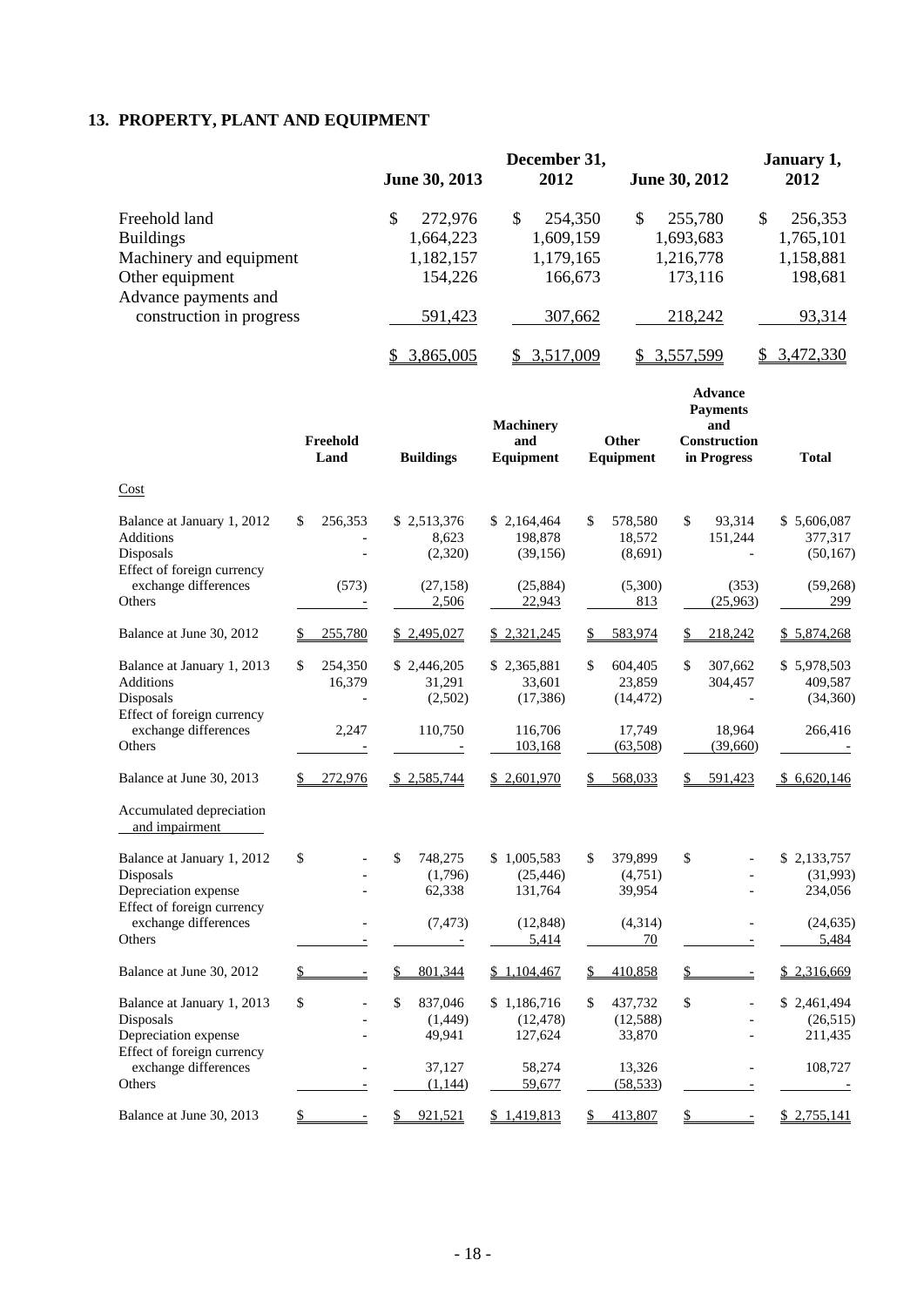The above items of property, plant and equipment were depreciated on a straight-line basis over the following estimated useful life:

| <b>Buildings</b>        |              |
|-------------------------|--------------|
| Main building           | 50 years     |
| Engineering system      | 10 years     |
| Machinery and equipment | $3-10$ years |
| Other equipment         | 3-5 years    |

Refer to Note 28 for the carrying amount of property, plant and equipment that had been pledged by the Group to secure long-term loans.

#### **14. INTANGIBLE ASSETS**

|                                                 | June 30, 2013 | December 31,<br>2012 | June 30, 2012                   | January 1,<br>2012 |
|-------------------------------------------------|---------------|----------------------|---------------------------------|--------------------|
| Computer software                               | \$47,520      | 42,760<br>S.         | \$28,114                        | \$19,729           |
|                                                 |               |                      | <b>Six Months Ended June 30</b> |                    |
|                                                 |               |                      | 2013                            | 2012               |
| Cost                                            |               |                      |                                 |                    |
| Balance beginning of period                     |               |                      | \$77,356                        | 38,966<br>SS.      |
| <b>Additions</b>                                |               |                      | 11,862                          | 13,841             |
| Disposals                                       |               |                      | (2,559)                         |                    |
| Effect of foreign currency exchange differences |               |                      | 835                             | (81)               |
| Balance end of period                           |               |                      | \$87,494                        | \$52,726           |
| Accumulated amortization and impairment         |               |                      |                                 |                    |
| Balance beginning of period                     |               |                      | \$34,596                        | \$19,237           |
| Amortization expense                            |               |                      | 7,498                           | 5,247              |
| Disposals                                       |               |                      | (2,460)                         |                    |
| Effect of foreign currency exchange differences |               |                      | 340                             | 128                |
| Balance end of period                           |               |                      | 39,974                          | 24,612             |

The above items of intangible assets were depreciated on a straight-line basis over estimated useful life of 2 to 5 years.

#### **15. PREPAYMENTS FOR LEASE**

|                       | June 30, 2013 | December 31,<br>2012 | June 30, 2012 | January 1,<br>2012 |
|-----------------------|---------------|----------------------|---------------|--------------------|
| Prepayments for lease | \$137,082     | \$131.847            | \$114.958     | \$117,778          |

Prepayments for lease are prepaid for land use rights for land located in Mainland China.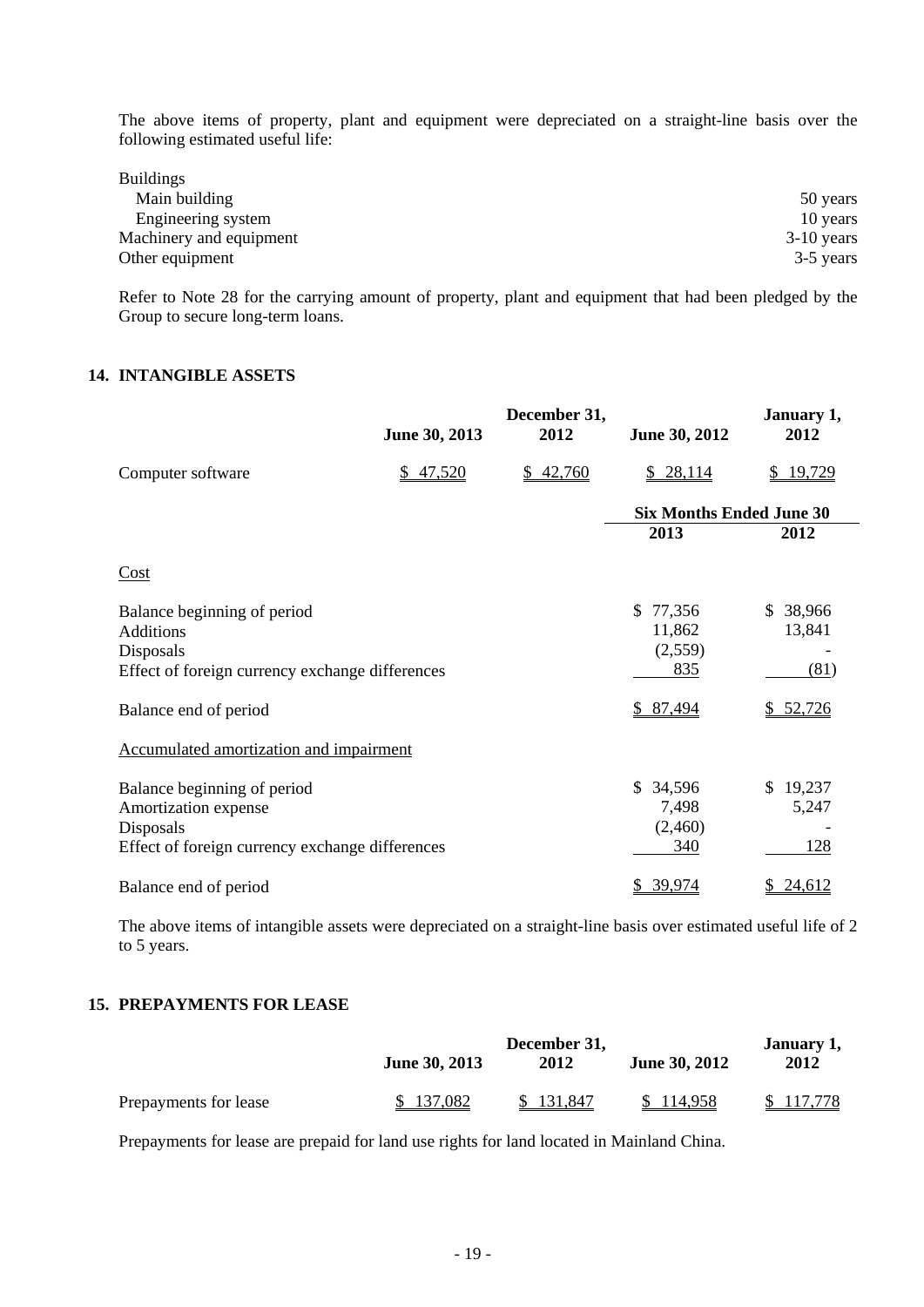### **16. BORROWINGS**

#### Short-term debt

|                                                                                                                                                                                                                                                                                                                                                                                                                                                                                | June 30, 2013   | December 31,<br>2012 | June 30, 2012 | January 1,<br>2012 |
|--------------------------------------------------------------------------------------------------------------------------------------------------------------------------------------------------------------------------------------------------------------------------------------------------------------------------------------------------------------------------------------------------------------------------------------------------------------------------------|-----------------|----------------------|---------------|--------------------|
| <b>Unsecured</b> loan                                                                                                                                                                                                                                                                                                                                                                                                                                                          |                 |                      |               |                    |
| <b>Bank borrowings</b><br>Interest rate                                                                                                                                                                                                                                                                                                                                                                                                                                        | 50,000<br>1.32% |                      |               |                    |
| Long-term debt                                                                                                                                                                                                                                                                                                                                                                                                                                                                 |                 |                      |               |                    |
|                                                                                                                                                                                                                                                                                                                                                                                                                                                                                | June 30, 2013   | December 31,<br>2012 | June 30, 2012 | January 1,<br>2012 |
| <b>Unsecured</b> loan                                                                                                                                                                                                                                                                                                                                                                                                                                                          |                 |                      |               |                    |
| Medium-term loan.<br>Repayable from March 13, 2013<br>to March 13, 2015; interest<br>rate was 1.42% on June 30,<br>2013. Interest is paid<br>monthly and principal is due<br>on March 13, 2015.<br>Secured loan                                                                                                                                                                                                                                                                | 100,000<br>\$   | \$                   | \$            | \$                 |
|                                                                                                                                                                                                                                                                                                                                                                                                                                                                                |                 |                      |               |                    |
| Medium-term secured loan.<br>Repayable from September 27,<br>2012 to September 27, 2014;<br>interest rate was 1.37% on<br>June 30, 2013. Interest is<br>due monthly and the principal<br>is due on September 27, 2014.<br>Medium-term secured loan.<br>Repayable from December 29,<br>2011 to December 29, 2013;<br>interest rate was 1.37% on<br>June 30, 2012.<br>Interest is<br>paid monthly and principal is<br>due on December 29, 2013.<br>Principal was fully repaid in | 200,000         | 200,000              |               |                    |
| September 2012.                                                                                                                                                                                                                                                                                                                                                                                                                                                                |                 |                      | 200,000       | 200,000            |
|                                                                                                                                                                                                                                                                                                                                                                                                                                                                                | \$300,000       | \$200,000            | \$200,000     | 200,000<br>\$.     |

For pledged properties and endorsements/guarantees, please see Notes 27 and 28 to the consolidated financial statements.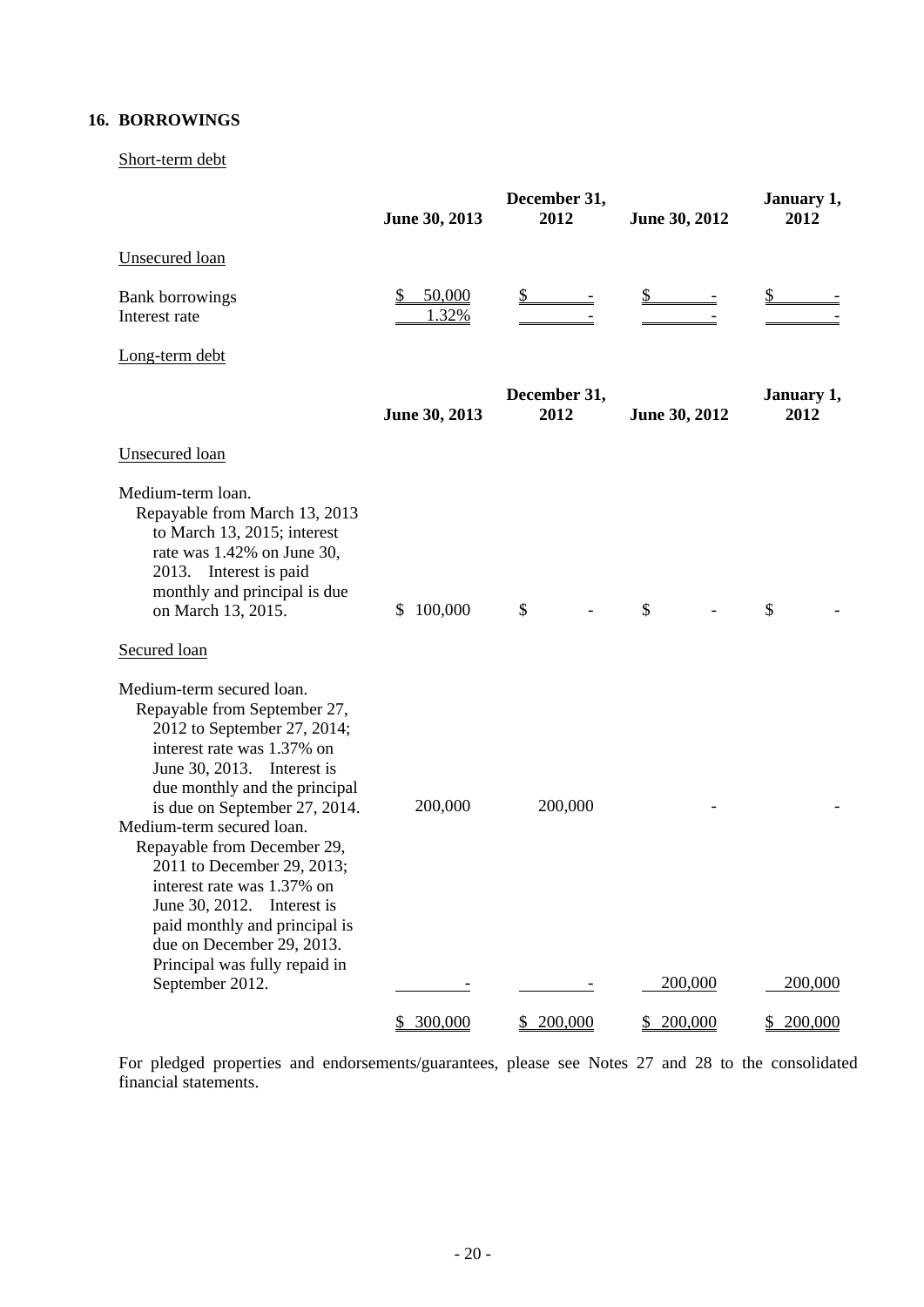#### **17. OTHER PAYABLES**

|                                                        |    | June 30, 2013   |    | December 31,<br>2012 |    | June 30, 2012 |    | January 1,<br>2012 |  |
|--------------------------------------------------------|----|-----------------|----|----------------------|----|---------------|----|--------------------|--|
| Payable for purchase of equipment                      | \$ | 5,338           | \$ | 13,159               | \$ | 173           | \$ | 256                |  |
| Payable for salaries and bonus                         |    | 243,511         |    | 284,044              |    | 202,088       |    | 165,914            |  |
| Compensation payable to<br>employees and directors and |    |                 |    |                      |    |               |    |                    |  |
| supervisors                                            |    | 72,334          |    | 55,720               |    | 281,809       |    | 256,618            |  |
| Payable for annual leave                               |    | 37,172          |    | 32,076               |    | 30,371        |    | 34,554             |  |
| Dividend payable                                       |    | 277,164         |    |                      |    | 995,969       |    |                    |  |
| <b>Others</b>                                          |    | 616,624         |    | 673,421              |    | 725,946       |    | 801,957            |  |
|                                                        |    | <u>.252,143</u> |    | 1,058,420            |    | 2,236,356     |    | .259,299           |  |

#### **18. PROVISIONS (RECORDED AS OTHER CURRENT LIABILITIES)**

|                                    |                 | January 1,      |                 |                    |
|------------------------------------|-----------------|-----------------|-----------------|--------------------|
|                                    | June 30, 2013   | 2012            | June 30, 2012   | 2012               |
| Warranties<br><b>Export losses</b> | 9,385<br>49,052 | 9,271<br>49,052 | 9,337<br>49,052 | \$10,389<br>49,052 |
|                                    | \$58,437        | \$58,323        | \$58,389        | 59.441             |

The provision for warranty claims represents the present value of management's best estimate of the future outflow of economic benefits that will be required under the Group's obligations for warranties under local regulations on sale of goods.

The provision of export loss represents the possible product returns and rebates; the amount was estimated based on historical experience, management's judgments and other known reasons.

#### **19. RETIREMENT BENEFIT PLANS**

a. Defined contribution plans

The pension plan under the Labor Pension Act (LPA) is a defined contribution plan. Under the LPA, Phihong makes monthly contributions to employees' individual pension accounts at 6% of monthly salaries and wages.

The total expenses recognized in profit or loss for the six months ended June 30, 2013 and 2012, were \$8,186 thousand and \$7,857 thousand, respectively; the amounts represent contributions payable to these plans by Phihong at rates specified in the rules of the plans.

b. Defined benefit plans

Based on the defined benefit plan under the Labor Standard Law, pension benefits are calculated on the basis of the length of service and average monthly salaries of the six months before retirement. Phihong contributes amounts equal to 2% of total monthly salaries and wages to a pension fund administered by the pension fund monitoring committee. The pension fund is deposited in the Bank of Taiwan in the committee's name.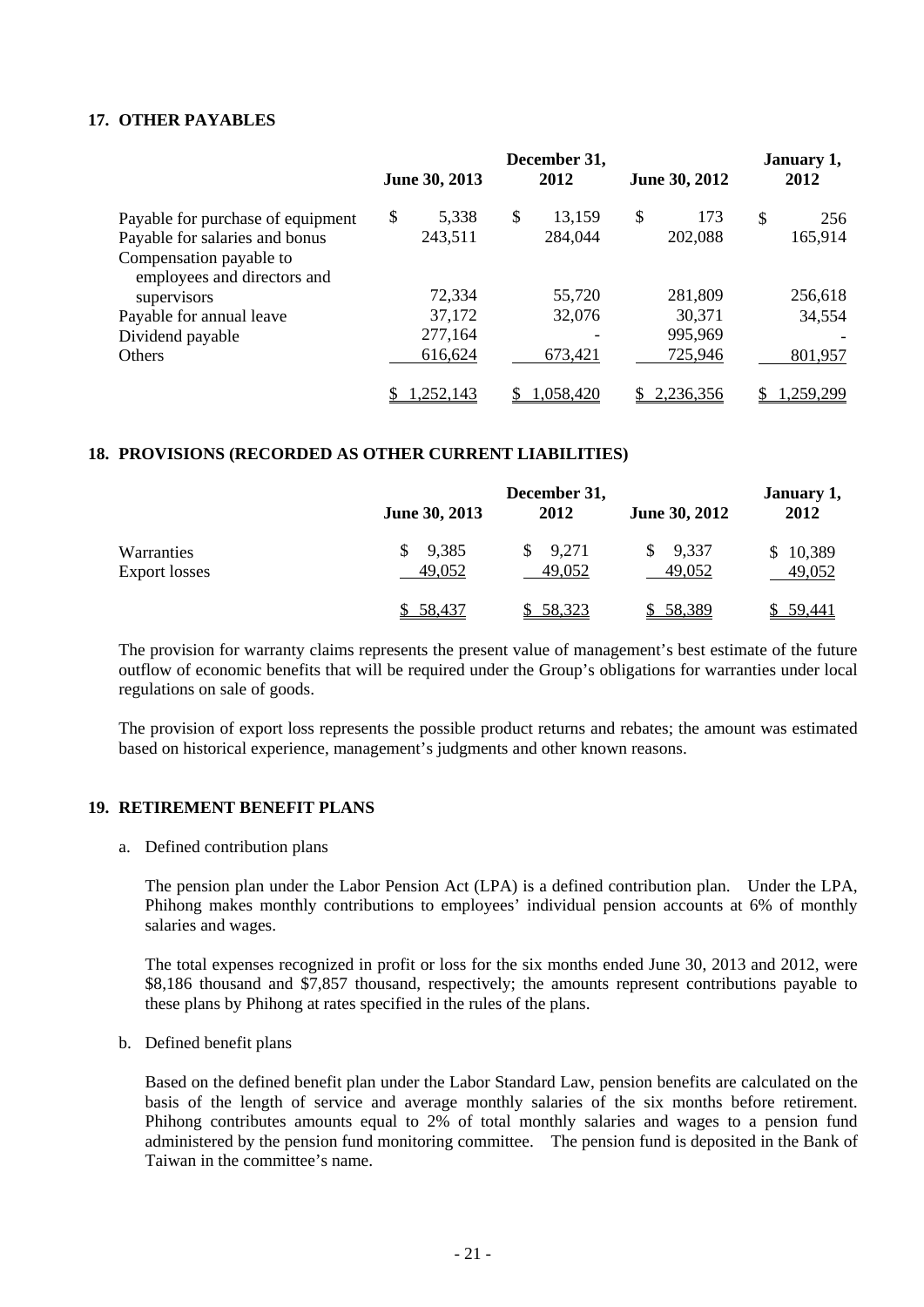Employee benefit expenses for the six months ended June 30, 2013 and 2012 were included in the following line items:

|                                      |           | <b>For the Three Months Ended</b><br><b>June 30</b> | <b>For the Six Months Ended</b><br><b>June 30</b> |                   |  |
|--------------------------------------|-----------|-----------------------------------------------------|---------------------------------------------------|-------------------|--|
|                                      | 2013      | 2012                                                | 2013                                              | 2012              |  |
| Operating cost<br>Operating expenses | 49<br>489 | S<br>59<br>695                                      | 97<br>978                                         | 126<br>S<br>1,382 |  |
|                                      | 538       | 754                                                 | .075                                              | l.508             |  |

#### **20. EQUITY**

#### **Share Capital**

|                                   | June 30, 2013 | January 1,<br>2012 |               |           |
|-----------------------------------|---------------|--------------------|---------------|-----------|
|                                   |               | 2012               | June 30, 2012 |           |
| Number of shares authorized       |               |                    |               |           |
| (in thousands)                    | 600,000       | 600,000            | 600,000       | 600,000   |
| Shares authorized                 | 6,000,000     | 6,000,000          | 6,000,000     | 6,000,000 |
| Number of shares issued and fully |               |                    |               |           |
| paid (in thousands)               | 277,164       | 277,164            | 277,044       | 274,933   |
| Shares issued                     | ,771,639      | 2,771,639          | 2,770,439     | 2,749,329 |

Fully paid ordinary shares, which have a par value of \$10, carry one vote per share and carry a right to dividends.

#### **Capital Surplus**

|                                     | June 30, 2013 | December 31,<br>2012 | June 30, 2012 | January 1,<br>2012 |
|-------------------------------------|---------------|----------------------|---------------|--------------------|
| Issuance of common shares           | 226,556<br>S. | \$226,556            | \$225,572     | 203,406<br>S.      |
| Conversion of bonds                 | 661,582       | 661,582              | 661,582       | 661,582            |
| Treasury share transactions         | 48,234        | 48,234               | 48,234        | 48,234             |
| Interest payable of bond conversion | 13,243        | 13,243               | 13,243        | 13,243             |
|                                     | 949,615       | 949,615              | 948,631       | 926,465            |

The premium from shares issued in excess of par (share premium from issuance of common shares, conversion of bonds and treasury share transactions) and donations may be used to offset a deficit; in addition, when the Company has no deficit, such capital surplus may be distributed as cash dividends or transferred to capital (limited to a certain percentage of the Company's capital and once a year).

The capital surplus from long-term investments, employee share options and share warrants may not be used for any purpose.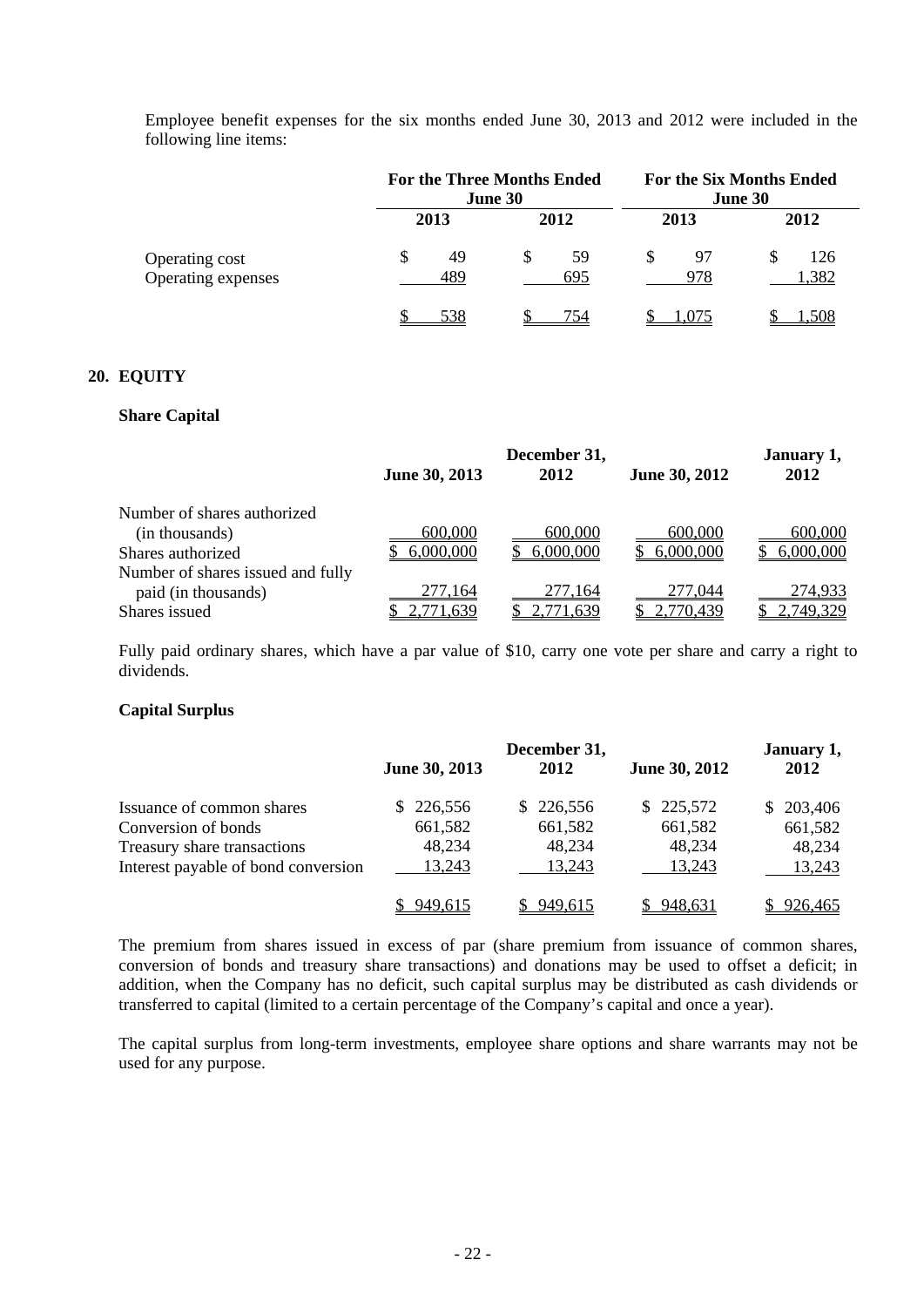#### **Retained Earnings and Dividend Policy**

Under the Company Law of the ROC and Phihong's Articles of Incorporation, 10% of Phihong's annual earnings, net of tax and any deficit, should first be appropriated as legal reserve until such reserve equals to the amount of the Phihong's capital, and then a special reserve should be appropriated as required by laws or local authorities. Any remaining earnings plus unappropriated earnings accumulated in prior years, unless to be retained partially by Phihong or resolved otherwise by the stockholders, should be appropriated as follows:

- a. Not greater than 2% as remuneration to directors and supervisors;
- b. Not less than 10% as bonuses to employees; and
- c. The remaining as dividends, of which at least 10% should be cash dividends.

For the six months ended June 30, 2013 and 2012, the bonus to employees was \$15,617 thousand and \$22,672 thousand, respectively, and the remuneration to directors and supervisors was \$998 thousand and \$2,519 thousand, respectively. The bonus to employees and remuneration to directors and supervisors were expensed based on estimated percentage of net income (net of the bonus and remuneration). Material differences between such estimated amounts and the amounts proposed by the Board of Directors in the following year are adjusted for in the current year. If the actual amounts subsequently resolved by the stockholders differ from the proposed amounts, the differences are recorded in the year of stockholders' resolution as a change in accounting estimate. If a share bonus is resolved to be distributed to employees, the number of shares is determined by dividing the amount of the share bonus by the closing price (after considering the effect of cash and stock dividends) of the shares of the day immediately preceding the stockholders' meeting.

Under Rule No. 1010012865 issued by the FSC on April 6, 2012 and the directive titled "Questions and Answers for Special Reserves Appropriated Following Adoption of IFRSs", a company should appropriate to special reserve. Company's use of exemptions under IFRS 1.

Appropriation of earnings to legal reserve shall be made until the legal reserve equals the Company's capital surplus. Legal reserve may be used to offset deficit. If the Company has no deficit and the legal reserve has exceeded 25% of the Company's paid-in capital, the excess may be transferred to capital or distributed in cash.

Except for non-ROC resident stockholders, all stockholders receiving the dividends are allowed to share a tax credit equal to their proportionate share of the income tax paid by the Company.

The appropriations of earnings for 2012 and 2011 had been approved in stockholders' meeting held on June 14, 2013 and June 19, 2012, respectively. The appropriations and dividends per share were as follows:

|                |           | <b>Appropriation of Earnings</b> |                                                         | <b>Dividends Per Share (NT\$)</b> |
|----------------|-----------|----------------------------------|---------------------------------------------------------|-----------------------------------|
|                |           |                                  | For Year 2012 For Year 2011 For Year 2012 For Year 2011 |                                   |
| Legal reserve  | \$ 30.955 | \$142.565                        | $S -$                                                   | $S -$                             |
| Cash dividends | 277.164   | 995.969                          | 1.00                                                    | 3.59                              |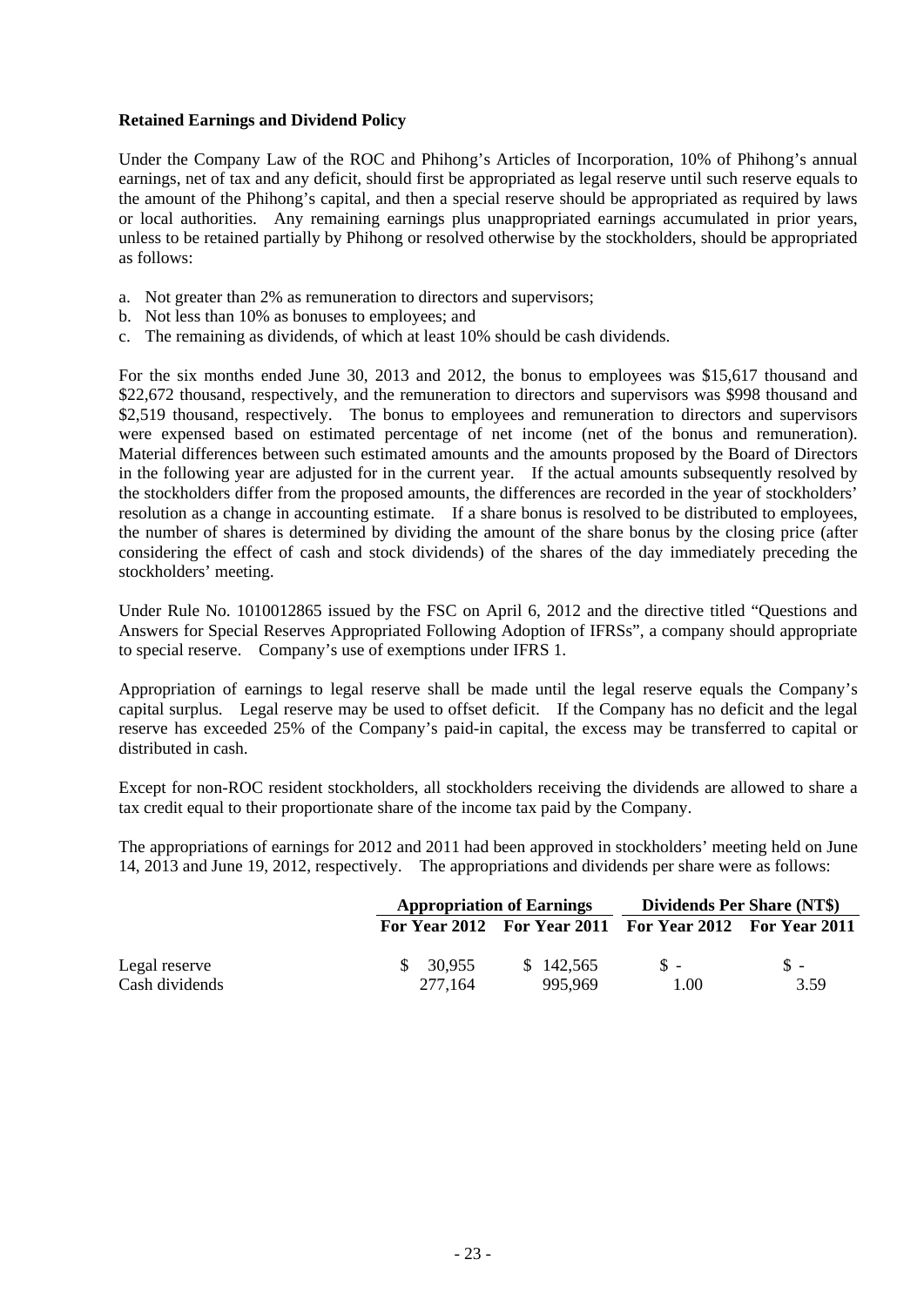The bonus to employees and the remuneration to directors and supervisors for 2012 and 2011 had been approved in the stockholders' meeting held on June 14, 2013 and June 19, 2012, respectively. Related amounts were as follows:

|                                                     | For the Year Ended 2012  |        |                                  | For the Year Ended 2011 |                          |                                  |                          |
|-----------------------------------------------------|--------------------------|--------|----------------------------------|-------------------------|--------------------------|----------------------------------|--------------------------|
|                                                     | Cash<br><b>Dividends</b> |        | <b>Stock</b><br><b>Dividends</b> |                         | Cash<br><b>Dividends</b> | <b>Stock</b><br><b>Dividends</b> |                          |
| Bonus to employees<br>Remuneration of directors and |                          | 50,148 | <sup>S</sup>                     | $\equiv$                | \$236,998                | -S                               | $\overline{\phantom{0}}$ |
| supervisors                                         |                          | 5,572  |                                  | -                       | 19.620                   |                                  |                          |

There was no difference between the amounts accrued and the amounts approved in the stockholders' meetings with respect to bonus to employees and remuneration to directors and supervisors.

The appropriations of earnings for 2012 were proposed according to the Company's financial statements for the year ended December 31, 2012, which were prepared in accordance with the Guidelines Governing the Preparation of Financial Reports by Securities Issuers and ROC GAAP, and by reference to the balance sheet as of December 31, 2012, which was prepared in accordance with the Guidelines Governing the Preparation of Financial Reports by Securities Issuers (revised) and International Financial Reporting Standards.

Information on the bonus to employees, directors and supervisors proposed by the Company's board of directors is available on the Market Observation Post System website of the Taiwan Stock Exchange.

#### **Special Reserves Appropriated Following First-time Adoption of IFRSs**

The Company's special reserves appropriated following first-time adoption of IFRSs were as follows:

|                 | June 30, 2013 | December 31,<br>2012     | June 30, 2012            | January 1,<br>2012 |  |
|-----------------|---------------|--------------------------|--------------------------|--------------------|--|
| Special reserve | 230,859       | $\overline{\phantom{a}}$ | $\overline{\phantom{0}}$ |                    |  |

The Company transferred unrealized revaluation increment and cumulative translation differences to retained earnings at the amount of \$10,968 thousand and \$250,296 thousand, respectively. The increase in retained earnings that resulted from all IFRSs adjustments was smaller than the total revaluation and translation differences; therefore, the Company appropriated to the special reserve an amount of \$230,859 thousand, the increase in retained earnings that resulted from all IFRSs adjustments on transitions to IFRSs.

#### **Other Equity Items**

#### a. Foreign currency translation reserve

|                                                                                                       | <b>Six Months Ended June 30</b> |          |  |
|-------------------------------------------------------------------------------------------------------|---------------------------------|----------|--|
|                                                                                                       | 2013                            | 2012     |  |
| Balance, beginning of period<br>Exchange differences arising on translating the foreign<br>operations | \$(148,361)                     |          |  |
|                                                                                                       | 197,709                         | (42,695) |  |
| Balance, end of period                                                                                | 49.348                          | (42,695) |  |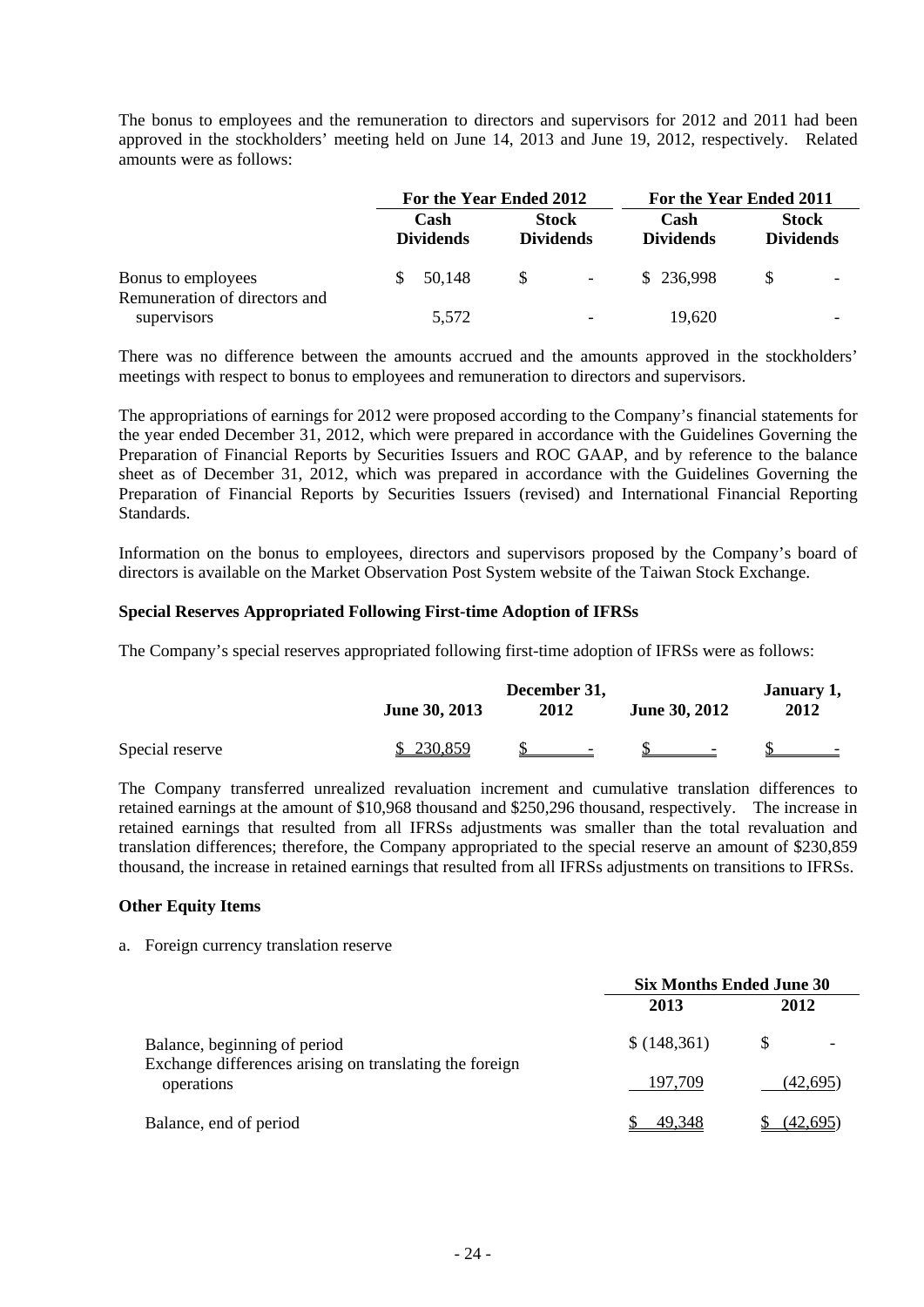Exchange differences relating to the translation of the results and net assets of the Group's foreign operations from their functional currencies to the Group's presentation currency (i.e. New Taiwan dollars) were recognized directly in other comprehensive income and accumulated in the foreign currency translation reserve. Exchange differences previously accumulated in the foreign currency translation reserve (in respect of translating both the net assets of foreign operations and hedges of foreign operations) were reclassified to profit or loss on the disposal of the foreign operation.

b. Investments revaluation reserve

|                                                                                                                                | <b>Six Months Ended June 30</b> |             |
|--------------------------------------------------------------------------------------------------------------------------------|---------------------------------|-------------|
|                                                                                                                                | 2013                            | 2012        |
| Balance, beginning of period                                                                                                   | \$ (15,603)                     | \$ (22,304) |
| Unrealized gain arising on revaluation of available-for-sale<br>financial assets                                               | (1,876)                         | 4,189       |
| Share of unrealized gain on revaluation of available-for-sale<br>financial assets of associates accounted for using the equity |                                 |             |
| method                                                                                                                         | (10,514)                        | (1, 863)    |
| Balance, end of period                                                                                                         |                                 |             |

The investments revaluation reserve represents the cumulative gains and losses arising on the revaluation of available-for-sale financial assets that have been recognized in other comprehensive income, net of amounts reclassified to profit or loss when those assets have been disposed of or are determined to be impaired.

#### **Non-controlling Interest**

|                                                                            | <b>Six Months Ended June 30</b> |         |
|----------------------------------------------------------------------------|---------------------------------|---------|
|                                                                            | 2013                            | 2012    |
| Balance, beginning of period<br>Attributable to non-controlling interests: | \$ (5,390)                      | 9.643   |
| Share of profit for the period                                             | (2,112)                         | (9,135) |
| Exchange difference arising on translation of foreign entities             | (1,496)                         | (200)   |
| Balance, end of period                                                     | <b>78.998</b>                   | 308     |

#### **21. NET PROFIT FROM CONTINUING OPERATIONS**

a. Other gains and losses

|                               | <b>For the Three Months Ended</b><br>June 30 |            | <b>For the Six Months Ended</b><br><b>June 30</b> |             |
|-------------------------------|----------------------------------------------|------------|---------------------------------------------------|-------------|
|                               | 2013                                         | 2012       | 2013                                              | 2012        |
| Loss on disposal of property, |                                              |            |                                                   |             |
| plant and equipment           | \$<br>(735)                                  | \$(14,553) | (1,403)                                           | \$ (16,069) |
| Exchange gain (loss), net     | 2,170                                        | 27,673     | 20,687                                            | (29, 865)   |
| Gain (loss) on disposal of    |                                              |            |                                                   |             |
| investment                    | 2,348                                        |            | (169)                                             |             |
| <b>Others</b>                 | (6, 410)                                     | (4,459)    | (964)                                             | (7,628)     |
|                               | (2,627                                       | 8,661      | 18,151                                            | \$ (53,562) |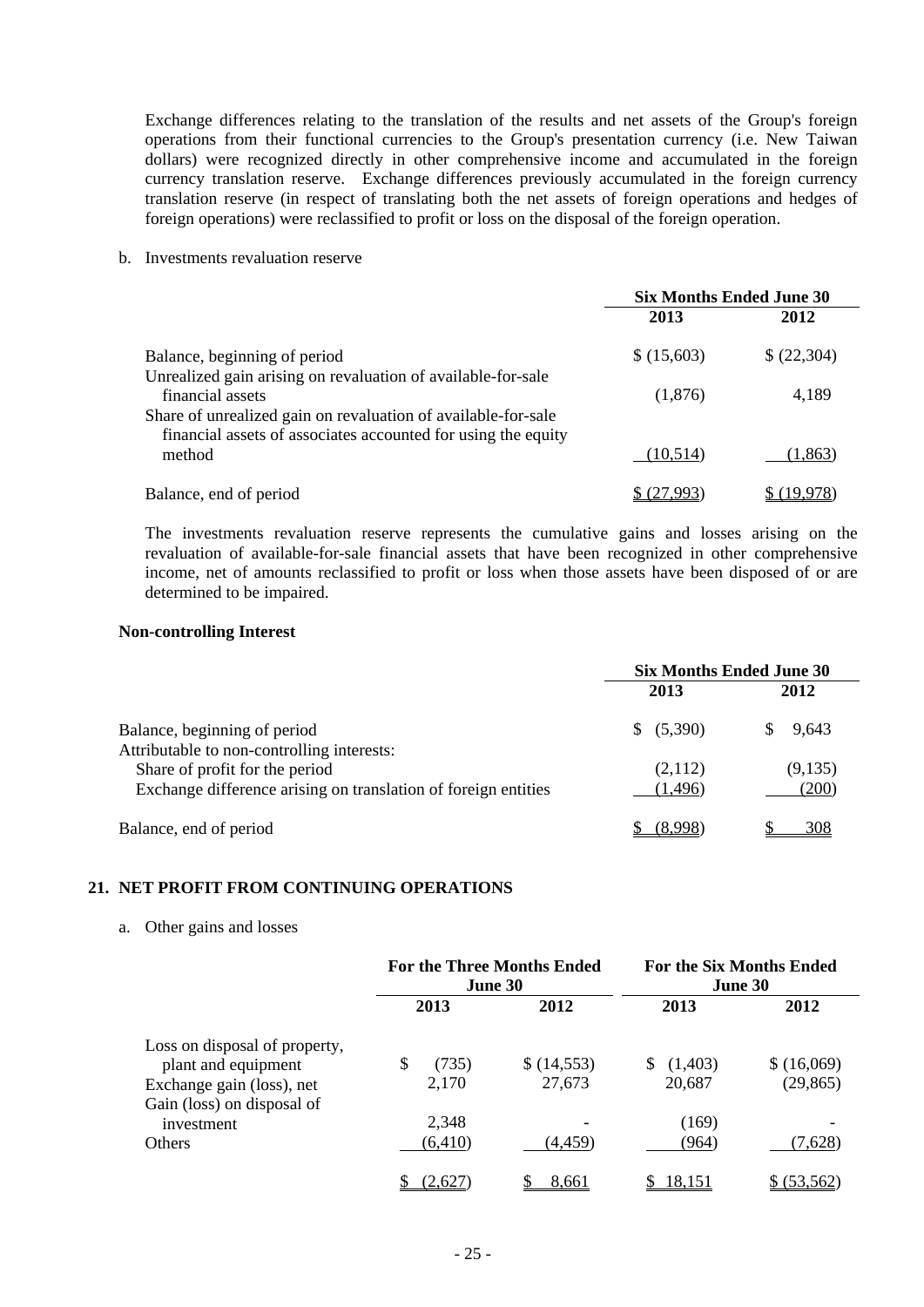## b. Depreciation and amortization

|                                            | <b>For the Three Months Ended</b><br>June 30 |                        |                         | <b>For the Six Months Ended</b><br>June 30 |
|--------------------------------------------|----------------------------------------------|------------------------|-------------------------|--------------------------------------------|
|                                            | 2013                                         | 2012                   | 2013                    | 2012                                       |
| An analysis of depreciation by<br>function |                                              |                        |                         |                                            |
| Operating costs<br>Operating expenses      | \$<br>66,677<br>39,066                       | \$<br>71,805<br>43,007 | \$<br>133,196<br>78,239 | 144,184<br>\$<br>89,872                    |
|                                            | 105,743                                      | 114,812<br>S           | 211,435<br>S.           | 234,056                                    |
| An analysis of amortization by<br>function | \$<br>1,021                                  | \$<br>654              | \$<br>2,002             | \$<br>1,186                                |
| Operating costs<br>Operating expenses      | 3,737                                        | 2,888                  | 7,112                   | 5,426                                      |
|                                            | 4,758                                        | 3,542                  | 9,114                   | 6,612                                      |

## c. Employee benefits expense

|                                                                                                  | <b>For the Three Months Ended</b><br>June 30 |                             |                                 | <b>For the Six Months Ended</b><br>June 30 |
|--------------------------------------------------------------------------------------------------|----------------------------------------------|-----------------------------|---------------------------------|--------------------------------------------|
|                                                                                                  | 2013                                         | 2012                        | 2013                            | 2012                                       |
| Post-employment benefits<br>(Note 19)                                                            |                                              |                             |                                 |                                            |
| Defined contribution plans<br>Defined benefit plans                                              | \$<br>6,910<br>538<br>7,448                  | \$<br>6,854<br>754<br>7,608 | \$<br>10,946<br>1,075<br>12,021 | \$<br>10,744<br>1,508<br>12,252            |
| Short-term employee benefits                                                                     | 629,114<br>636,562                           | 496,893<br>\$<br>504,501    | 1,169,403<br>1,181,424<br>S.    | 953,908<br>966,160                         |
| An analysis of employee<br>benefits expense by function<br>Operating costs<br>Operating expenses | \$<br>404,762<br>231,800                     | \$<br>287,549<br>216,952    | \$<br>731,460<br>449,964        | \$<br>540,417<br>425,743                   |
|                                                                                                  | 636,562                                      | 504,501                     | 1,181,424                       | 966,160                                    |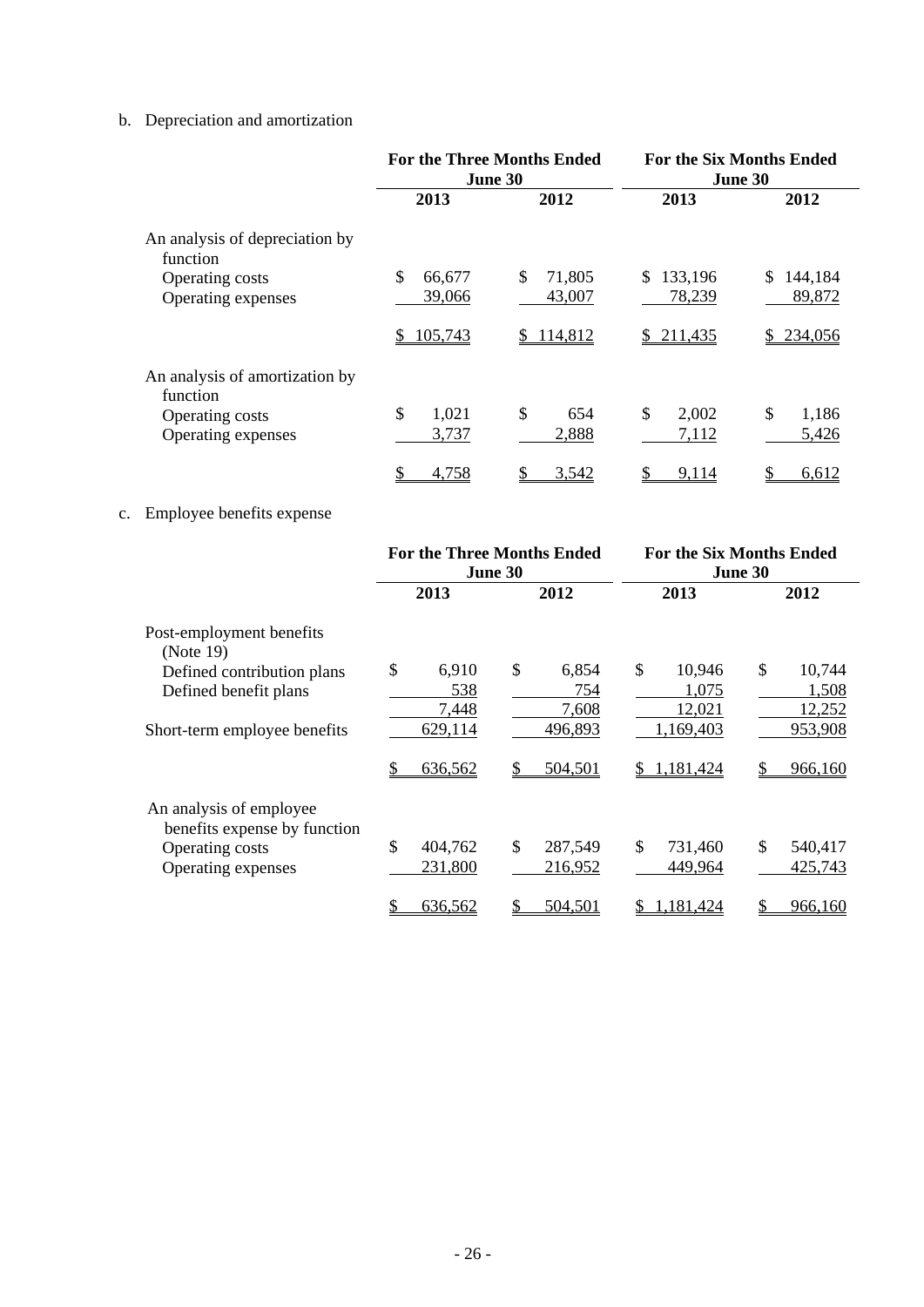### **22. INCOME TAXES RELATING TO CONTINUING OPERATIONS**

#### a. Income tax recognized in profit or loss

The major components of tax expense were as follows:

|                             | <b>For the Three Months Ended</b><br><b>June 30</b> |              | <b>For the Six Months Ended</b><br><b>June 30</b> |                |
|-----------------------------|-----------------------------------------------------|--------------|---------------------------------------------------|----------------|
|                             | 2013                                                | 2012         | 2013                                              | 2012           |
| Current tax                 |                                                     |              |                                                   |                |
| In respect of the current   |                                                     |              |                                                   |                |
| period                      | \$<br>35,208                                        | \$<br>54,653 | \$<br>55,828                                      | 104,023<br>\$. |
| In respect of prior periods | 17,240                                              | 354          | 17,240                                            | 542            |
| Additional tax at 10% of    |                                                     |              |                                                   |                |
| unappropriated earnings     | 143                                                 | 28,712       | 143                                               | 28,712         |
|                             | 52,591                                              | 83,719       | 73,211                                            | 133,277        |
| Deferred tax                |                                                     |              |                                                   |                |
| In respect of the current   |                                                     |              |                                                   |                |
| period                      |                                                     | 2,923        | 750                                               | 10,800         |
| Total income tax expense    |                                                     |              |                                                   |                |
| recognized in the current   |                                                     |              |                                                   |                |
| period                      | <u>52,591</u>                                       | 86,642       | <u>73.961</u>                                     | 144,0          |

Accounting income and current income tax expense were reconciled as follows:

|    |                                                                    | <b>Six Months Ended June 30</b> |               |                |
|----|--------------------------------------------------------------------|---------------------------------|---------------|----------------|
|    |                                                                    |                                 | 2013          | 2012           |
|    | Income tax expense at statutory rate                               | \$                              | 55,828        | \$104,023      |
|    | Income tax on unappropriated earnings                              |                                 | 143           | 28,712         |
|    | Current income tax expense                                         |                                 | 55,971        | <u>132,735</u> |
|    | Reversal of provision for deferred income tax assets (liabilities) |                                 |               |                |
|    | Temporary difference                                               |                                 | 750           | 10,800         |
|    | Adjustments to prior year's income tax expense                     |                                 | <u>17,240</u> | 542            |
|    | Total income tax expense recognized in the current period          |                                 | <u>73,961</u> | 144,077        |
| b. | Information on integrated income tax was as follows:               |                                 |               |                |
|    |                                                                    |                                 |               | June 30, 2013  |
|    | Unappropriated earnings                                            |                                 |               |                |
|    | Unappropriated earnings generated before January 1, 1998           |                                 |               | \$             |
|    | Unappropriated earnings generated on and after January 1, 1998     |                                 |               | 755,081        |
|    |                                                                    |                                 |               | 755,081        |
|    | Balance of imputation credit account (ICA)                         |                                 |               | 276,711        |

The actual creditable ratio for distribution of earnings of 2011 was 23.28%. Under the Income Tax Law, for distribution of earnings generated after January 1, 1998, the imputation credits allocated to ROC resident stockholders of the Company was calculated based on the creditable ratio as of the date of dividend distribution.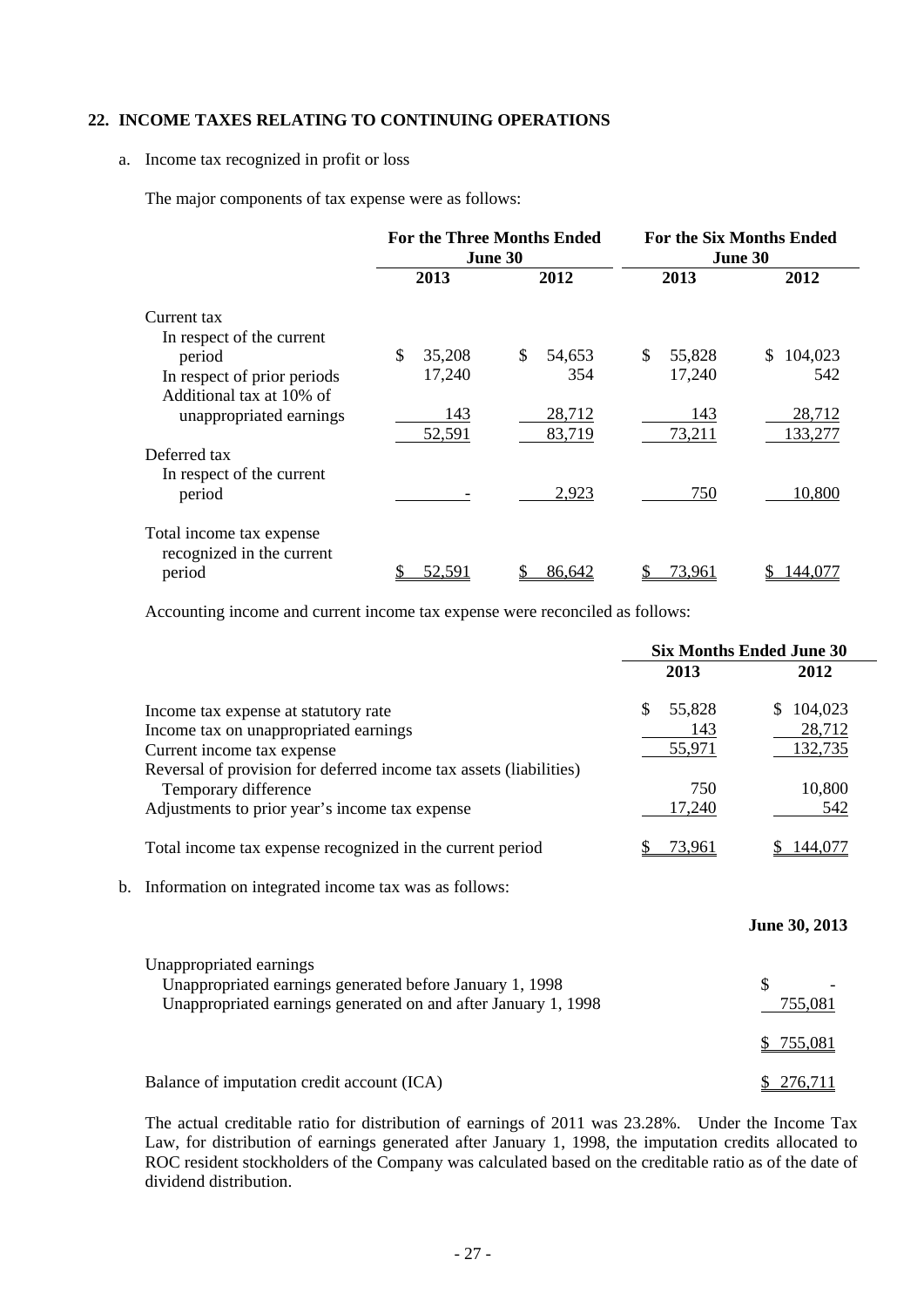The expected creditable ratio for distribution of earnings of 2012 was 27.69%, which was calculated based on the draft amendments to Income Tax Law. As of the date that these consolidated financial statements were approved and authorized for issue, the draft amendments had not been approved by the Legislative Yuan. The actual imputation credits allocated to stockholders of the Company was based on the balance of the ICA as of the date of dividend distribution. Therefore, the expected creditable ratio for the 2012 earnings may differ from the actual creditable ratio to be used in allocating imputation credits to the stockholders.

c. Income tax assessments

The latest income tax returns through 2010 have been assessed by the tax authorities.

### **23. EARNINGS PER SHARE**

|                                                                                                                                           | <b>Income After</b><br><b>Tax (Attributed</b><br>to Owner of<br>the Company) | Number of<br><b>Common</b><br><b>Shares</b><br>Outstanding<br>(In Thousands) | <b>Earnings Per</b><br>Share (NT\$)<br><b>Income After</b><br><b>Tax (Attributed</b><br>to Owner of<br>the Company) |
|-------------------------------------------------------------------------------------------------------------------------------------------|------------------------------------------------------------------------------|------------------------------------------------------------------------------|---------------------------------------------------------------------------------------------------------------------|
| For the three months ended June 30, 2013                                                                                                  |                                                                              |                                                                              |                                                                                                                     |
| Basic earnings per share<br>Net income<br>Effect of dilutive potential common shares<br>Employee share option<br>Employee bonus           | 13,143                                                                       | 277,164<br>870<br>2,704                                                      | \$<br>0.05                                                                                                          |
| Diluted earnings per share<br>Net income attributed to holders of common<br>shares plus the effect of dilutive potential<br>common shares | 13,143<br>\$                                                                 | 280,738                                                                      | 0.05                                                                                                                |
| For the three months ended June 30, 2012                                                                                                  |                                                                              |                                                                              |                                                                                                                     |
| Basic earnings per share<br>Net income<br>Effect of dilutive potential common shares<br>Employee share option<br>Employee bonus           | 94,650                                                                       | 277,019<br>2,555<br>7,462                                                    | 0.34                                                                                                                |
| Diluted earnings per share<br>Net income attributed to holders of common<br>shares plus the effect of dilutive potential<br>common shares | 94,650                                                                       | 287,036                                                                      | 0.33<br>(Continued)                                                                                                 |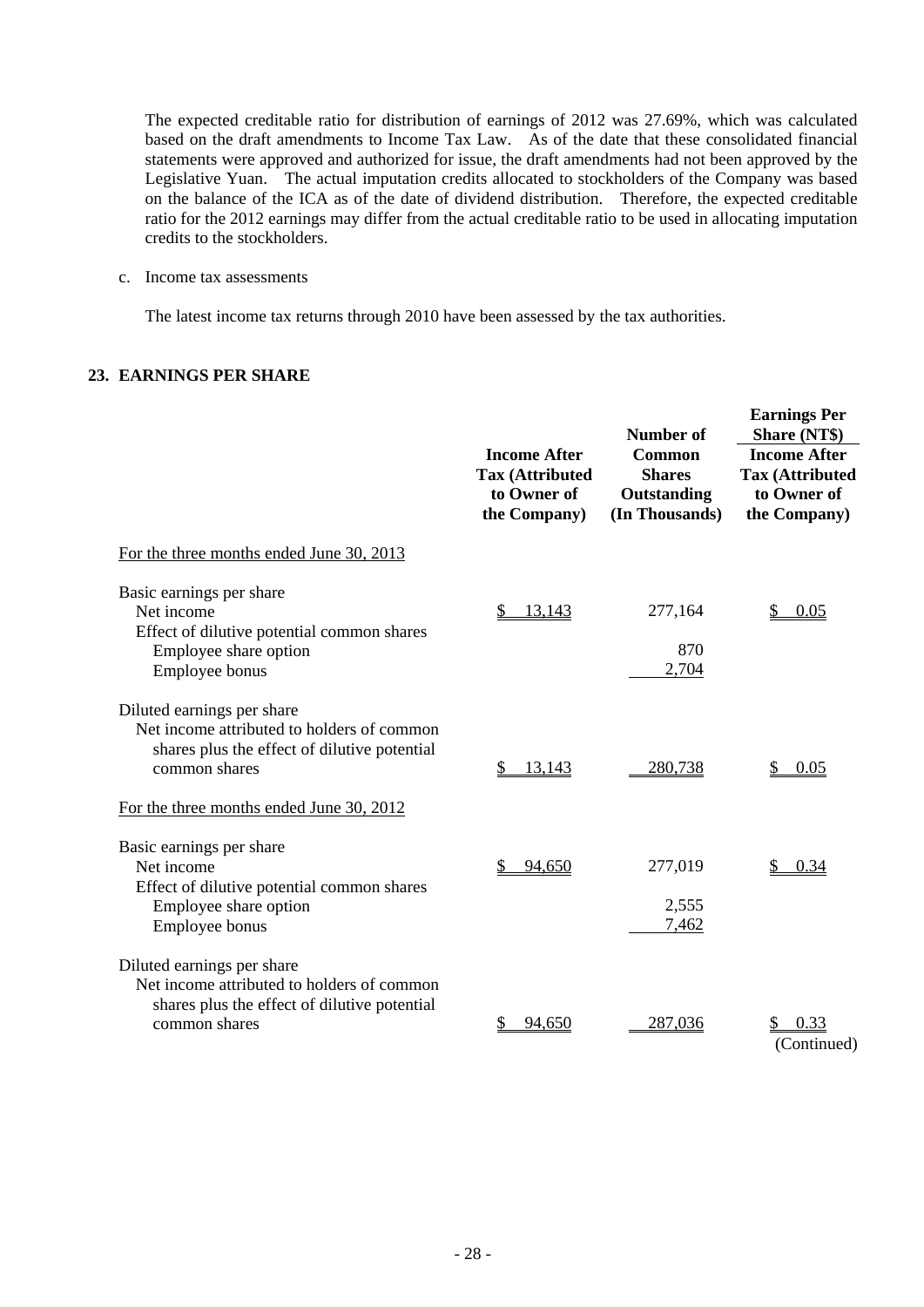|                                                                                                                                           |                                                                              | Number of                                                | <b>Earnings Per</b><br>Share (NT\$)                                          |  |
|-------------------------------------------------------------------------------------------------------------------------------------------|------------------------------------------------------------------------------|----------------------------------------------------------|------------------------------------------------------------------------------|--|
|                                                                                                                                           | <b>Income After</b><br><b>Tax (Attributed</b><br>to Owner of<br>the Company) | Common<br><b>Shares</b><br>Outstanding<br>(In Thousands) | <b>Income After</b><br><b>Tax (Attributed</b><br>to Owner of<br>the Company) |  |
| For the six months ended June 30, 2013                                                                                                    |                                                                              |                                                          |                                                                              |  |
| Basic earnings per share<br>Net income<br>Effect of dilutive potential common shares<br>Employee share option<br>Employee bonus           | 55,448                                                                       | 277,164<br>1,063<br>2,926                                | 0.20                                                                         |  |
| Diluted earnings per share<br>Net income attributed to holders of common<br>shares plus the effect of dilutive potential<br>common shares | 55,448                                                                       | 281,153                                                  | 0.20                                                                         |  |
| For the six months ended June 30, 2012                                                                                                    |                                                                              |                                                          |                                                                              |  |
| Basic earnings per share<br>Net income<br>Effect of dilutive potential common shares<br>Employee share option<br>Employee bonus           | 144,227                                                                      | 276,793<br>2,803<br>7,975                                | 0.52<br>\$                                                                   |  |
| Diluted earnings per share<br>Net income attributed to holders of common<br>shares plus the effect of dilutive potential<br>common shares | 144,227                                                                      | 287,571                                                  | 0.50<br>(Concluded)                                                          |  |

If the Group was able to settle the bonuses paid to employees by cash or shares, the Group presumed that the entire amount of the bonus would be settled in shares and the resulting potential shares were included in the weighted average number of shares outstanding used in the computation of diluted earnings per share, if the shares had a dilutive effect. Such dilutive effect of the potential shares was included in the computation of diluted earnings per share until the stockholders resolve the number of shares to be distributed to employees at their meeting in the following year.

#### **24. SHARE-BASED PAYMENT ARRANGEMENTS**

#### Employee share option plan of the Company

Qualified employees of the Company were granted 15,000 thousand options in December 2007. Each option entitles the holder to subscribe for one thousand new issued common shares of the Company. The options granted are valid for 6 years and the warrant holders can not exercise the right after 6 years from the granted date. The warrant holders can exercise the right up to half of the granted warrant units no earlier than two years from the granted date. After three years from the granted date, the warrants holders are eligible to exercise the right up to three-fourth of the granted warrant units. After four years from the granted date, the warrants holders are eligible to exercise all the warrants owned. The options were granted at an exercise price equal to the closing price of the Company's common shares listed on the OTC on the grant date. For any subsequent changes in the Company's capital surplus, the exercise price is adjusted accordingly.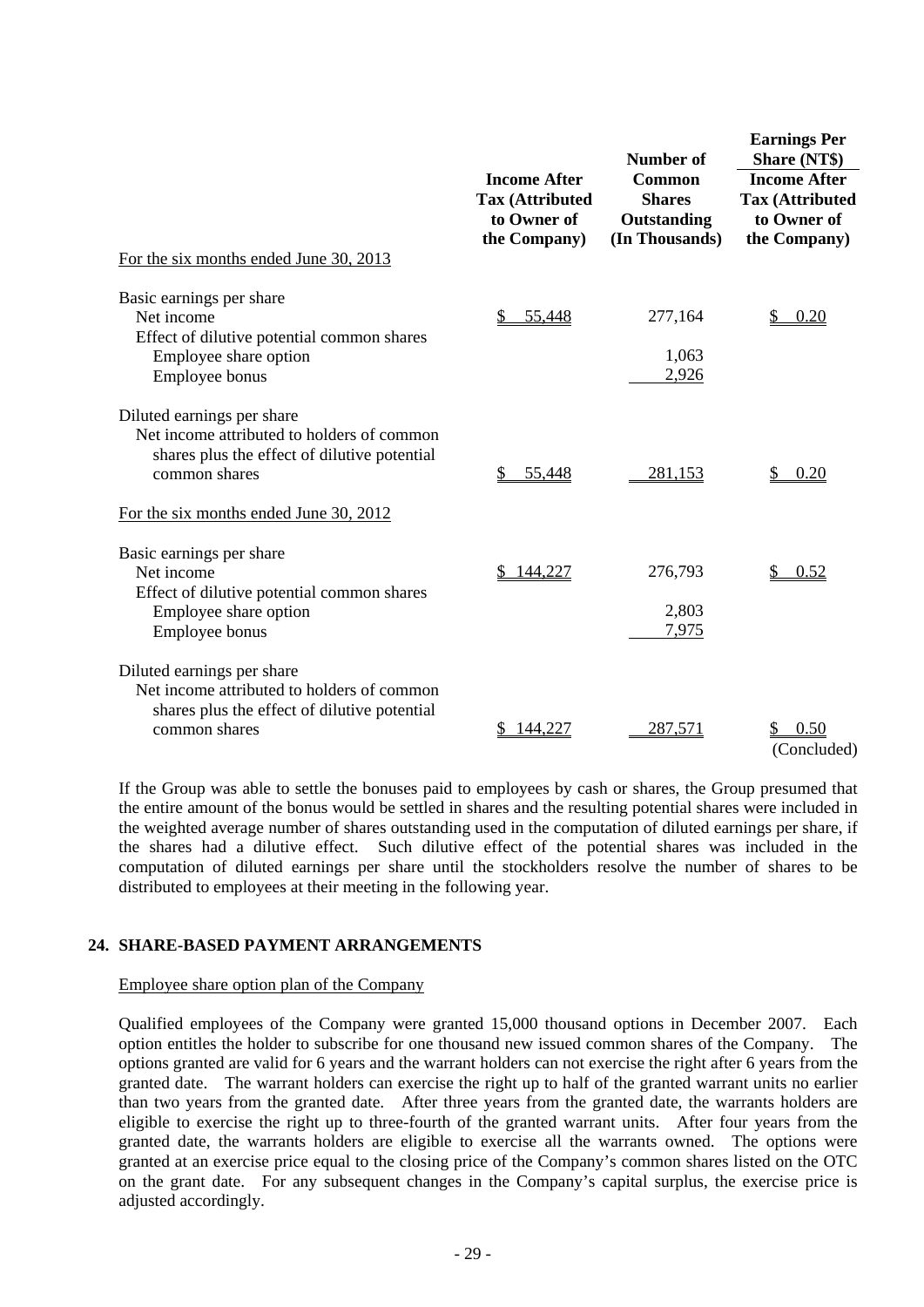Information on employee share options was as follows:

|                                    | <b>Six Months Ended June 30</b>                               |                                                            |                                                               |                                                            |
|------------------------------------|---------------------------------------------------------------|------------------------------------------------------------|---------------------------------------------------------------|------------------------------------------------------------|
|                                    |                                                               | 2013                                                       |                                                               | 2012                                                       |
|                                    | Number of<br><b>Options</b> (In<br><b>Thousand</b><br>Shares) | Weighted-<br>average<br><b>Exercisable</b><br>Price (NT\$) | Number of<br><b>Options</b> (In<br><b>Thousand</b><br>Shares) | Weighted-<br>average<br><b>Exercisable</b><br>Price (NT\$) |
| Balance at January 1               | 4,515                                                         | \$18.20                                                    | 6,867                                                         | \$20.50                                                    |
| Options exercised                  |                                                               |                                                            | (1,323)                                                       | 20.50                                                      |
| Options expired                    |                                                               |                                                            |                                                               |                                                            |
| Balance at June 30                 | 4,515                                                         | 18.20                                                      | 5,544                                                         | 20.50                                                      |
| Options exercisable, end of period | 4,515                                                         |                                                            | 5.544                                                         |                                                            |

The weighted-average share price at the date of exercise of share options for the six months ended June 30, 2012 was NT\$20.50.

Information about outstanding options was as follows:

| <b>June 30</b>                           |                                                   |                                          |                                                   |  |  |
|------------------------------------------|---------------------------------------------------|------------------------------------------|---------------------------------------------------|--|--|
|                                          | 2013                                              |                                          | 2012                                              |  |  |
| <b>Range of Exercise</b><br>Price (NT\$) | Weighted-average<br><b>Remaining Life (Years)</b> | <b>Range of Exercise</b><br>Price (NT\$) | Weighted-average<br><b>Remaining Life (Years)</b> |  |  |
| \$18.20                                  | 0.50                                              | \$20.50                                  | 1.50                                              |  |  |

#### **25. CAPITAL MANAGEMENT**

The capital structure of the Group consists of net debt (borrowings minus cash and cash equivalents) and equity attributable to owners of the Company.

Key management personnel of the Group review the capital structure periodically. Based on recommendations of the key management personnel, in order to balance the overall capital structure, the Group may adjust the amount of dividends paid to stockholders, the number of new shares issued or repurchased, and/or the amount of new debt issued or existing debt redeemed.

#### **26. FINANCIAL INSTRUMENTS**

- a. Fair value of financial instruments
	- 1) Fair value of financial instruments not carried at fair value

Except for the financial assets carried at cost, of which fair values can not be reliably measured, the management of the Group considers that the carrying amounts of financial assets and financial liabilities recognized in the consolidated financial statements approximate their fair values.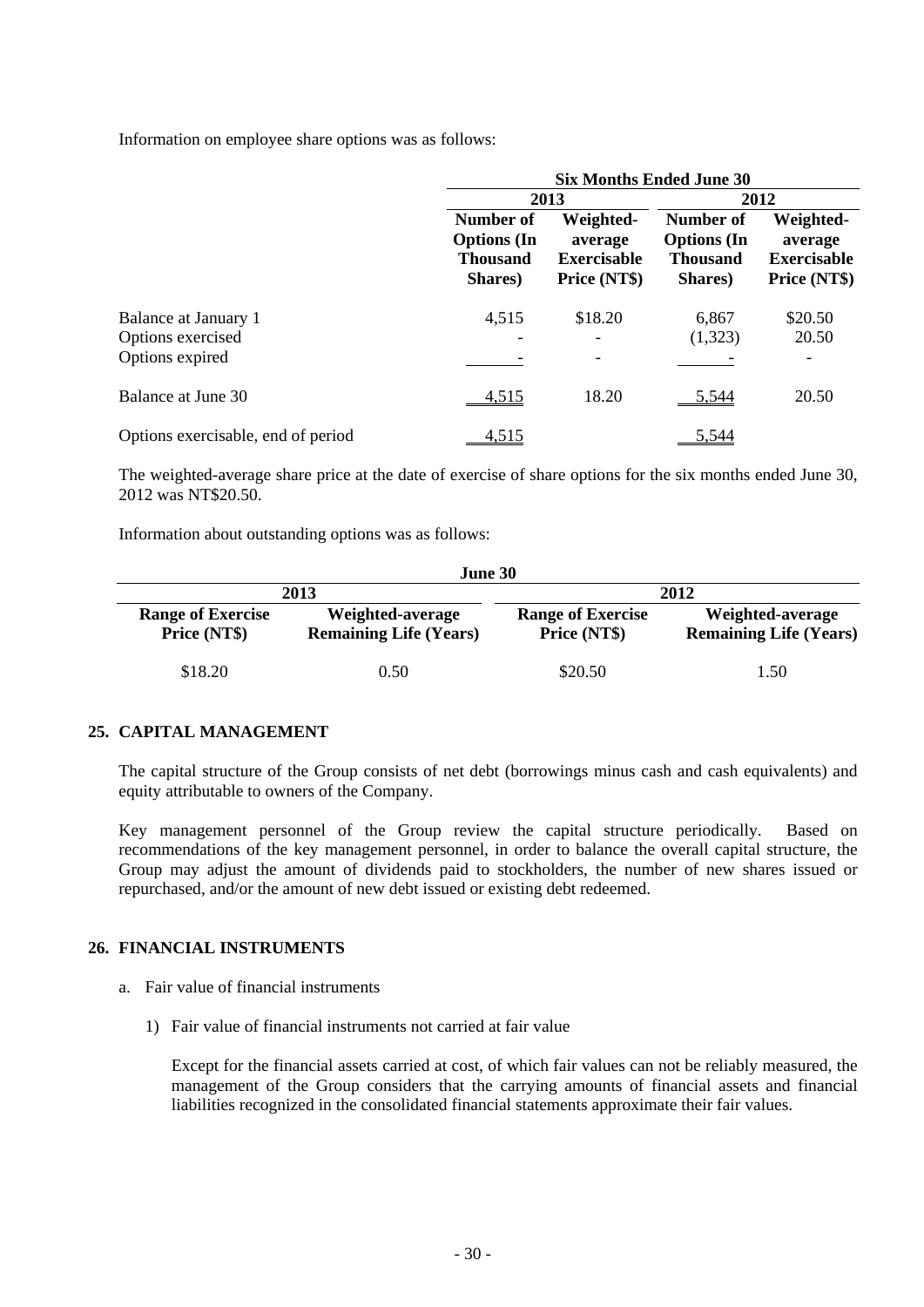2) Fair value measurements recognized in the consolidated balance sheets

The following table provides an analysis of financial instruments that are measured at fair value, grouped into Levels 1 to 2 based on the degree to which the fair value is observable:

a) Level 1 fair value measurements are those derived from quoted prices (unadjusted) in active markets for identical assets or liabilities:

|                                        | June 30, 2013 | December 31,<br>2012 | <b>June 30, 2012</b> | January 1,<br>2012 |
|----------------------------------------|---------------|----------------------|----------------------|--------------------|
|                                        |               |                      |                      |                    |
| Available-for-sale financial<br>assets |               |                      |                      |                    |
| Equity securities listed in<br>ROC.    |               | 30.620               | 37 546               |                    |

b) Level 2 fair value measurements are those derived from inputs other than quoted prices included within Level 1 that are observable for the asset or liability, either directly (i.e. as prices) or indirectly (i.e. derived from prices):

|                           | December 31,  |      |                          | January 1, |  |
|---------------------------|---------------|------|--------------------------|------------|--|
|                           | June 30, 2013 | 2012 | June 30, 2012            | 2012       |  |
| Financial assets at FVTPL |               |      |                          |            |  |
| Guaranteed financial      |               |      |                          |            |  |
| products                  |               |      | $\overline{\phantom{0}}$ |            |  |

3) Valuation techniques and assumptions applied for the purpose of measuring fair value

The fair values of financial assets and financial liabilities with standard terms and conditions and traded in active liquid markets are determined with reference to quoted market prices. Where such prices were not available, valuation techniques were applied. The estimates and assumptions used by the Group are consistent with those that market participants would use in setting a price for the financial instrument.

b. Categories of financial instruments

|                                  | December 31,     |             | January 1,    |             |
|----------------------------------|------------------|-------------|---------------|-------------|
|                                  | June 30, 2013    | 2012        | June 30, 2012 | 2012        |
| Financial assets                 |                  |             |               |             |
| Loans and receivables            |                  |             |               |             |
| Cash and cash equivalents        | 1,207,165<br>\$. | \$1,543,288 | \$2,293,124   | \$2,119,386 |
| Notes and trade receivable.      | 2,091,107        | 1,907,482   | 2,017,488     | 1,936,108   |
| Other receivables                | 37,744           | 54,641      | 54,157        | 81,406      |
| Refundable deposits              | 25,009           | 28,133      | 32,292        | 32,438      |
| Financial assets at fair value   |                  |             |               |             |
| through profit or loss           | 136,020          |             |               |             |
| Available-for-sale financial     |                  |             |               |             |
| assets                           |                  | 30,620      | 37,546        | 33,357      |
| Financial assets carried at cost | 77,945           | 90,945      | 90,945        | 93,254      |
|                                  |                  |             |               | (Continued) |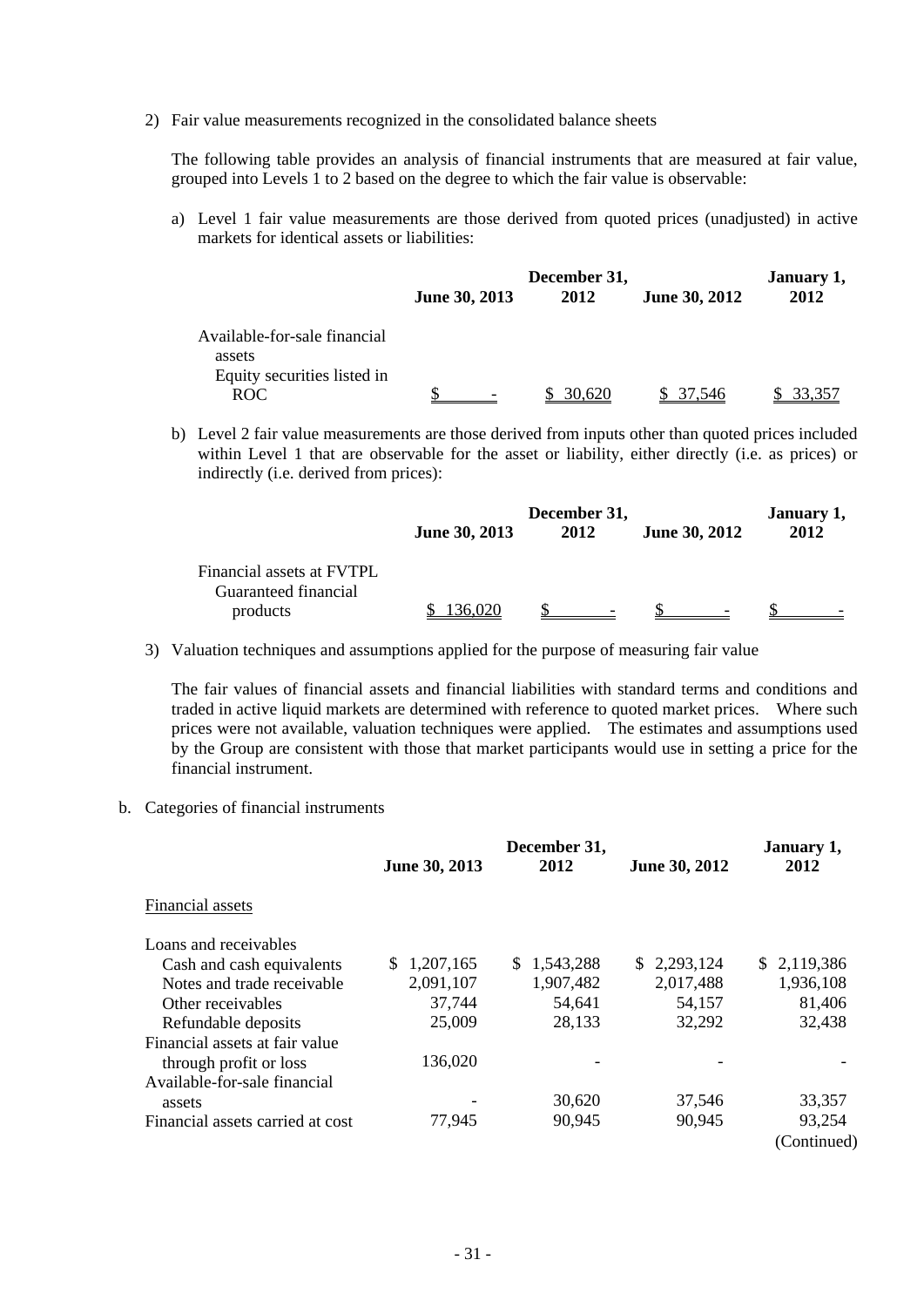|                            | June 30, 2013 | December 31,<br>2012 | June 30, 2012 | January 1,<br>2012 |
|----------------------------|---------------|----------------------|---------------|--------------------|
| Financial liabilities      |               |                      |               |                    |
| Measured at amortized cost |               |                      |               |                    |
| Notes and trade payable    | \$2,098,135   | \$2,088,302          | \$2,011,190   | \$2,028,697        |
| Trade payable to related   |               |                      |               |                    |
| parties                    | 94,967        | 48,320               | 25,638        | 35,939             |
| Other payables             | 1,252,143     | 1,058,420            | 2,236,356     | 1,259,299          |
| Short-term debts           | 50,000        | -                    |               |                    |
| Long-term debts            | 300,000       | 200,000              | 200,000       | 200,000            |
| Advance deposits received  | 842           | 985                  | 964           | 1,128              |
|                            |               |                      |               | (Concluded)        |

c. Financial risk management objectives and policies

The Group's major financial instruments included cash and cash equivalents, notes and trade receivable, other receivables, refundable/advance deposit, notes and accounts payable, accounts payable - related parties, other payables, short-term loans, and long-term loans. The Company's Corporate Treasury function provides services to the business, coordinates access to domestic and international financial markets, monitors and manages the financial risks relating to the operations of the Company through internal risk reports which analyze exposures by degree and magnitude of risks. These risks include market risk, credit risk and liquidity risk.

1) Market risk

The Group's activities expose it primarily to the financial risks of changes in foreign currency exchange rates and interest rates.

a) Foreign currency risk

Several subsidiaries of the Company had foreign currency sales and purchases, which exposed the Group to foreign currency risk.

The carrying amounts of the Group's foreign currency denominated monetary assets and monetary liabilities (including those eliminated on consolidation) at the end of the reporting period are presented in Note 30.

#### Sensitivity analysis

The Company was mainly exposed to the currency USD.

The following table details the Group's sensitivity to a 10% increase and decrease in New Taiwan dollars (the functional currency) against the relevant foreign currencies. The sensitivity analysis included only outstanding foreign currency denominated monetary items, and adjusts their translation at the end of the reporting period for a 10% change in foreign currency rates. A positive number below indicates an increase in pre-tax profit and other equity items when New Taiwan dollars strengthen by 10% against the relevant currency. For a 10% weakening of New Taiwan dollars against the relevant currency, there would be an equal and opposite impact on pre-tax profit and other equity items and the balances below would be negative.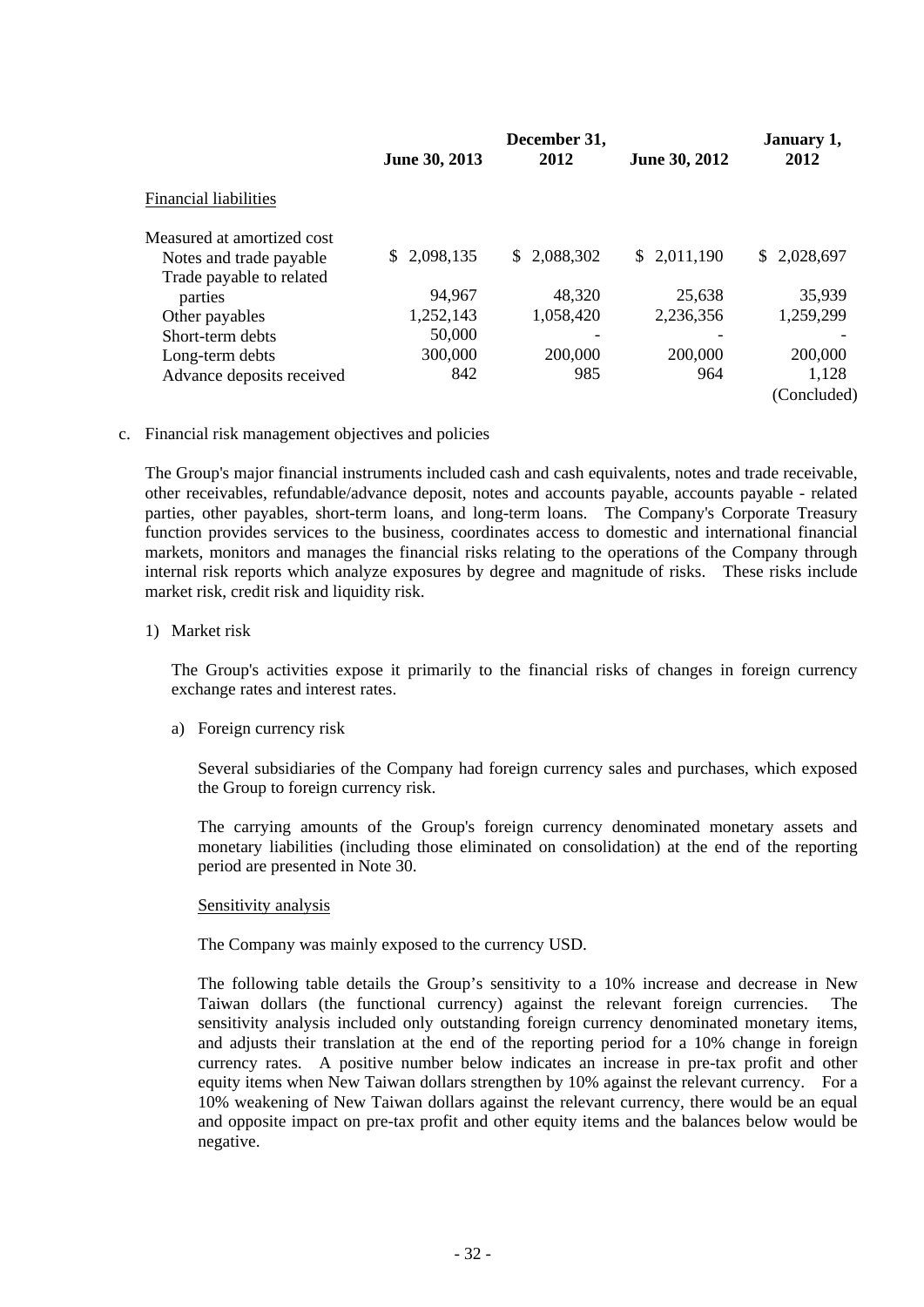|                |         | <b>Currency USD Impact</b><br><b>Six Months Ended June 30</b> |  |  |  |
|----------------|---------|---------------------------------------------------------------|--|--|--|
|                |         |                                                               |  |  |  |
|                | 2013    | 2012                                                          |  |  |  |
| Profit or loss | \$6,412 | \$14,208                                                      |  |  |  |

b) Interest rate risk

The Group was exposed to fair value risk and cash flow interest rate risk from short-term loans, long-term loans, time deposit, and Repurchase agreements collateralized bonds at both fixed and floating interest rates.

The carrying amounts of the Group's financial assets and financial liabilities with exposure to interest rates at the end of the reporting period were as follows:

|                               | June 30, 2013 | December 31,<br>2012 | June 30, 2012 | January 1,<br>2012 |
|-------------------------------|---------------|----------------------|---------------|--------------------|
| Fair value interest rate risk |               |                      |               |                    |
| Financial assets              | 88,931        | 57,000<br>S          | \$197,000     | 164,060<br>S.      |
| Financial liabilities         | 250,000       | 200,000              | 200,000       | 200,000            |
| Cash flow interest rate risk  |               |                      |               |                    |
| Financial assets              |               | 63.966               | 748,708       | 339,237            |
| Financial liabilities         | 100,000       |                      |               |                    |

#### Sensitivity analysis

The sensitivity analyses below were determined based on the Group's exposure to interest rates for financial instruments at the end of the reporting period. For floating rate liabilities, the analysis was prepared assuming the amount of the liability outstanding at the end of the reporting period was outstanding for the whole year.

If interest rates had been 1% higher and all other variables were held constant, the Group's pre-tax profit for the six months ended June 30, 2013 would have been lower by \$1,000 thousand, which was mainly attributable to the Group's exposure to interest rates on its variable-rate bank borrowings.

#### 2) Credit risk

Credit risk refers to the risk that counterparty will default on its contractual obligations resulting in financial loss to the Group. As at the end of the reporting period, the Group's maximum exposure to credit risk approximates the carrying amount of the respective recognized financial assets as stated in the consolidated balance sheets.

The Group adopted a policy of only dealing with creditworthy counterparties and obtaining sufficient collateral, where appropriate, as a means of mitigating the risk of financial loss from defaults. The Group's exposure and the credit ratings of its counterparties are continuously monitored and the aggregate value of transactions concluded is spread amongst approved counterparties. Credit exposure is controlled by counterparty limits that are reviewed and approved by the risk management committee annually.

Trade receivables consisted of a large number of customers, spread across diverse industries and geographical areas. Ongoing credit evaluation is performed on the financial condition of customers in view of trade receivables and, where appropriate, credit guarantee insurance cover is purchased.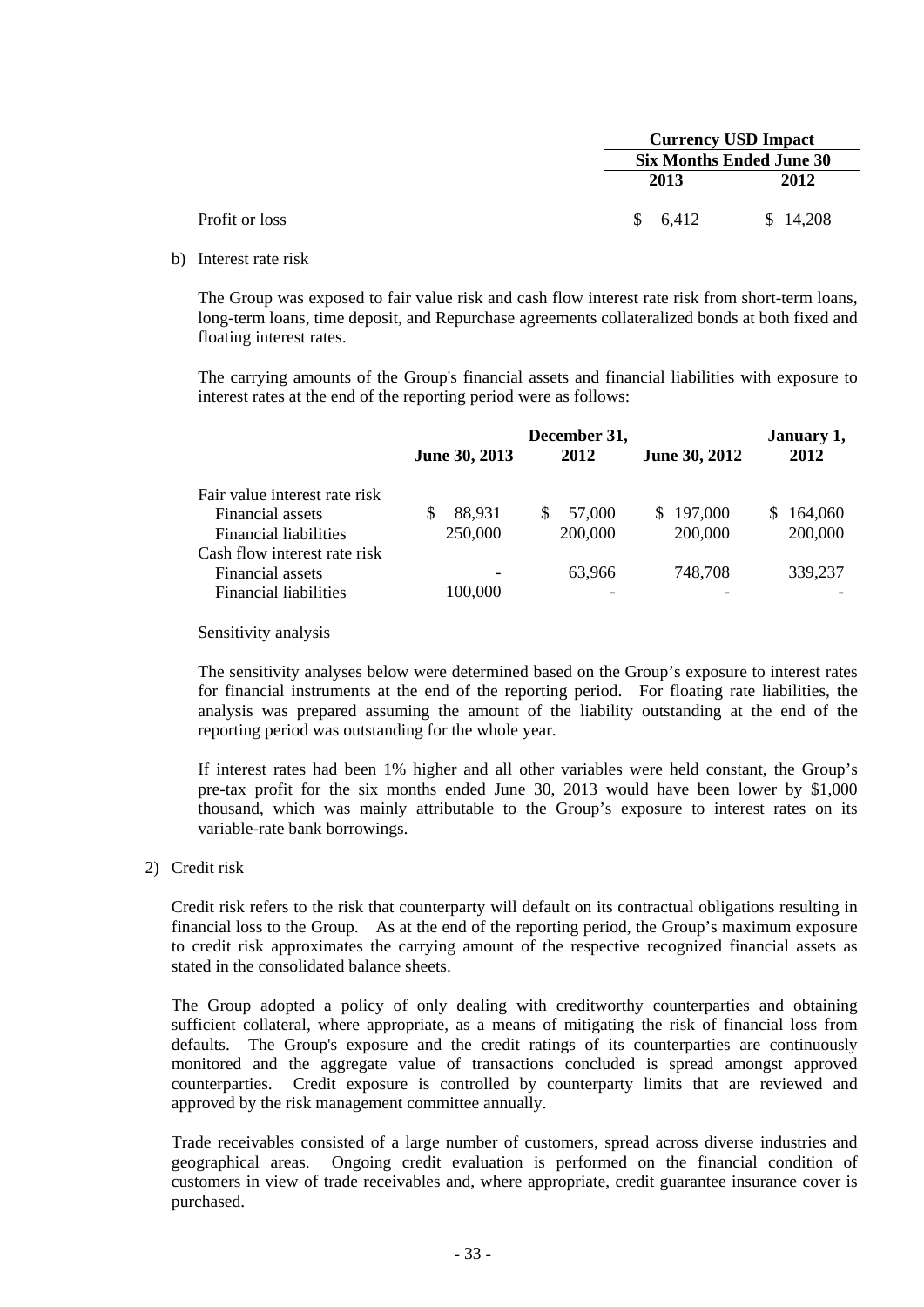### 3) Liquidity risk

a) Liquidity and interest risk tables

The following table details the Group's remaining contractual maturity for its non-derivative financial liabilities with agreed repayment periods:

June 30, 2013

|                                                        | <b>On Demand</b><br>or Less than<br>1 Year       | 1 to 3 Years             | <b>Over 3 Years</b>             | <b>Total</b>                |
|--------------------------------------------------------|--------------------------------------------------|--------------------------|---------------------------------|-----------------------------|
| Non-derivative financial<br>liabilities                |                                                  |                          |                                 |                             |
| Non-interest bearing<br>Variable interest rate         | \$3,445,245                                      | $\mathcal{S}$            | $\mathcal{S}$<br>842            | \$3,446,087                 |
| instrument<br>Fixed interest rate instrument           | 50,000                                           | 100,000<br>200,000       | $\overline{\phantom{a}}$        | 100,000<br>250,000          |
|                                                        | \$ 3,495,245                                     | 300,000<br>\$            | 842<br>S                        | \$3,796,087                 |
| December 31, 2012                                      |                                                  |                          |                                 |                             |
|                                                        | <b>On Demand</b><br>or Less than<br>1 Year       | 1 to 3 Years             | <b>Over 3 Years</b>             | <b>Total</b>                |
| Non-derivative financial<br>liabilities                |                                                  |                          |                                 |                             |
| Non-interest bearing<br>Fixed interest rate instrument | \$3,195,042<br>$\sim 10^{11}$ and $\sim 10^{11}$ | \$<br>200,000            | \$<br>985<br>$\sim$ $-$         | 3,196,027<br>\$.<br>200,000 |
|                                                        | \$3,195,042                                      | \$<br>200,000            | $\mathbb{S}$<br>985             | \$3,396,027                 |
| June 30, 2012                                          |                                                  |                          |                                 |                             |
|                                                        | <b>On Demand</b><br>or Less than<br>1 Year       | 1 to 3 Years             | <b>Over 3 Years</b>             | <b>Total</b>                |
| Non-derivative financial<br>liabilities                |                                                  |                          |                                 |                             |
| Non-interest bearing<br>Fixed interest rate instrument | \$4,273,184                                      | \$<br>200,000            | \$<br>964                       | \$4,274,148<br>200,000      |
|                                                        | \$4,273,184                                      | $\frac{1}{2}$<br>200,000 | $\overline{\mathcal{L}}$<br>964 | \$4,474,148                 |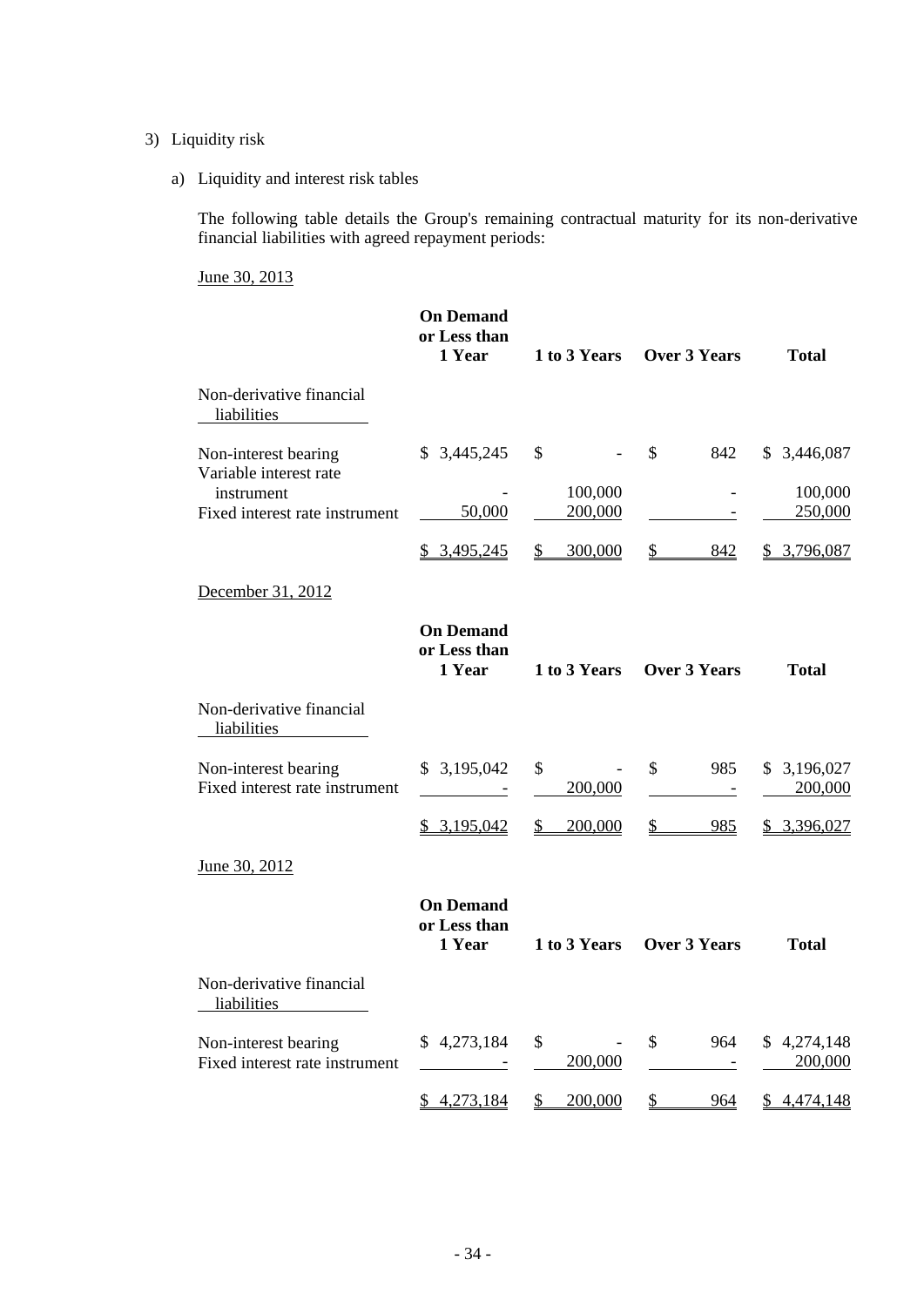#### January 1, 2012

|                                                        | <b>On Demand</b><br>or Less than<br>1 Year | 1 to 3 Years         | Over 3 Years  | <b>Total</b>               |
|--------------------------------------------------------|--------------------------------------------|----------------------|---------------|----------------------------|
| Non-derivative financial<br>liabilities                |                                            |                      |               |                            |
| Non-interest bearing<br>Fixed interest rate instrument | \$3,323,935                                | \$<br>200,000        | \$<br>1,128   | 3,325,063<br>S.<br>200,000 |
|                                                        | 3,323,935<br>S.                            | 200,000<br>\$.       | S<br>1,128    | 3,525,063<br>S.            |
| b) Financing facilities                                |                                            |                      |               |                            |
|                                                        | June 30, 2013                              | December 31,<br>2012 | June 30, 2012 | January 1,<br>2012         |
| Unused bank financing<br>facilities                    | .719,660                                   | 1,761,820            | 1,553,938     | 1,708,000                  |

#### **27. RELATED-PARTY TRANSACTIONS**

a. The Group's related parties and relationship

| <b>Related Party</b>                               | <b>Relationship with the Group</b> |  |  |
|----------------------------------------------------|------------------------------------|--|--|
|                                                    |                                    |  |  |
| Xu Sheng Technology Co., Ltd.                      | Other related parties              |  |  |
| Red Sun Metal Industry Co., Ltd.                   | Other related parties              |  |  |
| Shine Tech Ltd.                                    | Other related parties              |  |  |
| Heng Hui Co., Ltd.                                 | Other related parties              |  |  |
| Dongguan Song Xiang Metal Products Co., Ltd.       | Other related parties              |  |  |
| Dongguan Fenggang Pin Hao Metal Products Co., Ltd. | Other related parties              |  |  |
| Peter Lin                                          | Phihong's chairman                 |  |  |

Details of transactions between the Group and other related parties were disclosed below.

#### b. Trading transactions

|                       |        | <b>For the Three Months Ended</b><br><b>June 30</b> |         | <b>For the Six Months Ended</b><br>June 30 |
|-----------------------|--------|-----------------------------------------------------|---------|--------------------------------------------|
|                       | 2013   | 2012                                                | 2013    | 2012                                       |
| Purchase of goods     |        |                                                     |         |                                            |
| Other related parties | 77.651 | 25.361                                              | 145.863 | 43,809                                     |

There is no significant difference between purchase price from related parties and purchase price from unrelated parties.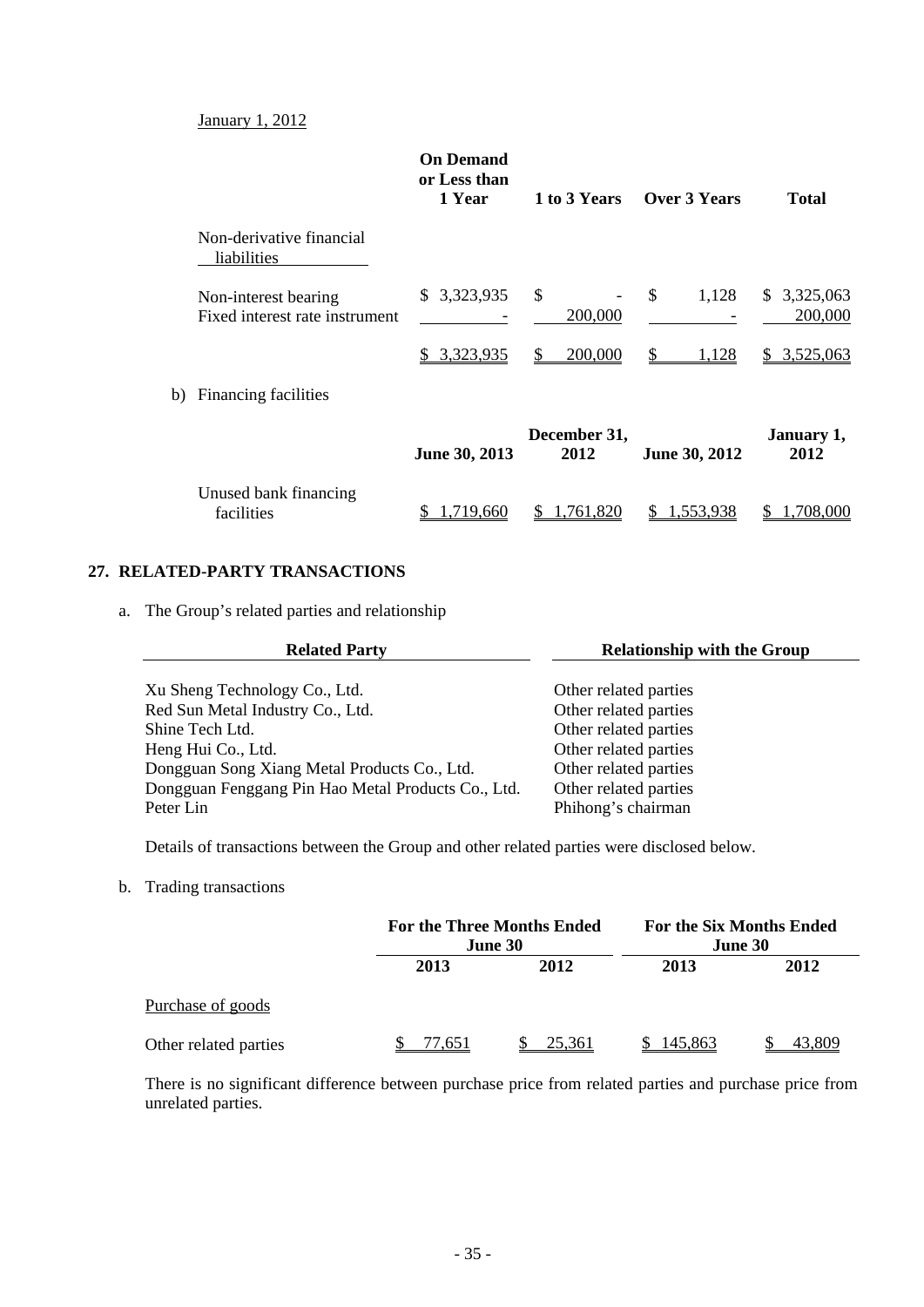The following balances of trade payables for purchases from related parties were outstanding at the end of the reporting period:

|                       | <b>June 30, 2013</b> | December 31,<br>2012 | June 30, 2012 | January 1,<br>2012 |
|-----------------------|----------------------|----------------------|---------------|--------------------|
| Other related parties | \$94,967             | 48,320               | \$25,638      | \$ 35,939          |

c. Compensation of key management personnel

The types and amounts of the remuneration of directors and other members of key management personnel were as follows:

|                                                 |             | <b>For the Three Months Ended</b><br>June 30 |                 | <b>For the Six Months Ended</b><br><b>June 30</b> |
|-------------------------------------------------|-------------|----------------------------------------------|-----------------|---------------------------------------------------|
|                                                 | 2013        | 2012                                         | 2013            | 2012                                              |
| Short-term benefits<br>Post-employment benefits | 7,657<br>54 | 8,066<br>S.<br>81                            | \$15,305<br>108 | \$19,125<br>162                                   |
|                                                 |             | 8,147                                        | 15,413          | 19,287                                            |

The remuneration of directors and key executives was determined by the remuneration committee having regard to the performance of individuals and market trends.

d. Other transactions with related parties

The key management personnel of the Group have guaranteed the payments of the loans of the Company as of June 30, 2013, December 31, 2012, June 30, 2012 and January 1, 2012. The amounts of the guarantees were \$350,000 thousand, \$200,000 thousand, \$200,000 thousand and \$200,000 thousand, respectively.

#### **28. ASSETS PLEDGED AS COLLATERAL OR FOR SECURITY**

The following assets were provided as collateral for bank borrowings:

|                                                  | June 30, 2013                                        | December 31,<br>2012     | June 30, 2012                 | January 1,<br>2012                  |
|--------------------------------------------------|------------------------------------------------------|--------------------------|-------------------------------|-------------------------------------|
| Freehold land<br><b>Buildings</b><br>Inventories | \$<br>112,450<br>154,477<br>$\overline{\phantom{a}}$ | 112,450<br>\$<br>159,579 | 112,450<br>164,637<br>409,665 | 112,450<br>\$<br>170,068<br>448,725 |
| Trade receivable                                 | 764,350<br>.031.277                                  | 435,683<br>707.712       | 496,384<br>l.183.136          | 522,793<br>.254,036                 |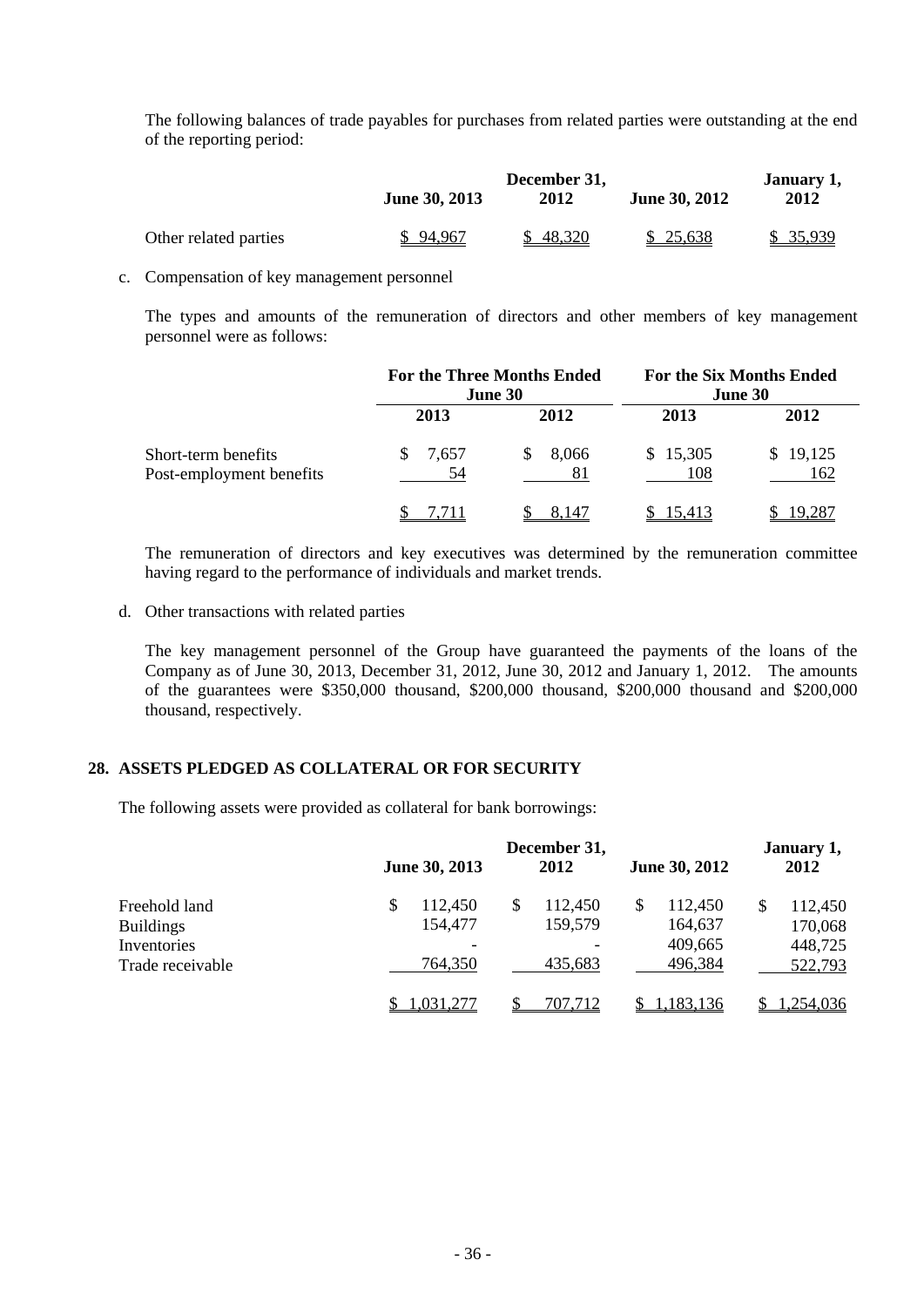#### **29. CONTINGENT LIABILITIES AND UNRECOGNIZED COMMITMENTS**

The Group's unrecognized commitments were as follows:

|                                                 | June 30, 2013 | December 31,<br>2012 | <b>June 30, 2012</b> | January 1,<br>2012 |  |
|-------------------------------------------------|---------------|----------------------|----------------------|--------------------|--|
| Acquisition of property, plant and<br>equipment | 408,618       | 408,618              |                      |                    |  |

### **30. EXCHANGE RATE OF FINANCIAL ASSETS AND LIABILITIES DENOMINATED IN FOREIGN CURRENCIES**

The significant financial assets and liabilities denominated in foreign currencies were as follows:

|                                                                        | June 30, 2013                                  |                                       |                                                       | <b>December 31, 2012</b>                       |                                       |                                                       |  |
|------------------------------------------------------------------------|------------------------------------------------|---------------------------------------|-------------------------------------------------------|------------------------------------------------|---------------------------------------|-------------------------------------------------------|--|
|                                                                        | Foreign<br><b>Currencies</b> (In<br>Thousands) | <b>Exchange Rate</b><br>(Note)        | <b>New Taiwan</b><br><b>Dollars</b> (In<br>Thousands) | Foreign<br><b>Currencies</b> (In<br>Thousands) | <b>Exchange Rate</b><br>(Note)        | <b>New Taiwan</b><br><b>Dollars</b> (In<br>Thousands) |  |
| Financial assets                                                       |                                                |                                       |                                                       |                                                |                                       |                                                       |  |
| Monetary items<br><b>USD</b><br><b>JPY</b><br><b>HKD</b><br><b>RMB</b> | \$<br>118,910<br>323,355<br>3,499<br>44,857    | 30.0200<br>0.3070<br>3.8694<br>4.8578 | \$<br>3,569,678<br>99,270<br>13,539<br>217,906        | \$<br>115,370<br>296,607<br>3,554<br>81,781    | 29.0400<br>0.3354<br>3.7462<br>4.6172 | \$<br>3,350,345<br>99,482<br>13,314<br>377,599        |  |
| <b>Financial liabilities</b>                                           |                                                |                                       |                                                       |                                                |                                       |                                                       |  |
| Monetary items<br><b>USD</b><br><b>JPY</b><br><b>HKD</b><br><b>RMB</b> | 87,463<br>5,973<br>4,264<br>132,061            | 30.0200<br>0.3070<br>3.8694<br>4.8578 | 2,625,639<br>1,834<br>16,499<br>641,526               | 90.092<br>7,656<br>3,123<br>128,917            | 29.0400<br>0.3354<br>3.7462<br>4.6172 | 2,616,272<br>2,568<br>11,699<br>595,236               |  |
|                                                                        |                                                |                                       |                                                       |                                                |                                       |                                                       |  |
|                                                                        |                                                | June 30, 2012                         |                                                       |                                                | <b>January 1, 2012</b>                |                                                       |  |
|                                                                        | Foreign<br><b>Currencies</b> (In<br>Thousands) | <b>Exchange Rate</b><br>(Note)        | <b>New Taiwan</b><br>Dollars (In<br>Thousands)        | Foreign<br><b>Currencies</b> (In<br>Thousands) | <b>Exchange Rate</b><br>(Note)        | <b>New Taiwan</b><br>Dollars (In<br>Thousands)        |  |
| Financial assets                                                       |                                                |                                       |                                                       |                                                |                                       |                                                       |  |
| Monetary items<br><b>USD</b><br><b>JPY</b><br><b>HKD</b><br><b>RMB</b> | \$<br>109,453<br>356,736<br>3,577<br>57,918    | 29.9250<br>0.3759<br>3.8570<br>4.7357 | \$3,275,381<br>134,097<br>13,796<br>274,282           | \$<br>107,850<br>286,008<br>13,266<br>77,482   | 30.2800<br>0.3888<br>3.8940<br>4.7944 | 3,265,698<br>\$<br>111,200<br>51,658<br>371,480       |  |
| <b>Financial liabilities</b>                                           |                                                |                                       |                                                       |                                                |                                       |                                                       |  |

Note: Exchange rate represents the amount of New Taiwan dollars for which one foreign currency could be exchanged.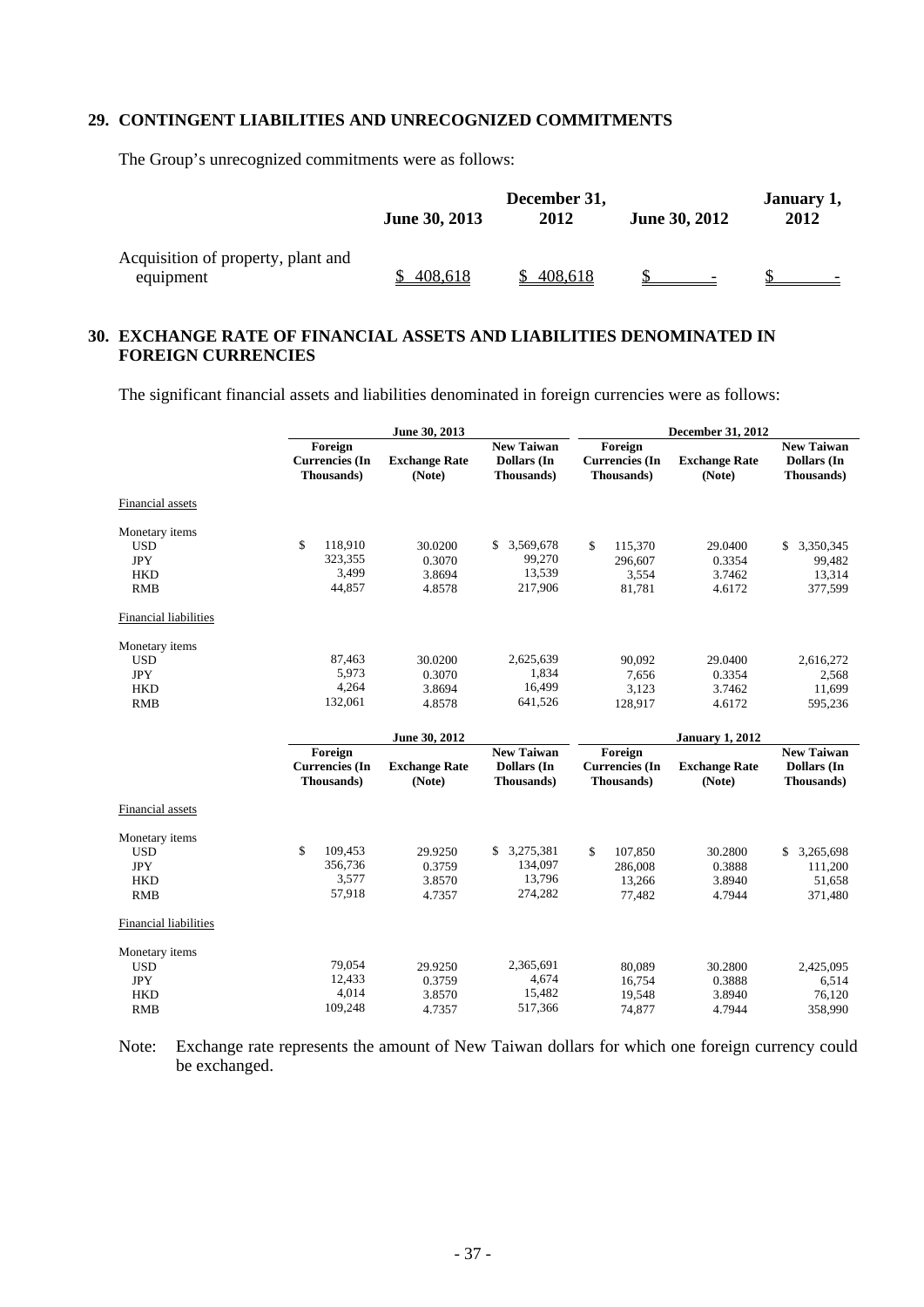#### **31. SEGMENT INFORMATION**

The Group's power supply segment is the only one reportable segment. The power supply segment mainly engages in the manufacturing and selling of AC/DC power adapters, charger bases, and power supply modules for computers. The Group's other operating segments did not exceed the quantitative threshold so they are not disclosed as reportable segments. These segments mainly engage in manufacturing and selling of lighting supply and developing, manufacturing and selling monitors.

The Group adopted operating profits as the measurement threshold. There was no material inconsistency between the accounting policies of the operating segment and the accounting policies described in Note 4.

The Company's operating segment information was as follows:

a. Segment revenues and results

|                                                          | <b>Segment Revenues</b>         | <b>Segment Profit</b> |     |                                 |   |           |  |
|----------------------------------------------------------|---------------------------------|-----------------------|-----|---------------------------------|---|-----------|--|
|                                                          | <b>Six Months Ended June 30</b> |                       |     | <b>Six Months Ended June 30</b> |   |           |  |
|                                                          | 2013                            | 2012                  |     | 2013                            |   | 2012      |  |
| Power supply                                             | 5,369,257<br>\$.                | \$5,382,684           | \$. | 84,612                          | S | 361,387   |  |
| <b>Others</b>                                            | 262,638                         | 398,493               |     | (69, 229)                       |   | (99,000)  |  |
| Income from continuing operations                        | 5,631,895                       | \$5,781,177           |     | 15,383                          |   | 262,387   |  |
| Other revenue                                            |                                 |                       |     | 95,517                          |   | 74,125    |  |
| Other gain and loss                                      |                                 |                       |     | 18,151                          |   | (53, 562) |  |
| Financial cost                                           |                                 |                       |     | (2,854)                         |   | (1,966)   |  |
| Investment income recognized under<br>equity method, net |                                 |                       |     | 1,100                           |   | (1, 815)  |  |
| Income before income tax                                 |                                 |                       |     | 127,29′                         |   | 279,169   |  |

b. Segment assets and liabilities

|                                                          | June 30, 2013              | December 31,<br>2012       | <b>June 30, 2012</b>         | January 1,<br>2012           |
|----------------------------------------------------------|----------------------------|----------------------------|------------------------------|------------------------------|
| Power supply segment assets<br>Other assets              | 9,824,590<br>\$<br>85,059  | 9,428,404<br>\$<br>145,371 | 10,436,013<br>\$.<br>192,851 | 10,419,733<br>\$.<br>226,576 |
|                                                          | 9,909,649                  | 9,573,775<br>S             | 10,628,864<br>S.             | 10,646,309<br>\$.            |
| Power supply segment<br>liabilities<br>Other liabilities | \$<br>3,992,646<br>114,305 | \$<br>3,575,337<br>155,735 | \$<br>4,686,838<br>168,215   | 3,838,089<br>\$<br>160,085   |
|                                                          | 4,106,951                  | 3,731,072                  | 4,855,053                    | 3,998,174                    |

#### **32. FIRST-TIME ADOPTION OF IFRSs**

a. Basis of the preparation of financial information under IFRSs

The Group's consolidated financial statements for the six months ended June 30, 2013 not only follows the significant accounting policies stated in Note 4 but also applies the requirements under IFRS 1 "First-time Adoption of IFRS" as the basis for the preparation.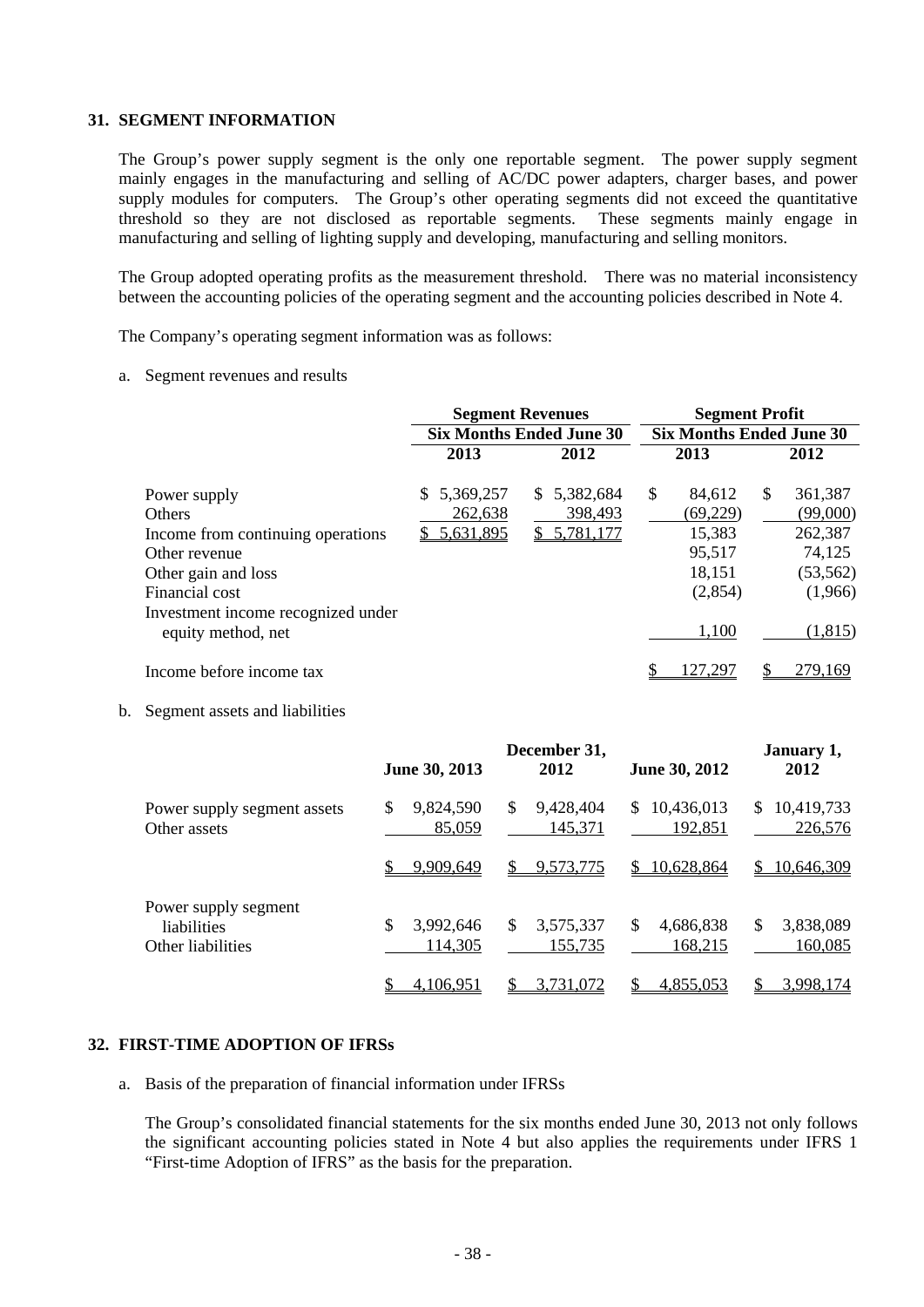#### b. Impact on the transition to IFRSs

Except for the following additional information on the impact on the transition to IFRSs, refer to Note 35 to the consolidated financial statements as of March 31, 2013 for the impact on the Group's consolidated balance sheets and consolidated statements of comprehensive income after transition to IFRSs.

1) Reconciliation of consolidated balance sheet as of June 30, 2012

|                                                        |                     | <b>Effect of Transition to IFRSs</b> |                     |                              |                                                        |                    |
|--------------------------------------------------------|---------------------|--------------------------------------|---------------------|------------------------------|--------------------------------------------------------|--------------------|
|                                                        |                     | <b>Recognition and</b>               |                     |                              |                                                        |                    |
| <b>ROC GAAP</b>                                        |                     | <b>Measurement</b>                   | <b>Presentation</b> |                              | <b>IFRSs</b>                                           |                    |
| Item                                                   | Amount              | <b>Difference</b>                    | <b>Difference</b>   | Amount                       | Item                                                   | <b>Note</b>        |
| <b>Assets</b>                                          |                     |                                      |                     |                              |                                                        |                    |
|                                                        |                     |                                      |                     |                              |                                                        |                    |
| Current assets                                         |                     |                                      |                     |                              | Current assets                                         |                    |
| Cash and cash equivalents                              | S<br>2,293,124      | \$                                   | \$<br>÷,            | \$<br>2,293,124<br>2,017,488 | Cash and cash equivalents<br>Trade receivable          |                    |
| Accounts receivable<br>Other financial assets, current | 2,017,488<br>54,157 |                                      |                     | 54,157                       | Other financial assets - current                       |                    |
| Inventories                                            | 1,782,105           |                                      |                     | 1,782,105                    | Inventories                                            |                    |
| Deferred income tax assets, current                    | 45,010              |                                      | (45,010)            |                              |                                                        | $5)$ a)            |
| Other current assets                                   | 228,037             |                                      |                     | 228,037                      | Other current assets                                   |                    |
| Total current assets                                   | 6,419,921           |                                      | (45,010)            | 6,374,911                    | Total current assets                                   |                    |
| Fund and investments                                   |                     |                                      |                     |                              | Non-current assets                                     |                    |
| Available-for-sale financial assets,                   | 37,546              |                                      |                     | 37,546                       | Available-for-sale financial assets -                  |                    |
| noncurrent                                             |                     |                                      |                     |                              | non-current                                            |                    |
| Financial assets carried at cost,<br>noncurrent        | 90,945              |                                      |                     | 90,945                       | Financial assets carried at cost -<br>non-current      |                    |
| Long-term equity investments at                        | 335,663             |                                      |                     | 335,663                      | Long-term equity investments at                        |                    |
| equity method                                          |                     |                                      |                     |                              | equity method                                          |                    |
| Total fund and investments                             | 464,154             |                                      |                     |                              |                                                        |                    |
| Property, plant and equipment                          | 3,557,599           |                                      |                     | 3,557,599                    | Property, plant and equipment                          |                    |
| Intangible assets                                      |                     |                                      |                     |                              |                                                        |                    |
| Computer software cost                                 | 28,114              |                                      |                     | 28,114                       | Computer software cost                                 |                    |
| Land use rights                                        | 114,958             |                                      | (114,958)           |                              |                                                        | $5)$ e)            |
| Total intangible assets                                | 143,072             |                                      | (114,958)           |                              |                                                        |                    |
| Other assets                                           |                     |                                      |                     |                              |                                                        |                    |
| Deferred income tax assets,                            |                     | 1,447                                | 55,230              | 56,677                       | Deferred income tax assets -                           | $(5)$ a), $(5)$ c) |
| noncurrent                                             |                     |                                      |                     |                              | non-current                                            |                    |
| Refundable deposits                                    | 32,293              |                                      |                     | 32,293                       | Refundable deposits                                    |                    |
| Others                                                 | 158                 |                                      | 114,958             | 114,958<br>158               | Long-term prepaid lease payment<br>Others              | $(5)$ e)           |
| Total other assets                                     | 32,451              | 1,447                                | 171,308             |                              |                                                        |                    |
|                                                        |                     |                                      |                     | 4,253,953                    | Total non-current assets                               |                    |
|                                                        |                     |                                      |                     |                              |                                                        |                    |
| Total                                                  | \$10,617,197        | 1,447                                | 10.220              | \$10,628,864                 | Total                                                  |                    |
|                                                        |                     |                                      |                     |                              |                                                        |                    |
| <b>Current liabilities</b>                             |                     |                                      |                     |                              | <b>Current liabilities</b>                             |                    |
| Accounts payable                                       | \$<br>2.011.190     | \$                                   | \$                  | \$<br>2,011,190              | Trade payable                                          |                    |
| Accounts payable - related party                       | 25,638              |                                      |                     | 25,638                       | Trade payable - related party                          |                    |
| Income tax payable                                     | 136,103             |                                      |                     | 136,103                      | Income tax payable                                     |                    |
| Other payables                                         | 2,205,985           | 30,371                               |                     | 2,236,356                    | Other payables                                         | $(5)$ b)           |
| Other current liabilities<br>Total current liabilities | 91,542<br>4,470,458 | 30,371                               |                     | 91,542<br>4,500,829          | Other current liabilities<br>Total current liabilities |                    |
| Long-term liabilities                                  |                     |                                      |                     |                              | Non-current liabilities                                |                    |
| Long-term debts                                        | 200,000             |                                      |                     | 200,000                      | Long-term debts                                        |                    |
| Other liabilities                                      |                     |                                      |                     |                              |                                                        |                    |
| Accrued pension liabilities                            | 64,917              | 8,511                                |                     | 73,428                       | Accrued pension liabilities                            | $(5)$ c)           |
| Advance deposits received                              | 964                 |                                      |                     | 964                          | Advance deposits received                              |                    |
| Deferred income tax liabilities,                       | 69,612              |                                      | 10,220              | 79,832                       | Deferred income tax liabilities -                      | 5) a)              |
| noncurrent                                             |                     |                                      |                     |                              | non-current                                            |                    |
| Total other liabilities                                | 135,493             | 8,511                                | 10,220              |                              |                                                        |                    |
|                                                        |                     |                                      |                     | 354,224                      | Total non-current liabilities                          |                    |
| <b>Total liabilities</b><br>Stockholders' equity       | 4,805,951           | 38,882                               | 10,220              | 4,855,053                    | <b>Total liabilities</b><br>Stockholders' equity       |                    |
| Capital stock                                          |                     |                                      |                     |                              | Capital stock                                          |                    |
| Common stock                                           | 2,770,439           |                                      |                     | 2,770,439                    | Common stock                                           |                    |
| Capital surplus                                        |                     |                                      |                     |                              | Capital surplus                                        |                    |
| Additional paid-in capital -                           | 225,572             |                                      |                     | 225,572                      | Additional paid-in capital -                           |                    |
| common stock                                           |                     |                                      |                     |                              | common stock                                           |                    |
| Additional paid-in capital - bond                      | 661,582             |                                      |                     | 661,582                      | Additional paid-in capital - bond                      |                    |
| conversion                                             |                     |                                      |                     |                              | conversion                                             |                    |
| Treasury stock transactions                            | 48,234              |                                      |                     | 48,234                       | Treasury stock transactions                            |                    |
| Long-term equity investments                           | 11,305              | (11,305)                             |                     |                              | Long-term equity investments                           | $(5)$ d)           |
| Interest payable from bond                             | 13,243              |                                      |                     | 13,243                       | Interest payable from bond                             |                    |
| conversion                                             |                     |                                      |                     |                              | conversion                                             |                    |
| Retained earnings<br>Legal reserve                     | 1,052,192           |                                      |                     | 1,052,192                    | Retained earnings<br>Legal reserve                     |                    |
| Unappropriated earnings                                | 829,780             | 4,275                                |                     | 1,064,914                    | Unappropriated earnings                                | $4, 5$ $b, 5$ $)$  |
|                                                        |                     |                                      |                     |                              |                                                        | $c)$ , 5) d)       |
| Other equity                                           |                     |                                      |                     |                              | Other equity                                           |                    |
| Cumulative translation                                 | 207,601             | (250, 296)                           |                     | (42, 695)                    | Cumulative translation                                 | 4)                 |
| adjustments                                            |                     |                                      |                     |                              | adjustments                                            |                    |
| Unrealized loss on financial                           | (19, 978)           |                                      |                     | (19, 978)                    | Unrealized loss on financial                           |                    |
| instruments                                            |                     |                                      |                     |                              | instruments                                            |                    |
| Unrealized revaluation                                 | 10,968              | (10,968)                             |                     | $\overline{\phantom{a}}$     | Unrealized revaluation                                 | 4)                 |
| increment                                              |                     |                                      |                     |                              | increment                                              |                    |
| Total stockholders' equity of parent                   | 5,810,938           | (37, 435)                            |                     | 5,773,503                    | Total stockholders' equity of parent                   |                    |
| company                                                |                     |                                      |                     |                              | company                                                |                    |
| Minority interest                                      | 308                 |                                      |                     | 308                          | Non-controlling interest                               |                    |
| Total stockholders' equity                             | 5,811,246           | (37, 435)                            |                     | 5,773,811                    | Total stockholders' equity                             |                    |
| Total                                                  | \$10,617,197        | \$<br>1,447                          | 10,220<br>\$        | \$10,628,864                 | Total                                                  |                    |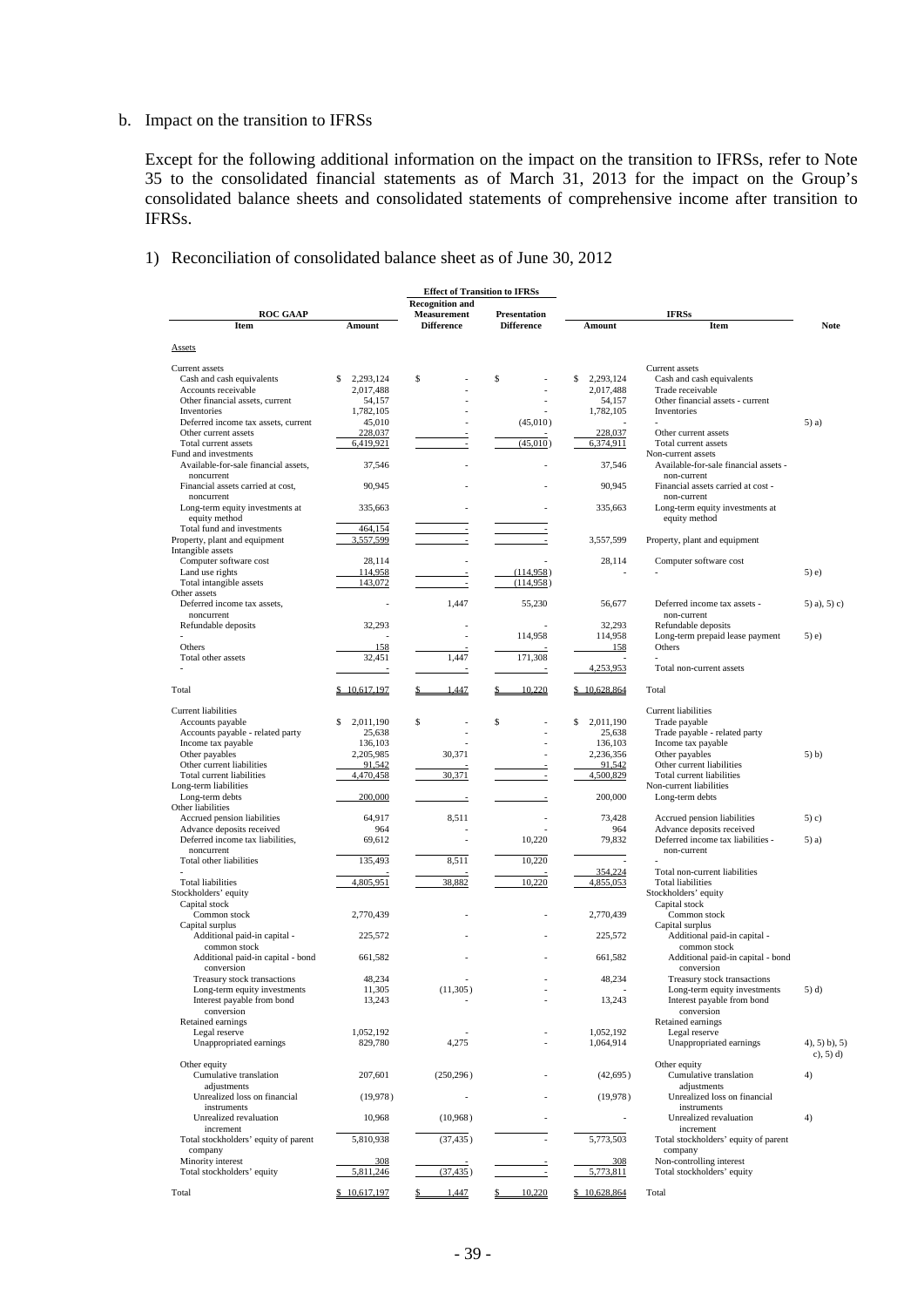#### 2) Reconciliation of consolidated statement of comprehensive income for the six months ended June 30, 2012

|                                                          | <b>Effect of Transition to IFRSs</b> |                          |                     |             |                                                                   |                                 |
|----------------------------------------------------------|--------------------------------------|--------------------------|---------------------|-------------|-------------------------------------------------------------------|---------------------------------|
|                                                          |                                      | <b>Recognition and</b>   |                     |             |                                                                   |                                 |
| <b>ROC GAAP</b>                                          |                                      | <b>Measurement</b>       | <b>Presentation</b> |             | <b>IFRSs</b>                                                      |                                 |
| <b>Item</b>                                              | Amount                               | <b>Difference</b>        | <b>Difference</b>   | Amount      | <b>Item</b>                                                       | <b>Note</b>                     |
| Net sales                                                | \$5,775,426                          | \$                       | Ŝ<br>5.751          | \$5,781,177 | Net sales                                                         |                                 |
| Cost of goods sold                                       | 4,606,479                            | (4,021)                  | 5,751               | 4,608,209   | Cost of goods sold                                                | $(5)$ b), $(5)$ c), $(5)$<br>f) |
| Gross profit<br>Operating expenses                       | 1,168,947                            | 4,021                    | $\sim$              | 1,172,968   | Gross profit<br>Operating expenses                                |                                 |
| Sales and marketing                                      | 409,033                              | 486                      | ÷,                  | 409,519     | Sales and marketing                                               | $(5)$ b), $(5)$ c)              |
| General and administration                               | 276,476                              | (662)                    | (19, 187)           | 256,627     | General and administration                                        | $(5)$ b), $(5)$ c), $(5)$<br>g) |
| Research and development                                 | 244,532                              | (97)                     |                     | 244,435     | Research and development                                          | $(5)$ b), $(5)$ c)              |
| Total                                                    | 930,041                              | (273)                    | (19, 187)           | 910,581     | Total                                                             |                                 |
| Income from operations                                   | 238,906                              | 4.294                    | 19.187              | 262,387     | Income from operations                                            |                                 |
| Nonoperating income and gains                            |                                      |                          |                     |             | Nonoperating income and gains                                     |                                 |
| Interest income                                          | 9,349                                |                          |                     | 9,349       | Interest income                                                   |                                 |
| Investment income recognized<br>under equity method, net |                                      |                          |                     |             | Investment income recognized<br>under equity method, net          |                                 |
| Dividend revenue                                         | 2,285                                |                          |                     | 2,285       | Dividend revenue                                                  |                                 |
| Gain from recovery of bad debts                          | 19,187                               |                          | (19, 187)           |             |                                                                   | $(5)$ g)                        |
| <b>Others</b>                                            | 62,491                               |                          | $\sim$              | 62,491      | Others                                                            |                                 |
| Total                                                    | 93,312                               |                          | (19, 187)           | 74,125      | Total                                                             |                                 |
| Nonoperating expenses and losses                         |                                      |                          |                     |             | Nonoperating expenses and losses                                  |                                 |
| Interest expense                                         | 1,966                                |                          | L,                  | 1,966       | Interest expense                                                  |                                 |
| Investment loss recognized under<br>equity method, net   | 1,815                                |                          |                     | 1,815       | Investment loss recognized under<br>equity method, net            |                                 |
| Loss on disposal of property, plant<br>and equipment     | 16,069                               |                          |                     | 16,069      | Loss on disposal of property, plant<br>and equipment              |                                 |
| Foreign exchange loss, net                               | 29,865                               |                          |                     | 29,865      | Foreign exchange loss, net                                        |                                 |
| Others                                                   | 7,628                                |                          |                     | 7,628       | Others                                                            |                                 |
| Total                                                    | 57,343                               | $\overline{\phantom{a}}$ |                     | 57.343      | Total                                                             |                                 |
| Income before income tax                                 | 274,875                              | 4,294                    |                     | 279,169     | Income before income tax                                          |                                 |
| Income tax expense                                       | (144, 058)                           | (19)                     |                     | (144, 077)  | Income tax expense                                                | (5) c)                          |
| Consolidated net income                                  | 130,817                              | 4.275                    |                     | 135,092     | Consolidated net income                                           |                                 |
|                                                          |                                      |                          |                     | (42,895)    | Exchange differences on translating<br>foreign operations         |                                 |
|                                                          |                                      |                          |                     | 4,189       | Unrealized gains on available-for-sale<br>financial assets        |                                 |
|                                                          |                                      |                          |                     | (1, 863)    | Other comprehension income<br>recognized under equity method, net |                                 |
|                                                          |                                      |                          |                     | (40, 569)   | Other comprehensive income for the                                |                                 |
|                                                          |                                      |                          |                     |             | period, net of tax                                                |                                 |
|                                                          |                                      |                          |                     | 94.523      | Total comprehensive income for the<br>period                      |                                 |

#### 3) Reconciliation of consolidated statement of comprehensive income for the three months ended June 30, 2012

|                                                        |              | <b>Effect of Transition to IFRSs</b> |                          |              |                                                                   |                                 |
|--------------------------------------------------------|--------------|--------------------------------------|--------------------------|--------------|-------------------------------------------------------------------|---------------------------------|
|                                                        |              | <b>Recognition and</b>               |                          |              |                                                                   |                                 |
| <b>ROC GAAP</b>                                        |              | <b>Measurement</b>                   | <b>Presentation</b>      |              |                                                                   |                                 |
| Item                                                   | Amount       | <b>Difference</b>                    | <b>Difference</b>        | Amount       | Item                                                              | <b>Note</b>                     |
| Net sales                                              | \$ 3,125,853 | \$<br>÷                              | Ŝ<br>4,908               | \$ 3,130,761 | Net sales                                                         |                                 |
| Cost of goods sold                                     | 2,526,736    | 910                                  | 4,908                    | 2,532,554    | Cost of goods sold                                                | $(5)$ b), $(5)$ c), $(5)$<br>f) |
| Gross profit                                           | 599.117      | (910)                                |                          | 598,207      | Gross profit                                                      |                                 |
| Operating expenses                                     |              |                                      |                          |              | Operating expenses                                                |                                 |
| Sales and marketing                                    | 209,475      | 1.108                                |                          | 210,583      | Sales and marketing                                               | $(5)$ b), $(5)$ c)              |
| General and administration                             | 139,465      | 112                                  | (19, 187)                | 120,390      | General and administration                                        | $(5)$ b), $(5)$ c), $(5)$<br>g) |
| Research and development                               | 128,020      | 1.490                                |                          | 129.510      | Research and development                                          | $(5)$ b), $(5)$ c)              |
| Total                                                  | 476,960      | 2,710                                | (19, 187)                | 460,483      | Total                                                             |                                 |
| Income from operations                                 | 122,157      | (3,620)                              | 19,187                   | 137,724      | Income from operations                                            |                                 |
| Nonoperating income and gains                          |              |                                      |                          |              | Nonoperating income and gains                                     |                                 |
| Interest income                                        | 4,868        |                                      |                          | 4,868        | Interest income                                                   |                                 |
| Dividend income                                        | 2,285        |                                      |                          | 2,285        | Dividend income                                                   |                                 |
| Gain from recovery of bad debts                        | 19,187       |                                      | (19, 187)                |              |                                                                   | $(5)$ g)                        |
| Foreign exchange gain, net                             | 27,673       |                                      |                          | 27.673       | Foreign exchange gain, net                                        |                                 |
| Others                                                 | 28,460       |                                      | $\overline{\phantom{a}}$ | 28,460       | Others                                                            |                                 |
| Total                                                  | 82,473       |                                      | (19, 187)                | 63,286       | Total                                                             |                                 |
| Nonoperating expenses and losses                       |              |                                      |                          |              | Nonoperating expenses and losses                                  |                                 |
| Interest expense                                       | 908          |                                      |                          | 908          | Interest expense                                                  |                                 |
| Investment loss recognized under<br>equity method, net | 4,166        |                                      |                          | 4,166        | Investment loss recognized under<br>equity method, net            |                                 |
| Loss on disposal of property, plant<br>and equipment   | 14,553       |                                      |                          | 14,553       | Loss on disposal of property, plant<br>and equipment              |                                 |
| Others                                                 | 4,459        |                                      |                          | 4,459        | Others                                                            |                                 |
| Total                                                  | 24,086       | $\sim$                               | $\overline{\phantom{a}}$ | 24,086       | Total                                                             |                                 |
| Income before income tax                               | 180,544      | (3.620)                              |                          | 176,924      | Income before income tax                                          |                                 |
| Income tax expense                                     | (86, 632)    | (10)                                 |                          | (86, 642)    | Income tax expense                                                | $(5)$ c)                        |
| Consolidated net income                                | 93,912       | (3.630)                              |                          | 90.282       | Consolidated net income                                           |                                 |
|                                                        |              |                                      |                          | 37,538       | Exchange differences on translating<br>foreign operations         |                                 |
|                                                        |              |                                      |                          | (4, 342)     | Unrealized gains on available-for-sale<br>financial assets        |                                 |
|                                                        |              |                                      |                          | (5,201)      | Other comprehension income<br>recognized under equity method, net |                                 |
|                                                        |              |                                      |                          | 27.995       | Other comprehensive income for the                                |                                 |

Other comprehensive income for the period, net of tax

 $\frac{\$ \quad 118,277}{\$}$  Total comprehensive income for the period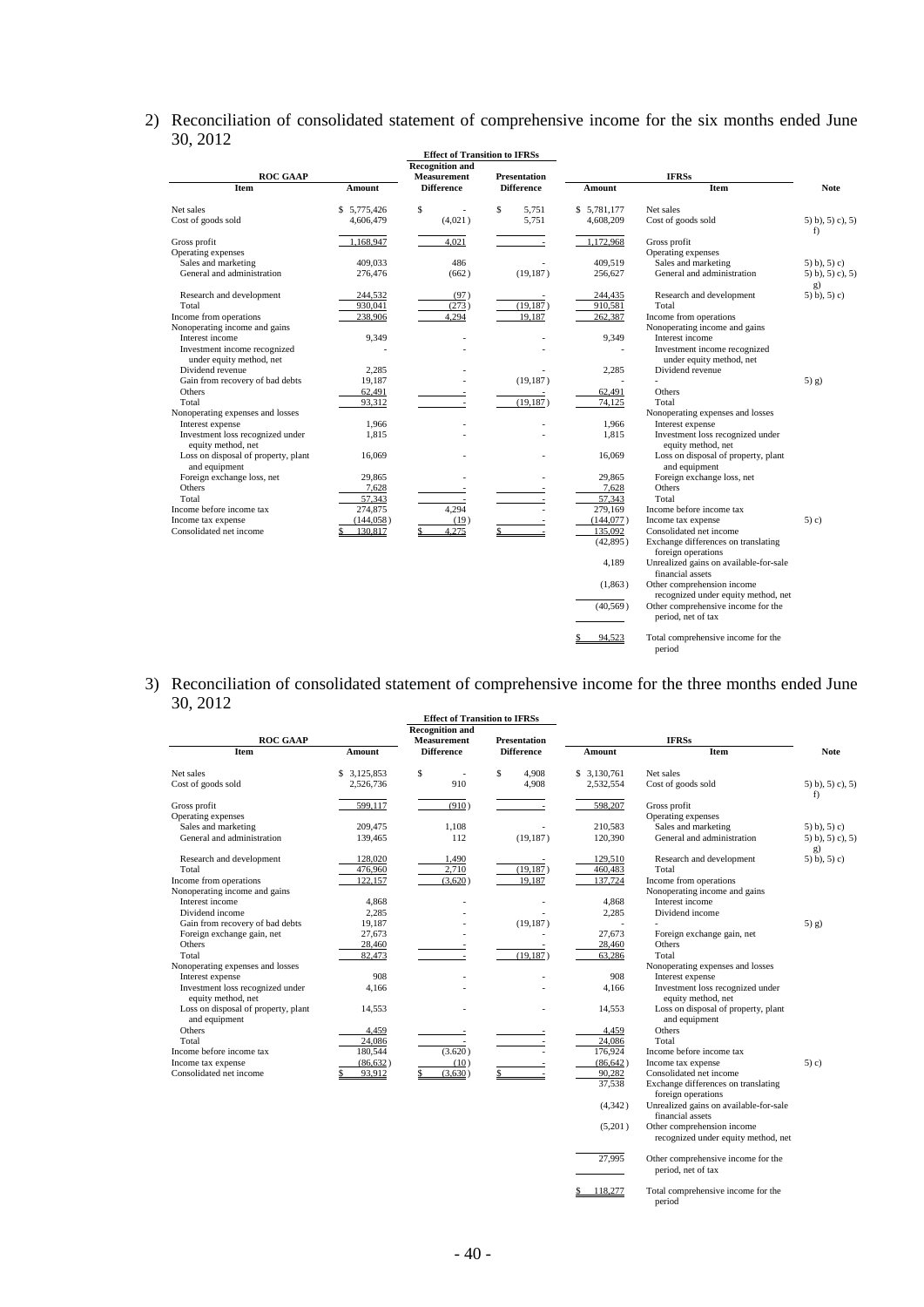4) Exemptions from IFRS 1

The exemptions from IFRS 1 of the Group on January 1, 2012, IAS the same as that stated on the consolidated financial report of March 31, 2013. See Note 35 on the consolidated financial report of March 31, 2013.

5) Explanations of significant reconciling items in the transition to IFRSs

Material differences between the accounting policies under ROC GAAP and the accounting policies adopted under IFRSs were as follows:

a) Deferred income tax asset/liability

Under ROC GAAP, valuation allowance is provided to the extent, if any, that it is more likely than not that deferred income tax assets will not be realized. Under International Accounting Standards (IAS) 12 "Income Taxes," deferred tax assets are only recognized to the extent that it is probable that there will be sufficient taxable profits; thus, valuation allowance account is not needed.

In addition, under ROC GAAP, a deferred tax asset or liability is classified as current or noncurrent in accordance with the classification of the related asset or liability for financial reporting. However, if a deferred income tax asset or liability does not relate to an asset or liability in the financial statements, it is classified as current or noncurrent on the basis of the expected length of time before it is realized or settled. Under IFRSs, a deferred tax asset or liability is classified as noncurrent.

Under ROC GAAP, the current and noncurrent deferred tax liabilities and assets of the same taxable entity should be offset against each other and presented as a net amount. However, under IAS 12, an entity offset current tax assets and current tax liabilities against each other only if the entity has a legally enforceable right to make this offset and the deferred tax assets and the deferred tax liabilities relate to income taxes levied by the same taxation authority on the same taxable entity.

b) Short-term employee benefits

Under ROC GAAP, there is no specific policy on short-term employee benefits, specifically paid vacation leaves, and the expenses for these leaves are recognized when employees actually go on leave. On transition to IFRSs, an entity should recognize the expected cost of paid vacation leaves as employees render services that increase their entitlement to these leaves.

c) Employee benefits - gain or loss on actuarial valuation on defined benefit plan

Under SFAS No. 18 - "Accounting for Pensions," unrecognized net transition obligation should be amortized over the expected average remaining working lives of employees. On the date of transition to IFRSs, the retained earnings should be adjusted for unrecognized transition obligation.

Under ROC GAAP, when using the corridor approach, actuarial gains and losses should be amortized over the expected average remaining working lives of the participating employees. Under IAS No. 19 "Employee Benefits," the Company elected to recognize immediately all actuarial gains and losses as other comprehensive income in the period in which they occur. The subsequent reclassification to earnings is not permitted.